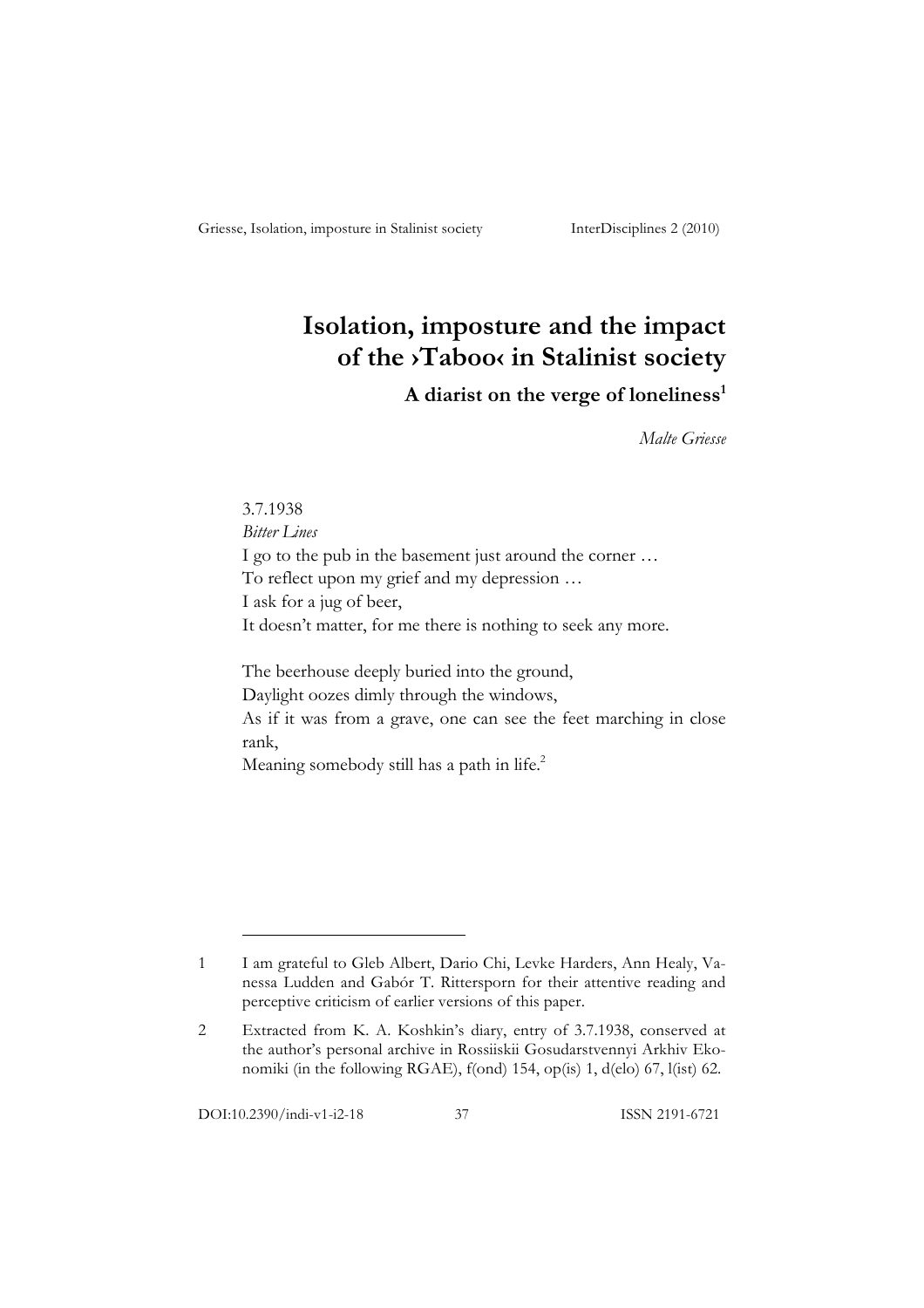## *Requiem*

Feelings are worn out in my soul, Leaving just the bitterness of unvoiced suffering Lonely and decrepit like a little boy I am getting cold At the idea that my life cycle is about to close.

My thoughts will vanish from the world And the corpse on the fire turns into a white nil Like vessels in the world that pass by without leaving a trace Like the sun that dries up  $\alpha$ <sup>and scorches</sup> the feather-grass in the fields.<sup>3</sup>

 $* * *$ 

These two poems were included in a Soviet diary kept by Konstantin Andreevich Koshkin (1888-1968), an old revolutionary and specialist in hydraulic engineering. The author scribbled them on two separate, loose sheets of paper.

Apparently both poems date from the years of the »Great Terror« and somehow reflect key experiences from this period. They are highly permeated with violence – not with clear and open violence, which would make it easy to distinguish between perpetrator and victim, but with a diffuse sentiment of depression [*pechal'-tosku*] that seems to result much more from the suffering person her/himself than from an exterior world that remains extremely vague and almost shapeless. The »action« or »non-action« takes place in the inner self of the narrator. No one but himself can be blamed for his profound gloominess – at least there is no one in sight. This gloominess and despair is due to the paramount feeling of loneliness that is forcefully conveyed through both poems, though in different degrees.

<sup>3</sup> RGAE, f. 154, op. 1, d. 67, l. 15. What I have transcribed as a superscript has been added above the line in the manuscript, underscoring is transcribed as underscoring; my emphases are in *italics*.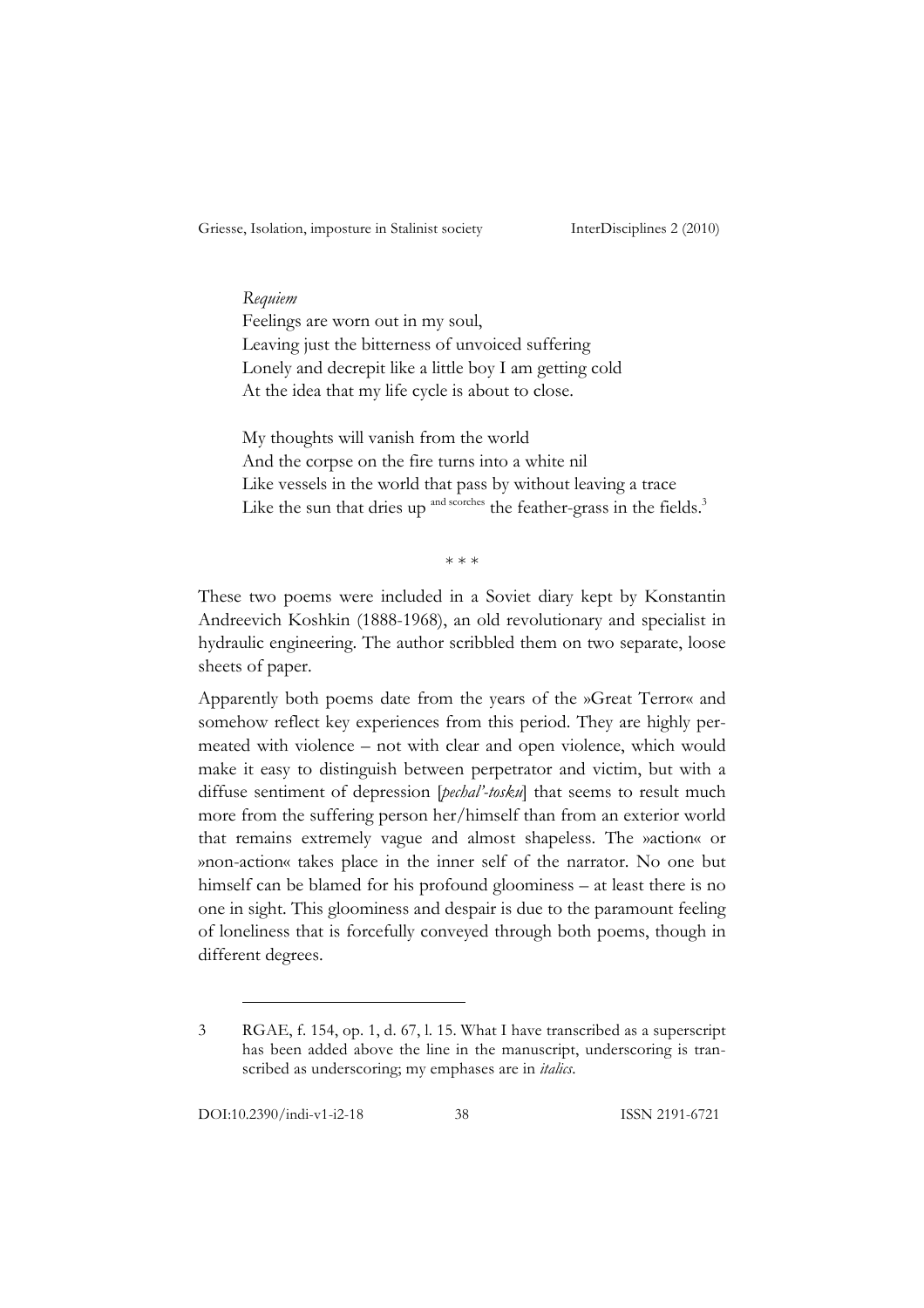In *Bitter Lines* we can still identify the location of the narrator: the pub [*pivnaja*] in the basement. In principle it could be a public space, a place where people meet and communicate. But here it is not. On the contrary, it is depicted as a place of detachedness, where the lonely drinker surrenders to his bitter reflections. In connection with grief [*pechal'*], his yearning [*toska*] is deprived of any concrete external object. For him, detachedness does not mean that events in which he is ordinarily involved can now be coolly looked upon from a bird's eye view, thanks to an external point of view he has perfected over time. As there is no more involvement in earthly matters and as isolation is permanent, there are no more shifts of standpoint. Everything is paralysed. Two interconnected metaphoric elements elucidate the dilemma of isolation from the world: the location and the light. The pub is »deeply buried into the ground«: and thus it is impossible to watch and follow what is happening outside. But it »doesn't matter«, as »for him« there is »nothing to look forward to« any more. Accordingly, the daylight comes in only dimly through the windows that are hardly above the ground. This combination of dim light in a basement creates a particular atmosphere of death and being confronted with a distant life, which is definitely beyond reach. Like »from a grave« one can see the row of marching feet. One cannot see faces, and not even bodies. It remains obscure what they are doing and what sense their actions have. These marching feet just indicate that »in life« (that is far away) there »is still someone who has a path«. Loneliness and ensuing inactivity are identified with death: not only a social, but a psychological death.

The *Requiem* goes a step further, as it deals with the consequences of death by referring to memory and the traces one leaves in the world. Again the narrator is extremely isolated: a decrepit little boy who is cold – a spiritual shiver rather than a physical one. Whereas in *Bitter Lines* the narrator is situated at least somewhere (albeit in the cellar-room of a dark and sinister pub), here there is no more question at all of a locus and of a standpoint. Everything has got in flux, and a concrete world is farther away than ever. The title of the poem is in contrast to (and thus emphasizes) the tenor of the verses: requiem should mean honor and the com-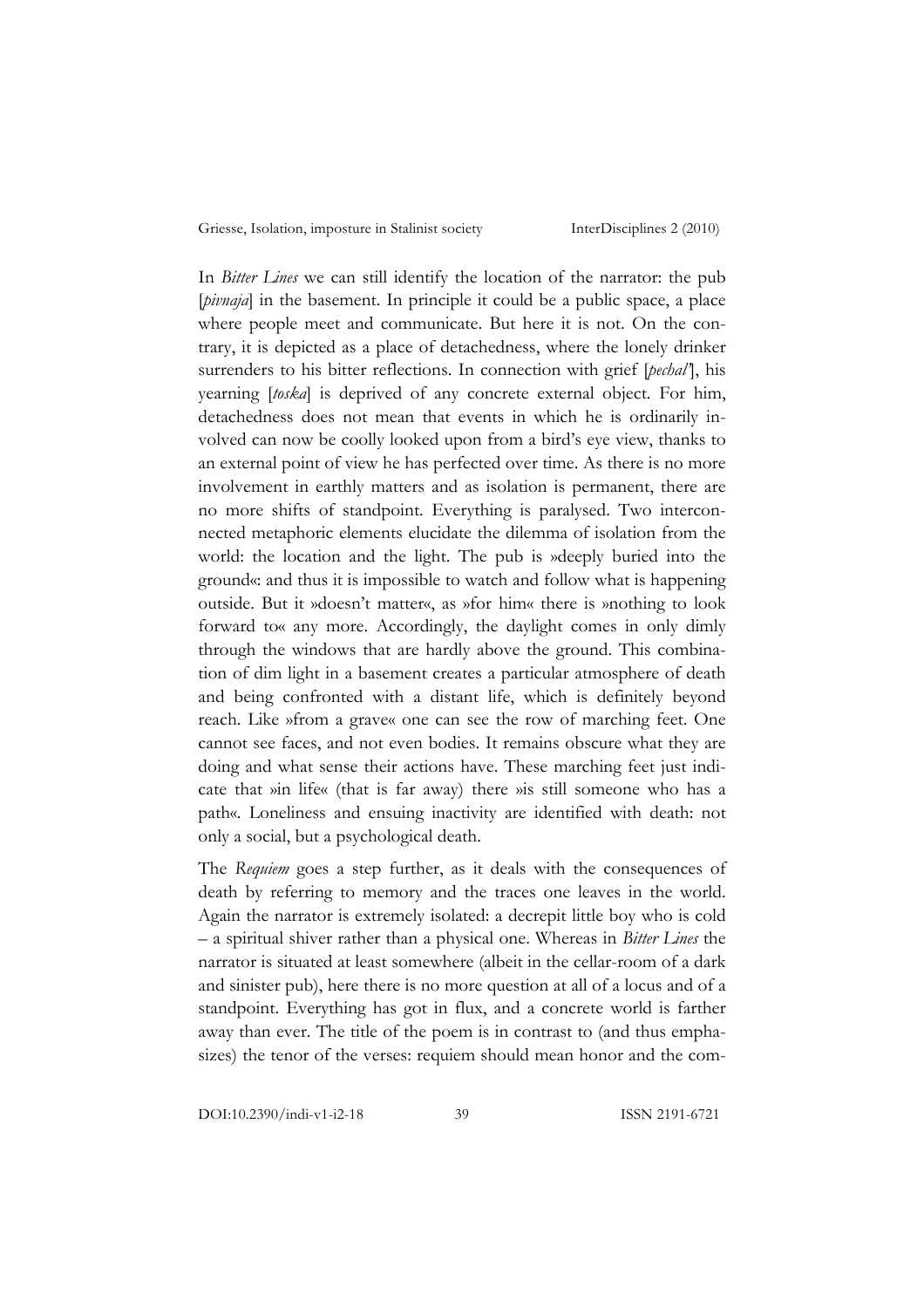memoration of the dead, but here there is nothing to commemorate, there is only a disappearance »without trace«. Everything that has been is about to vanish into thin air: feelings, ideas and memory. The feelings constitute the first category. They are particularly fragile and ephemeral by their very nature. So at first the feelings in his soul run dry. It is impossible to materialize them and they can only survive in quite an altered way by the perception and retelling of their exterior manifestations by others. Significantly, this disappearance leaves only the bitterness of *unexpressed* pain, i.e. pain and torment that have not been shared. His thoughts or ideas [*dumy*] belong to the second category. In contrast to the vague nature of feelings (i.e. intricate and confused movements of the heart), ideas can be materialized or realized: they can be clear and leave traces. It is the third category, the disappearance of the *memory* of one's ideas that evokes these three massive, hopeless comparisons that dominate the whole second stanza: first the corpse in the crematorium that burns to ashes, second the vessels in »the world« (a world with no focal points any more) that pass without any traces, and third the feather grass that is dry and – as the author adds above the line – scorched by the sun. A decisive moment is identified: the narrator's shivering is provoked by the recognition that the »life cycle« is quickly closing, narrowing or »locking up« [*zamknetsja*]. In this context, the »life cycle« [*zhiznennyi krug*] has a twofold meaning. On the one hand, it hints at the circular movement of physical life itself (»ashes to ashes, dust to dust«) and thus to the approaching of death, to the closing of the circle. On the other hand, it indicates the circle of fellow human beings with whom one communicates and shares one's experiences: only the presence and the interaction with these people endow actions with sense. Only they are able to commemorate and preserve the traces of a fellow-interactor, once he has physically vanished. It is the isolation from other people, the fading away of human interaction that is at the heart of the narrator's frightful experience, an experience that is extremely uncertain and wavering, as it is (just) an experience with himself, an (unexpressed) feeling.

DOI:10.2390/indi-v1-i2-18 40 ISSN 2191-6721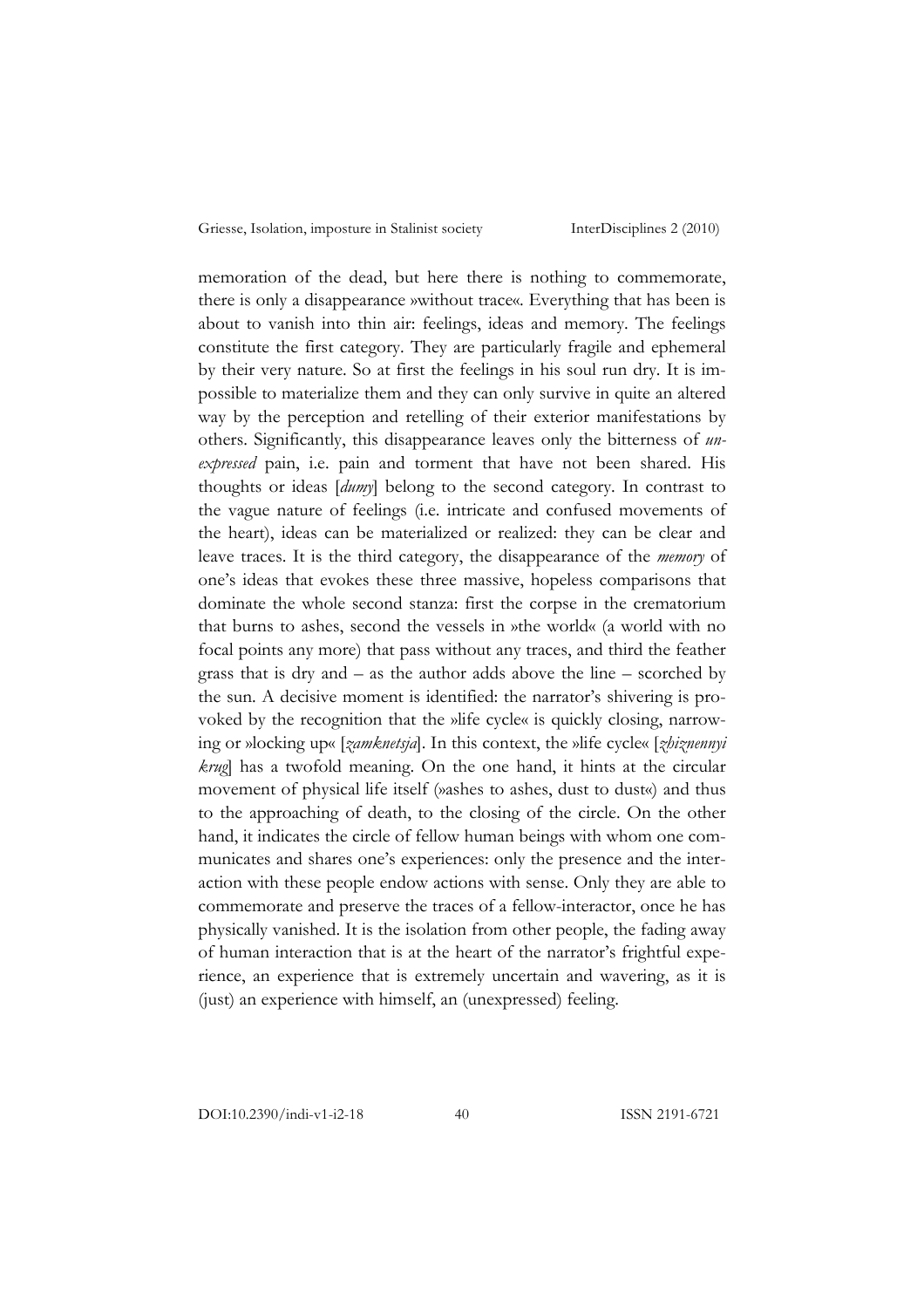In the following, the poems will serve as a starting point to reconsider Arendt's concept of solitude, inner dialogue and loneliness. This concept is differentiated and elaborated by the theory of ego-states as developed by psychologists on the basis of their insights into multiple personality disorder. By a next step I will exemplify how Koshkin's silencing of his former political allegiance, Menshevism, influenced his personal memory of the 1905 Revolution and made him an active participant in the regime's effort to launch a distorted narrative of these fundamental events. Then I will explore the traces of multivocity in Koshkin's diary, and we will see how constraints on interior dialogue hampered critical capacity. Although Koshkin never overtly mentioned his former Menshevism in his diary (until 1954), he occasionally found means of fictionalizing his complex apprehensions in at least fragments of self-reflective stories that will be regarded in some detail. Koshkin's individual experience of loneliness as reflected in his diary was not a random case. It was related to systematic strategies of the Stalin regime. This will lead me to open up a comparative perspective and to review some aspects of Bukharin's prison writings. Bukharin's case will be reinterpreted as a human experiment enacted by Stalin in order to study the impact of controlled solitude of an individual. This introduces a change of perspectives on the regime that will be further elucidated in the final part that deals with the complex interplay of reciprocal apprehensions and the accompanying dynamics of dissimulation imposture.

## **Solitude and loneliness: philosophy and psychology on multivocity**

The impression conveyed by Koshkin's poems seems to be a perfect illustration of Hannah Arendt's notion of loneliness.<sup>4</sup> Her fundamental distinction between »loneliness« and »solitude« implies that the former can only be understood by help of latter. Since solitude is normally a temporary condition and generally alternates with interaction, the entirely

<sup>4</sup> She briefly presents this concept at the end of her classical study on totalitarianism, cf. Arendt 2004. The pluralist and dialogical self that she distinguishes from the one-dimensional one is fundamental to her later conceptualization of thinking, cf. Arendt 1978.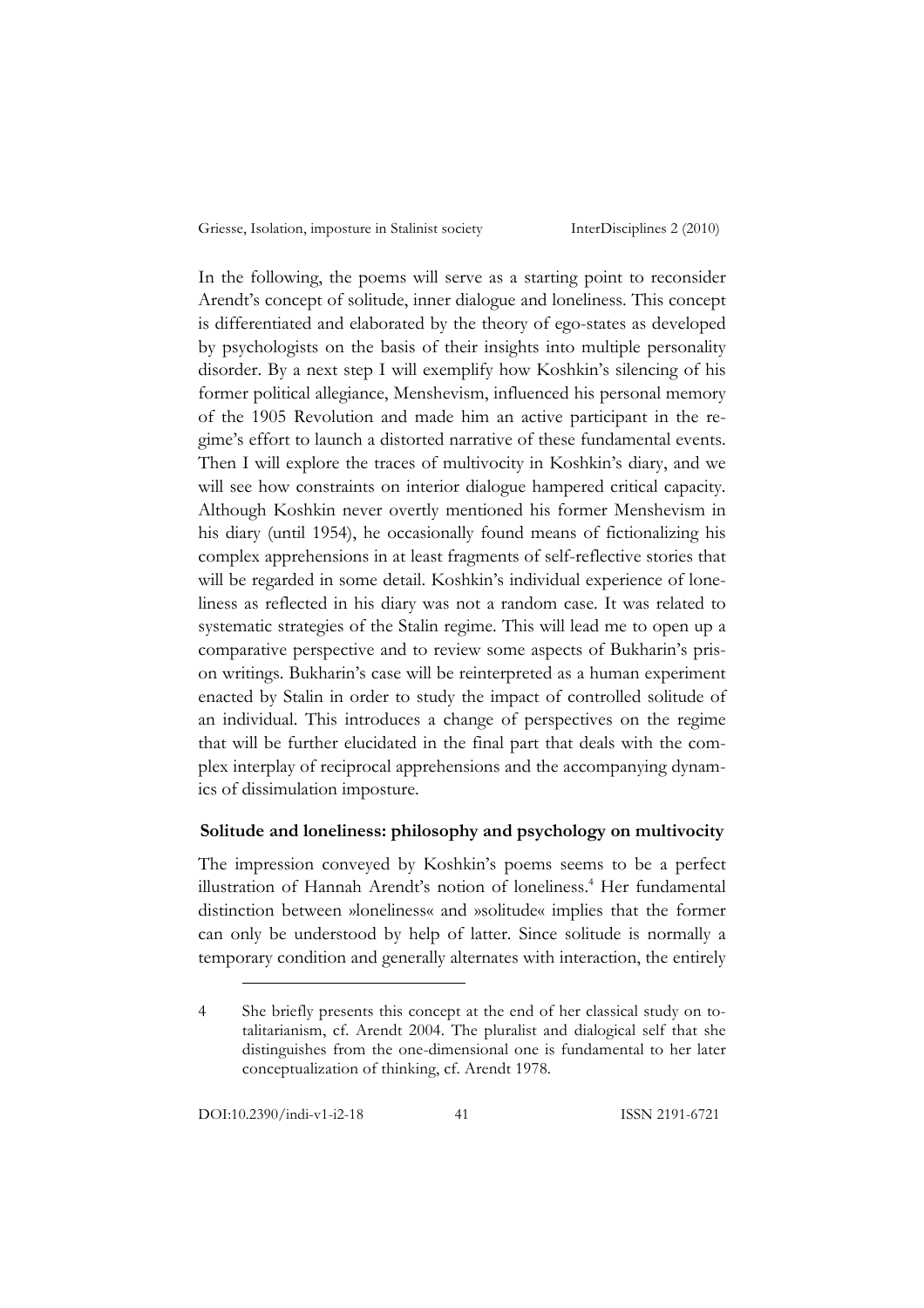hopeless state of loneliness arises from a deep problem with what is experienced in solitude, when it becomes permanent (and only at this level does the centrality of the atomization thesis for her interpretation of totalitarianism become intelligible). Arendt defines solitude as a state in which one is alone with oneself, and this means that one becomes multiple and polyphone and engages in an interior dialogue that she calls *thinking*: speaking to oneself from different perspectives. This splitting of the personality into different subjects in the process of inner dialogue has to be seen in close interrelation and in constant alternation with the unequivocal identity/personality that people assume (and acquire) in their interactions with the outer world. Personal »identity« in the sense of uniqueness and unity thus results from a conjunction of two opposite, and at the same time, complementary movements: first being perceived by others as an individual with his/her own distinctive traits and opinions and, second, more or less in reciprocal interaction with this perception, the constant (narrative and moral) effort to be coherent with oneself in front of others.<sup>5</sup> A permanent adjustment between self- and external perception regulates, more or less, the sense of the self and of one's place within the human environment. In a state of solitude and inner plurality, i.e. when we are thinking, this definite point in the world is (temporarily) effaced.

The theory of »ego-states« reflects this experience of thinking from a psychological perspective. What makes it interesting for social scientists and historians concerned with biography and self-construction is that it is not limited to explaining mental illness, but rather takes the diagnosis of multiple personality disorder as a starting point for a general model of the human personality. With any person we find a variety of ego-states, as contended by these psychologists, and not just the Freudian *id*, *ego* and *super-ego* with their relatively neat functional division of labor. All of us – or most of us – have multiple personalities, and the existence of a variety of egos is not at all a sign of illness. In fact there is no clear-cut division

<sup>5</sup> Ricoeur 1990 examined this question of coherence with oneself and differentiates between narrative, ethical and poetical coherence.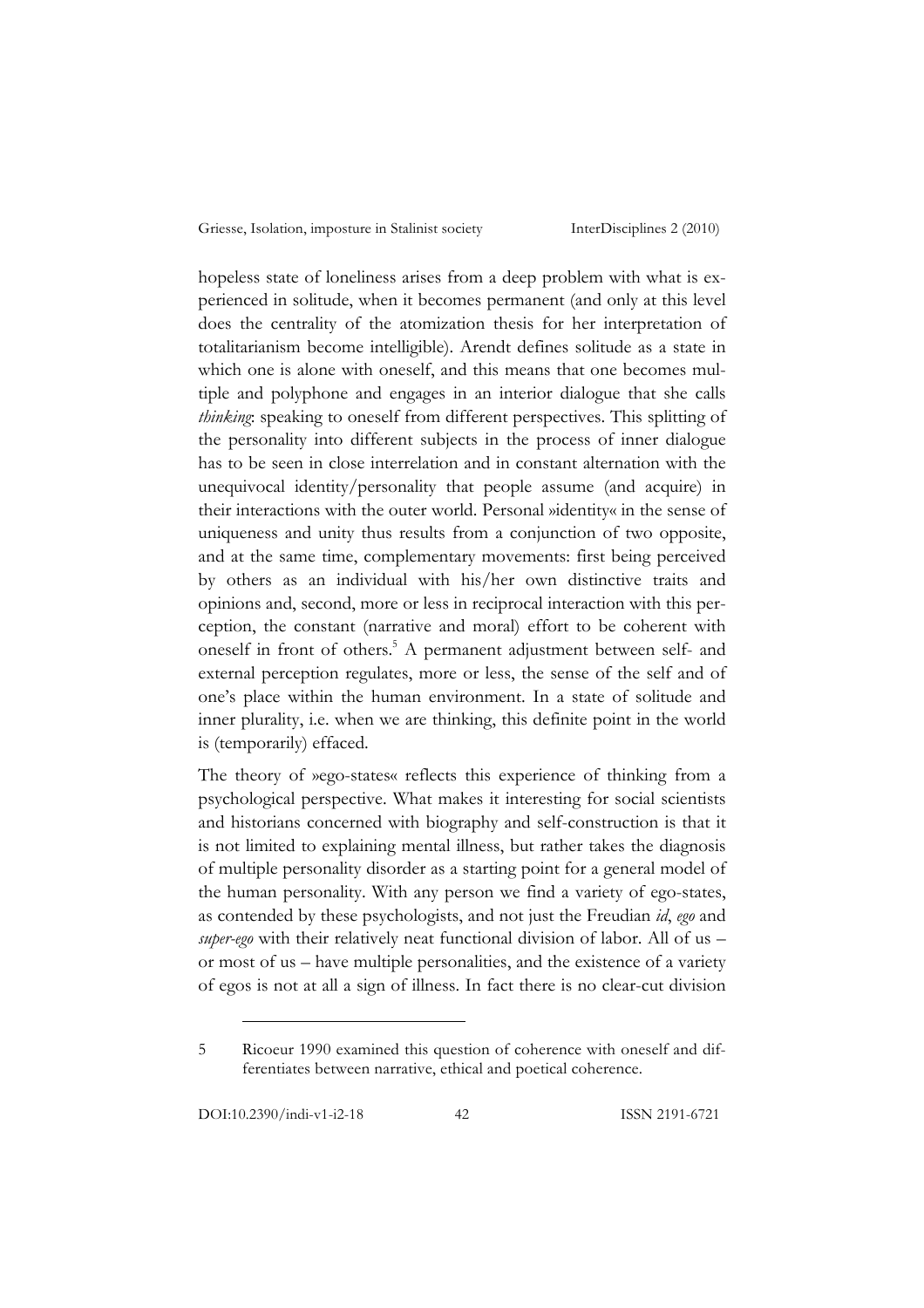line between normality and pathology. The multiple personality *disorder* is the result of a lack of coordination of and communication between the egos within one person: the illness is thus a disturbance of internal dialogue, i.e. of the very activity and capacity that Arendt calls »thinking«. The theory uses the metaphor of more or less permeable membranes or of thinner and thicker walls between separate rooms in a house that facilitate or impede dialogue and coordination. In cases of extreme disorder, the lack of inner communication between the different *egos* leads to their successive take-over of the control over an individual's actions. This is so bewildering for others who only perceive these shifts as complete changes of personality. Often the new ego that takes hold of the person does not even know what the former alter has done, this is the reason for memory and time loss (Watkins & Watkins 2007). Such dramatic cases of complete dissociation and inaccessibility of certain alters are generally the result of traumatic experiences in childhood.

The question of inner communication is pivotal, not only for one's psychological balance, but also – if we follow Arendt's famous argument on the Eichmann trial and the »banality of evil« – for the quest for meaning and, in the longer run, for political judgment and moral responsibility. Eichmann's repeated clichés and ready-made phrases that betrayed not the least sense of responsibility hinted at a peculiar absence of internal dialogue which is the very precondition for self-criticism, the latter only being possible when a person is able to take at least two standpoints simultaneously. Self-criticism is at the same time one of the external traces of the multiple personality. But it is mitigated for the environment, for the different egos are temporalized and their simultaneousness is blurred: one criticizes a *past* self or *past* conduct and behavior.

The sudden plurality of the person as experienced by the internal dialogue of »thinking« reproduces the external plurality of perspectives and opinions.6 This does not mean that the different interior voices exactly

<sup>6</sup> Walzer 1996: 111-135 defends the correspondence between outward and inward pluralism, although his conception of the »divided self« is some-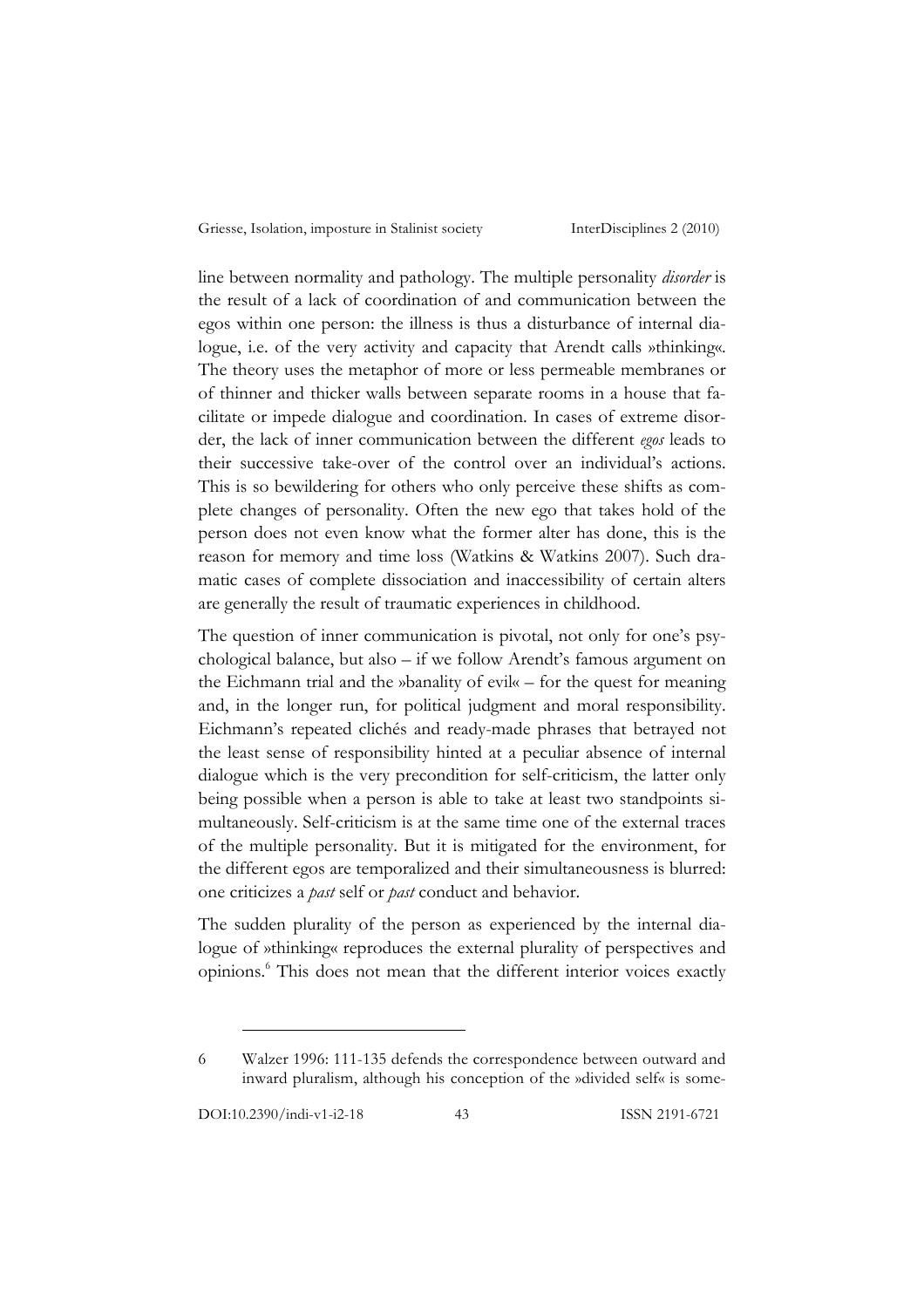mirror the positions of the individuals one communicates with in outer social life; the adaptation necessarily includes a certain degree of personal transformation. But essentially the inner selves are generated by mimetic processes: the constituent parts of the interior world of (dialogical) thinking are inspired by parts (persons/opinions/points of view) in the outer world. This corresponds to what Kant calls »enlarged thinking« (*erweiterte Denkungsart*), i.e. the capacity to imagine somebody else's situation, to think from his/her standpoint by transcending one's own subjective conditions of judgment. In Kant's view this is the very condition for judgments of *good taste*, which is the domain par excellence of the *sensus communis* that concerns questions of inter-subjectivity. This is clearly differentiated from objective insights of both pure and practical reason that can be attained *a priori*, without recourse to experience, like the categorical imperative, for instance. *Good taste*, however, does not result from the imitation of somebody else's standpoints and aesthetical judgments; it is not a question of reproduction. It has a strong poetic dimension, produced by the dialogue of a multitude of standpoints explored in the interplay of pluralist external communication and of the internal processes of (enlarged) thinking. This poetic dimension as a consequence of inter-subjective plurality and the interaction of different standpoints is analogically claimed for political judgment by Hannah Arendt, who thus strictly separates the domain of politics from morals and reconciles it with the sphere of aesthetics.

Normally the division of the person into a set of distinct selves by interior dialogue is no problem. On the contrary, although thinking does not produce concrete results and rather permanently reiterates and (re-) weighs questions of sense and meaning from infinite points of view, it has an impact on the capacity of judgment, even if this capacity is only attained and developed by an interplay with external interaction, where the person manifests a definite identity, also for him/herself. But if this interplay and alternation of interior and exterior dialogue is disturbed

DOI:10.2390/indi-v1-i2-18 44 ISSN 2191-6721

what different from mine. He also emphasizes the necessity of a person's division in operations of self-criticism.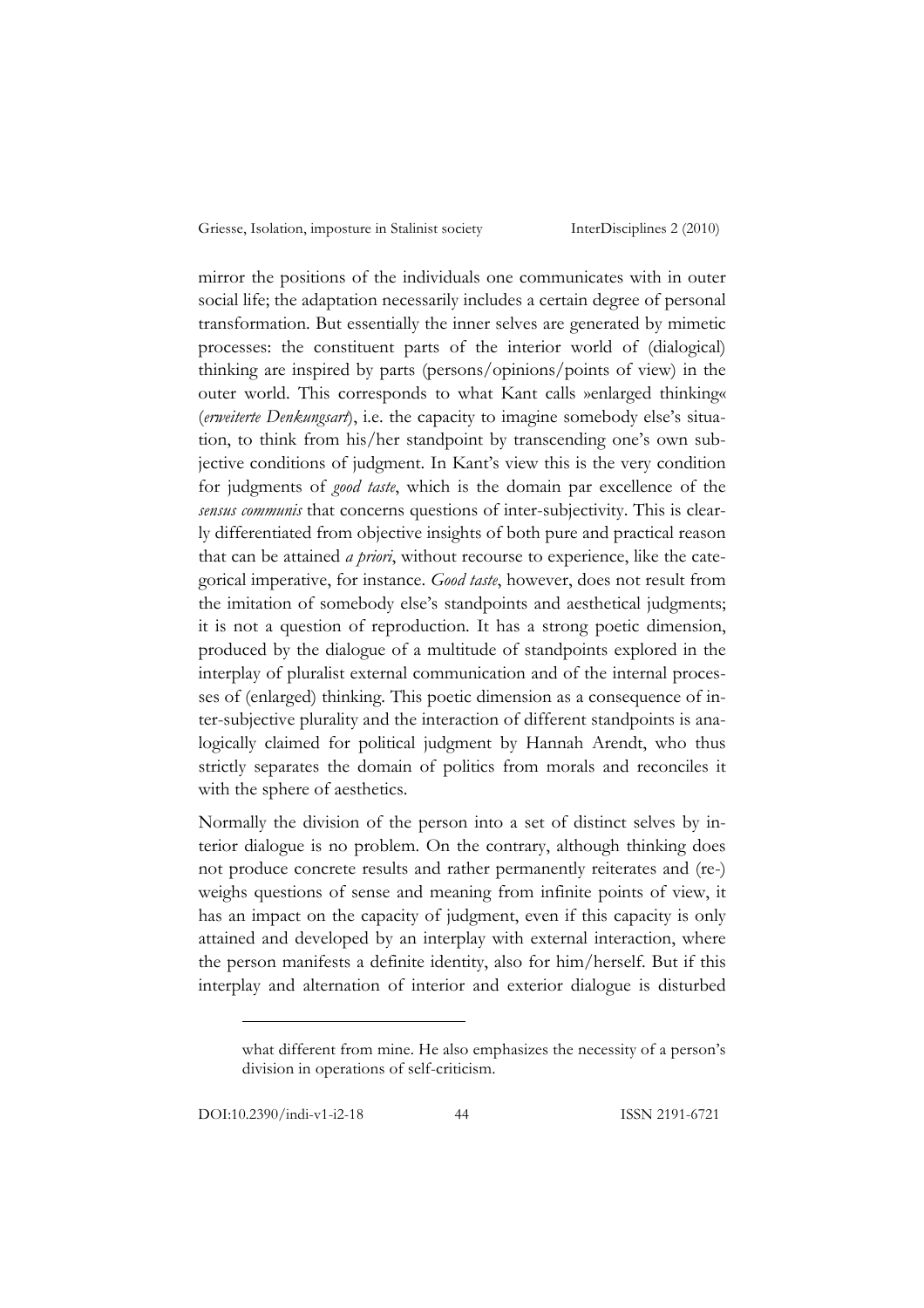and solitude seems to be endlessly perpetuated (cf. Arendt 1978; 1998; 2004), the split of the self can become an unbearable burden. Then the eternal flux of thinking is apprehended as a pathological state of mind, as a sort of schizophrenia. This is the state of loneliness, where the person loses her/his centre and the assurance of an ability to return to a backbone of core identity that is maintained (or only gradually adjusted and modified) in the course of human interaction and communication. Then inner multiplicity is felt like a loss of one's own position in the world. This is reflected in the *Requiem* when the narrator deplores the closure of his communicational (life) circle and literally speaks from nowhere.

The fear of losing or having lost one's footing in a perpetuated state of solitude makes a person receptive to totalitarian propaganda and prone to what Arendt calls *totalitarian thinking*, in radical opposition to *thinking* as an interior dialogue. To escape pathological multiplicity, people desperately search for new certainties. And apparently they sometimes find a hold in totalitarian thinking, i.e. in purely logical operations, the Cartesian deductive reasoning of mathematics, where B can be deduced from A, C from B, and so forth. As deductive logic does not discuss the premisses of its mental operations, it provides a particular form of security and stability. It is reduced to the use of instrumental reasoning (*Verstand* in Kantian terms or *instrumentelle Vernunft* in the terms of critical theory), whose conclusions can be divided into right and wrong-categories. The domain of reason (*Vernunft*) is excluded, since it asks for sense and meaning and questions premisses, and is thus always on the shaky ground of (dialogical) *thinking*. If you have deduced correctly, you are right, and that's the way it is. There remains nothing relative like an opinion, which can always newly be put into question. And this security makes totalitarian ideology so attractive for the isolated person who has lost an inner center and self-assurance as a result of the permanent flux of the indeterminate dispute of inner voices.

It is *loneliness* – and not solitude – that pushes a person to desperately seek for an anchor in deductive reasoning, because the rightness produced by logic endows one with a substitute for lost (interactive) identity and uniqueness. Totalitarian propaganda delivers the corresponding

DOI:10.2390/indi-v1-i2-18 45 ISSN 2191-6721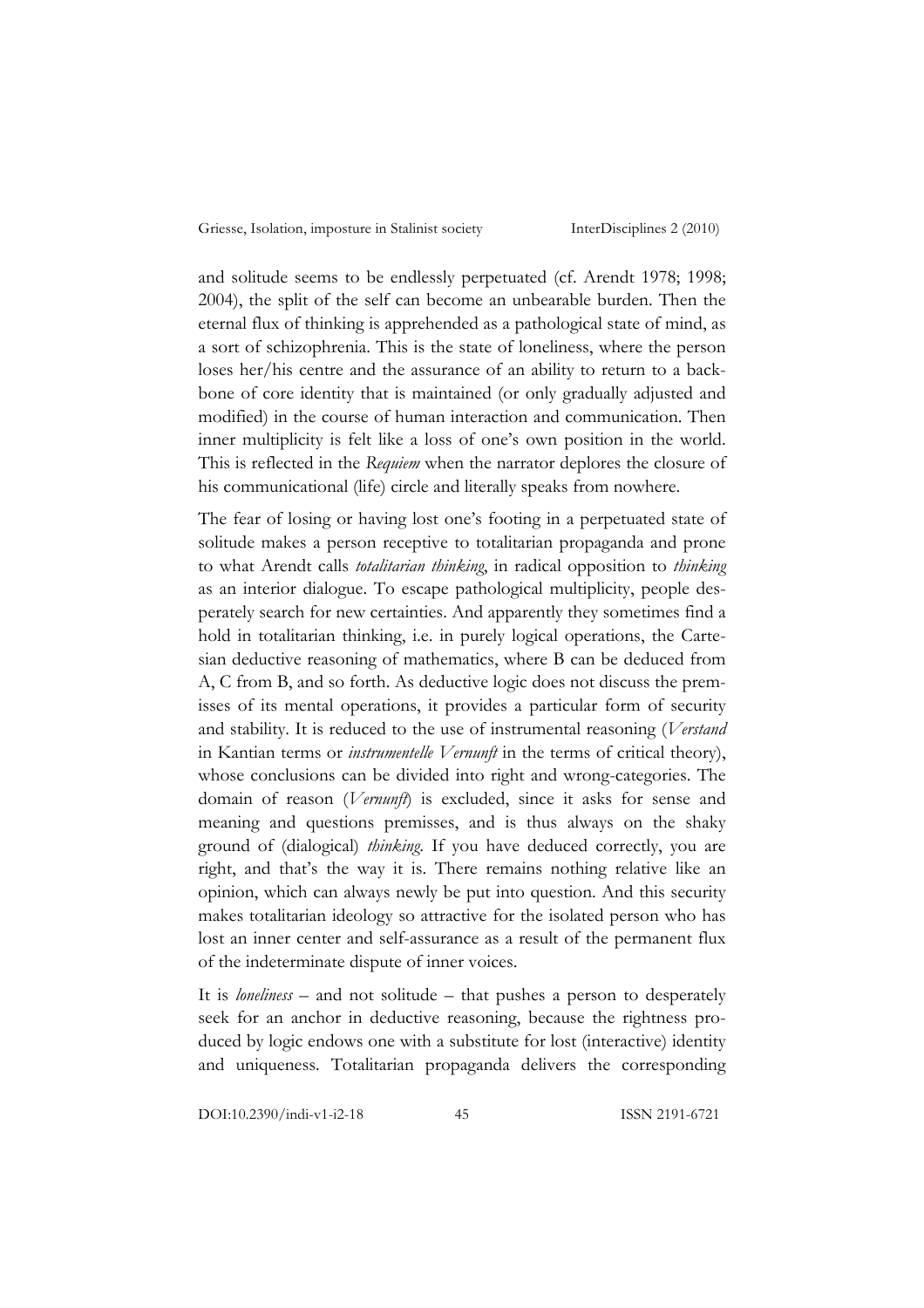premisses one can (and has to) deduce from, premisses that are not to be put into question and have to be accepted by everybody. If it is the form of the right-wrong dichotomy, independently of the content of ideology, that in fact leads to a depersonalization of those who build their selfassurance on using this form of reasoning, it is the content of totalitarian ideology, i.e. the binding premisses it delivers, that creates the uniformity of those depersonalized. Of course, the resulting *totalitarian individual* is an ideal-type that is never fully attained in reality, but this does not qualify the heuristic potential of the concept.

But however convincing such a conceptualization of personality might be, what can we do with it? How can we approach these inner domains and forms of reasoning for a given period (Stalinism) and on the basis of material evidence? Is not such an attempt prone to lead to mere speculation? – It is true that the very process of dialogical thinking is virtually inaccessible for a historian, and probably generally for other social scientists and even psychologists who tend to immediately take hold of the person as their object of inquiry. Literature probably comes closest to interior dialogue, and that's why literary works, like Koestler's *Darkness at Noon*, Orwell's *1984* and others, have not lost their suggestive potential for explaining the internal mechanisms in human personalities under a totalitarian system. But this is not the principle path I would like to tread here, even though I have started with the interpretation of two poems and although literary treatment plays an important role for my argument. Indeed, the main focus is on K. A. Koshkin's very diary, in which we can find these poems and several other literary attempts, but also entries of a completely different nature. This diary is particularly appropriate to explore and illustrate the liminal states of the author that have immediately to do with the categories elaborated above. Koshkin's diary itself is a liminal document. It consists of about a dozen notebooks and many loose sheets of paper, with several thousands of pages altogether. His first notes date from the 1905 Revolution and the latest ones from the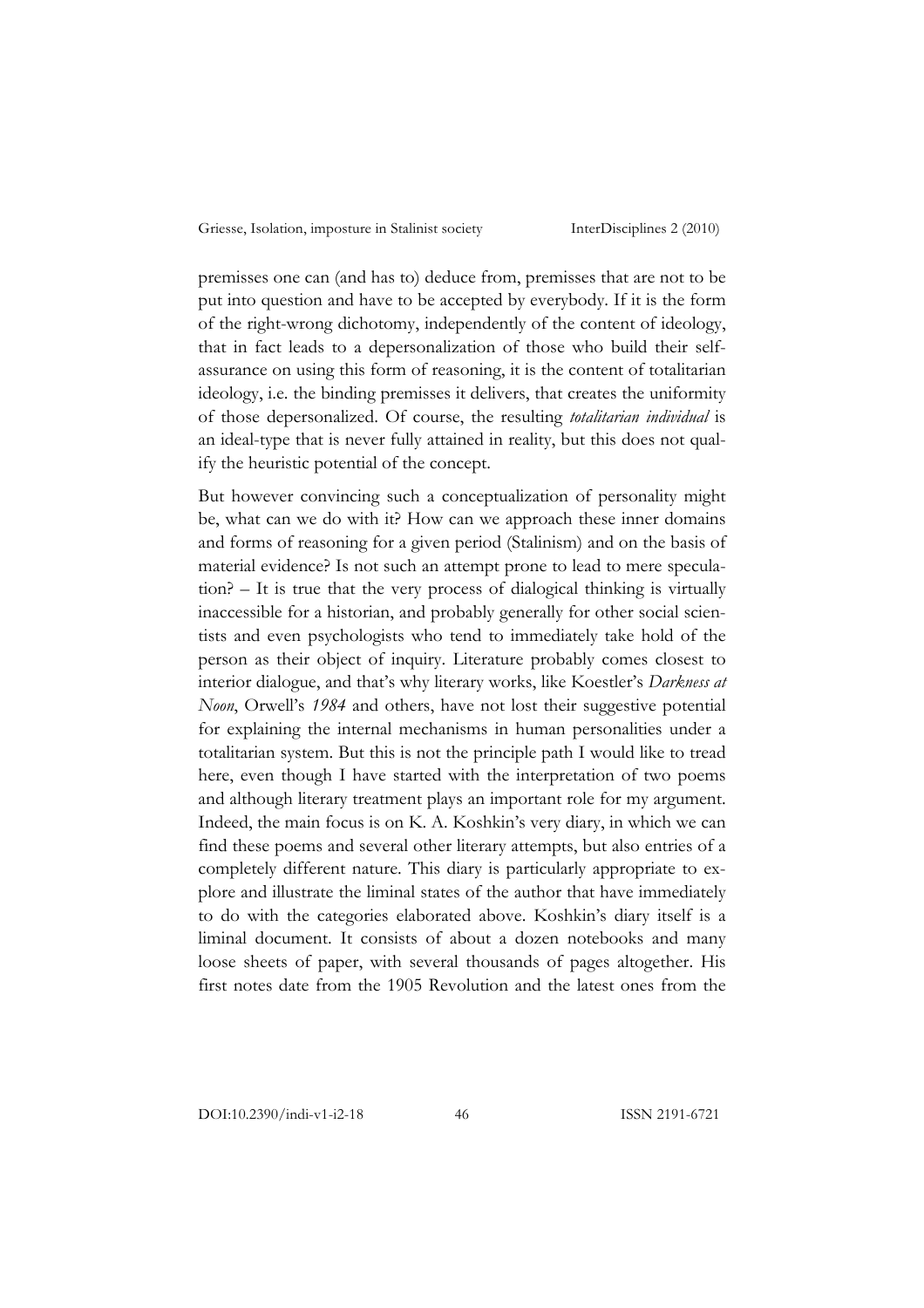1960s, some time before his death.<sup>7</sup> The diary oscillates between very different functions and genres: apart from more or less introspective personal entries, recollections, pieces of autobiographical narration, collected folklore from travels etc., we can find reminders and notes related to work, phone numbers, but also drawings, sketches, caricatures, etc.<sup>8</sup> The most sketchy notes are often simply not understandable for an external reader, and the general composition of the diary is rather fortuitous: the diarist apparently wrote intuitively on what he had at hand, so that the notebooks are chronologically overlapping.

#### **A Menshevik past:**

## **the impact of dissimulation on the memory of Revolution**

Rather than in generic liminality, I am interested in the introspective one, in the traces and the limits of an interior dialogue on the verge of loneliness. As early as in 1927 Koshkin explained his diary-writing by the desire for »leaving a trace« and in a breath he asked: »For what? Who needs this trace? Is it worthwhile to think about that?« And his affirmative answer points to the affinity of his writing to inner dialogue:

It is enough for me to find consolation in the fact that I speak to myself in a tête-à-tête. Have I tried it previously? Yes, I have, but sinful and lazy as I am, I have given up on these attempts, have lost what I had written down and have forgotten that one has to reiterate one's conversations with oneself. That means first of all

<sup>7</sup> Cf. RGAE, f. 154, op. 1, d. 65-86, op. 2, d. 3-4. As there are also numerous non-dated entries, I cannot exactly determine the time of his latest writings.

<sup>8</sup> Caricatures and drawings were quite a popular genre, and many diarists tried their hands at portrayals. This inclination can also be found among political leaders, who often sketched each other even during *politburo* and Central-Committee-sessions. On the one hand, this artistic occupation seems to be due to the idea of a polyvalent >New Man $\varsigma$  on the other hand the sessions were well known for long (and probably often boring) speeches. Such drawings of leading Bolsheviks have recently been published, cf. Vatlin et al. 2006.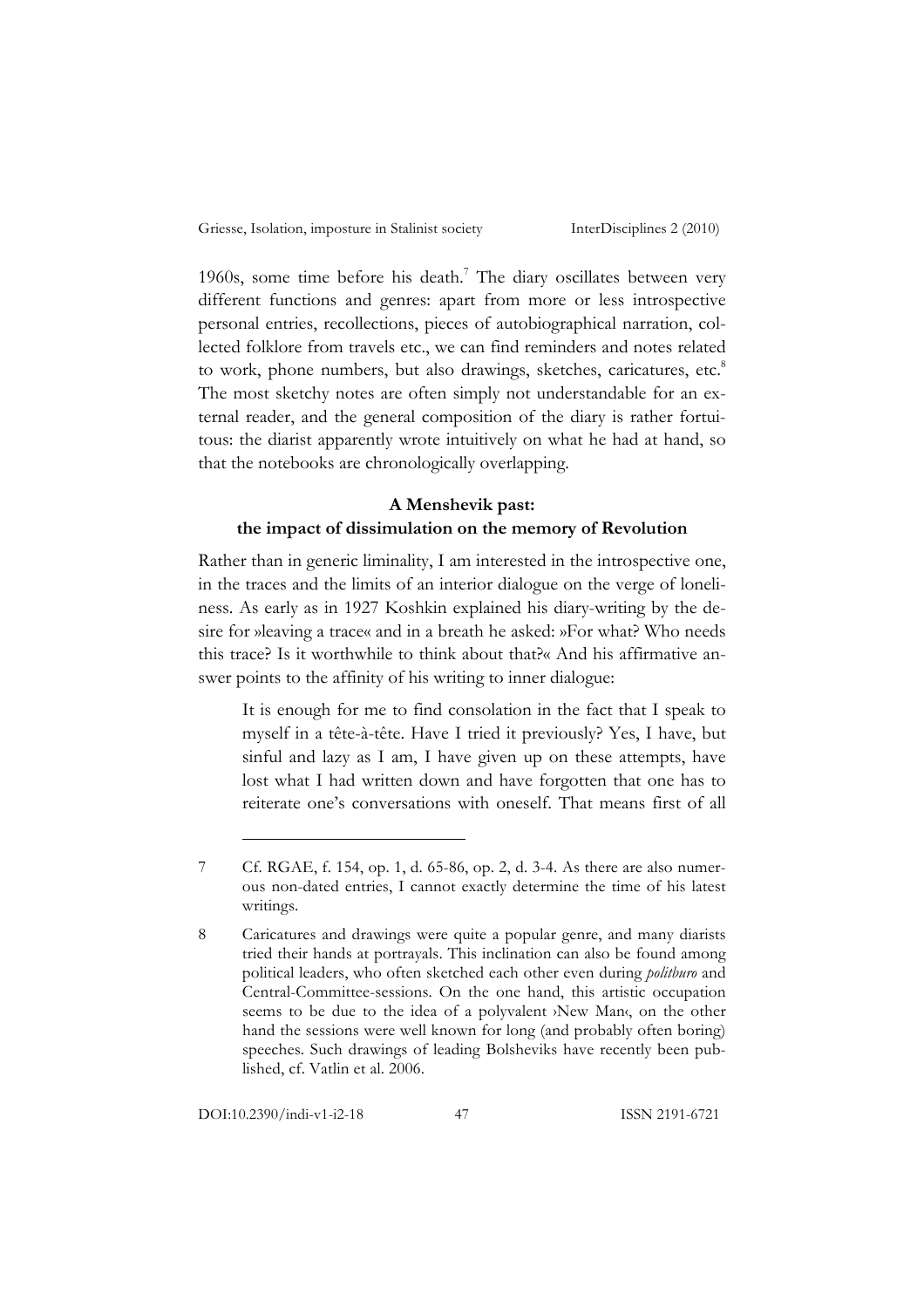that I have to confess to my sins and through penitence gain enough energy for correction. Thus I write and write.<sup>9</sup>

Of course, even where the diary is addressed to nobody else and is thus definitely not part of external communication, diary writing cannot be taken for a direct expression or even a transcription of dialogical thinking. Not only can the flow of dialogical thinking never be entirely verbalized and needs to be interrupted in order to be committed to paper; the materialization itself would transform the very essence of this immaterial flow. In fact, hardly anyone ever feels the need to commit to paper these endless movements of the spirit and mind. The very effort of taking notes and writing down impressions rather aims at overcoming this constant flow, at collecting one's thoughts in order to come to a point, or to a standpoint. In this sense, diary-keeping can be a means of escaping the vicissitudes of loneliness: a liminal occupation that has to be situated between multivocal thinking and an attempt to come to a univocal position.

Why should this be so in Koshkin's case, who was spared by the »Great Terror« and whose professional career even remained undisturbed? After having worked at the beginning of the 1920s as a water supply specialist and a member of the administration of the Shatura site (near Moscow) for the extraction of peat, he worked for the *Chief Administration of the Gold and Platinum Industry* (*Glavzoloto*) and taught at the *Water Supply and Canal Building Department* of the *Municipal Construction Engineers Institute in Moscow* (from 1941 as the Dean). He later became director of the *Correspondence Institute of the Russian Soviet Federative Socialist Republic for Silicate Industries*, and in 1948 the Dean of the correspondence division of the *All-Union Polytechnic Institute*. During this time he seemed to have had a rather harmonic family life, with his wife A. M. Cherniak, like himself a former militant fighter against tsarism, and his two children. He was perfectly integrated into the political, social and cultural domains: a member of the *Moscow Soviet* since 1927, he was also very active at the *Museum for* 

9 Entry from 12.2.1927, RGAE, f. 154, op. 1, d. 67, no numbering.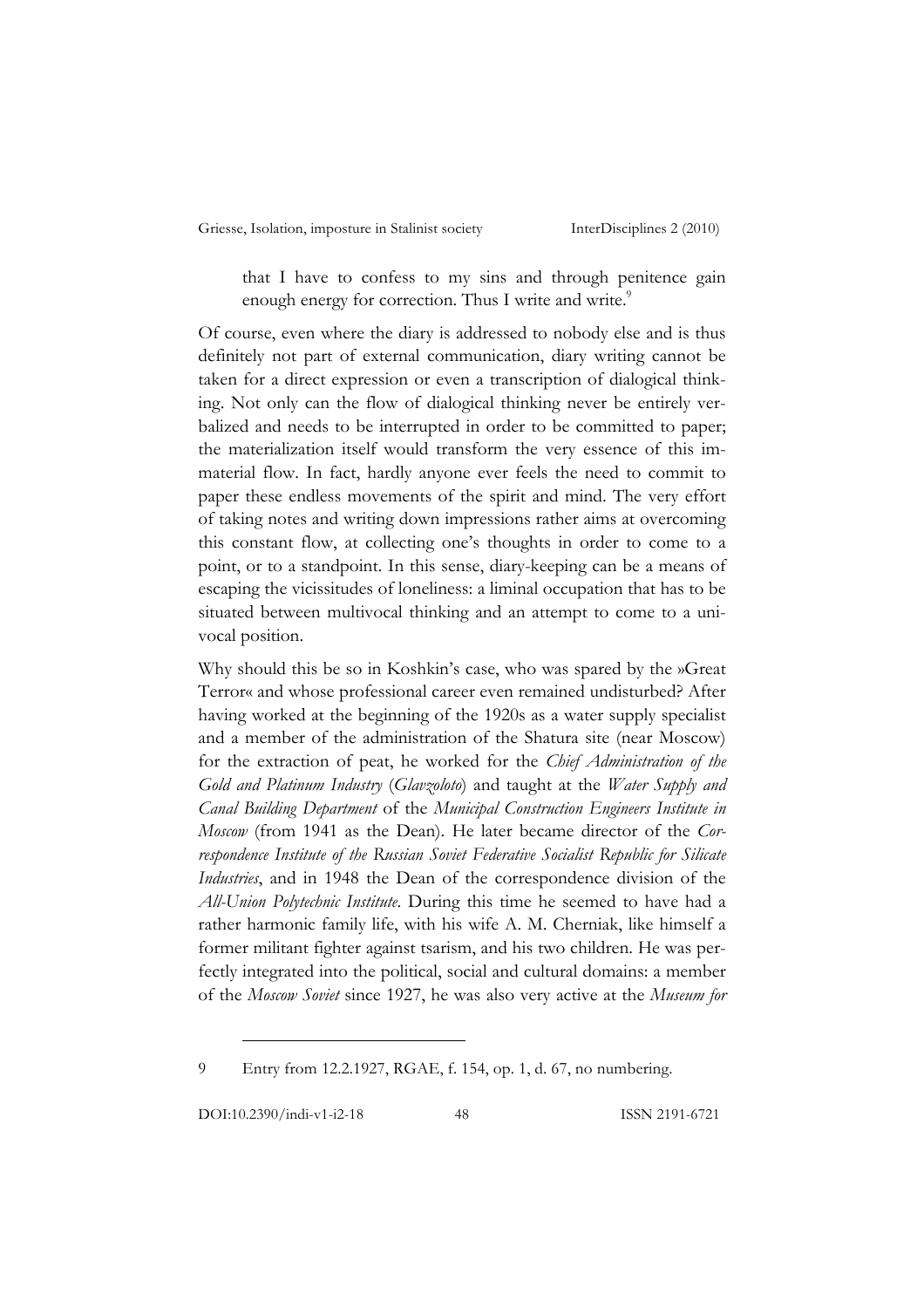*the History of the Reconstruction of Moscow*, for instance. As he did not fall victim to the »Great Terror«, he never experienced the total isolation that was the destiny of so many Soviet citizens who were affected personally or whose immediate family members had been arrested: the bitter feeling when former friends did not want to know you any more, when neighbours and colleagues turned their back on you, etc. (cf. numerous examples in Figes 2007). Even if people around Koshkin were arrested or just disappeared, $10$  an experience that everybody had to a certain extent during these years, his own core family remained untouched, and he was thus lucky in comparison to others.

Was he not part of the masses marching forward for a common goal? Was he not even part of the vanguard? Why this self-image of a lonely drinker in this dreary pub, and why the *Requiem* which almost unconsciously and in an obscure way reflects on the disappearance of fellow revolutionaries, including their memories? Why should he have been on the verge of loneliness? Indeed, the poems tellingly convey a feeling of deepest isolation, but could this not be a literary device? A literary scholar would admonish us, stating that one should not confuse the narrator with the author and indeed, if we separate them neatly, we could come to the conclusion that Koshkin demonstrated extreme lucidity in describing so many aspects that were later singled out as the defining criteria of »totalitarianism«.

But to present Koshkin as a harsh critic of the regime would be an undue over-interpretation of his poems. This can be clearly seen from the broader context of his diary, although – or rather because – we learn only very late (from an entry of late 1954) of a decisive biographical fact that he constantly withheld from his entourage (and even from his diary), but that apparently put a heavy strain on his life and to a significant de-

<sup>10</sup> It is mainly in the post-war years that he starts to deplore the fact that hardly anybody was left from the old guard of revolutionary activists, but even in his diary he never even evokes the reason for the prematureness of these disappearances.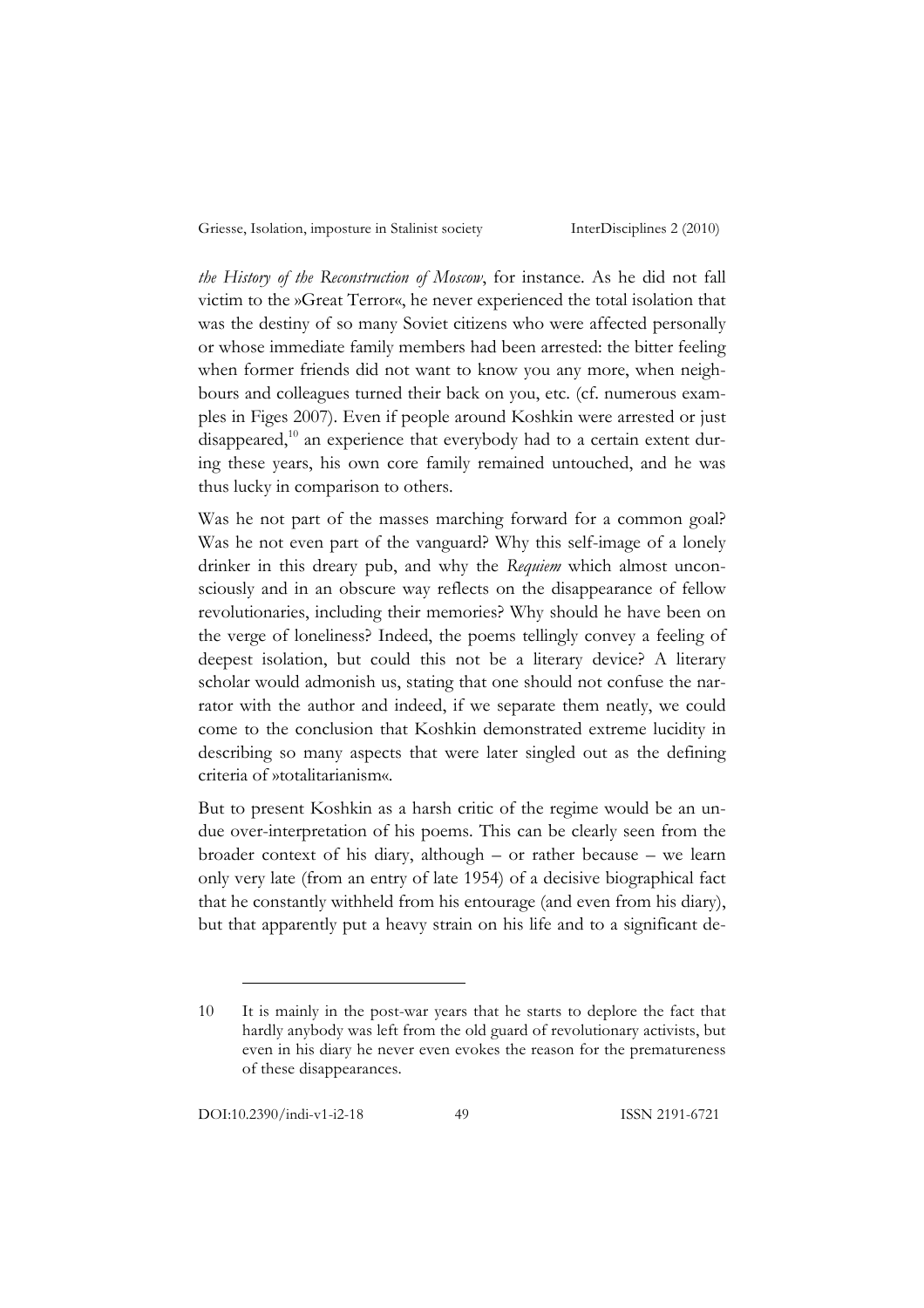gree influenced his communicational behavior: he had been a Menshevik until 1919:

In 1955 the first Russian revolution, the revolution of 1905, will be 50 years of age.

1954-1904 = 50 y[ears]. From these: 1920-1954 member of the  $CPSU = 34$  years, and 35 years in 1955. Consequently, from a total life span of 65 years: [there were] 30 years before my joining the CPSU. Of these 30 years, the early period from 1888 to 1904: education at primary school and college, i.e.  $1904-1888 = 16$  years. Consequently, at the age of 17 I was already a member of the RSDLP. The schism between b[olsheviks] and m[ensheviks] started in 1903 and I found myself with the mensh[eviks], nominally from 1905.

Consequently, from 1905 to 1919 I was a menshevik, if the period of [my] stay [cooperation?] with the bolshev[ik] [word missing] in the Urals in Zlatoust and then in Orenburg is not substracted. So 1919-1905 = 15 years and then 35 years. And 0 notice, not even 0, but minus  $0.11$ 

The very form of these strange calculations reminds us of Arendt's argument on deductive reasoning that tends to replace dialogical thinking, when the interior split of the personality in the state of solitude is no longer supported. Apart from the operators, the keyword of deduction here is »consequently« [*sledovatel'no*], but also words like »then« in the

<sup>11</sup> RGAE, f. 154, op. 1, d. 67, l. 72. His formulation is ambiguous here. He speaks of »0 vnimanie«, which may also mean »no consideration«, in the sense that rather his merits than his failures would have been disregarded. This would not refer to the 15 years of his Menshevism, but to his (successful) self-re-education effort and to the consecutive 35 years of affiliation with the Bolshevik party, that then he was not adequately credited for. Especially as Koshkin is facing difficulties at work at that time (see below), it is possible that we have to read the passage in this way. This would imply a considerable shift of perspective after the release of pressure related to Stalin's death. I thank Gleb Albert for this insight.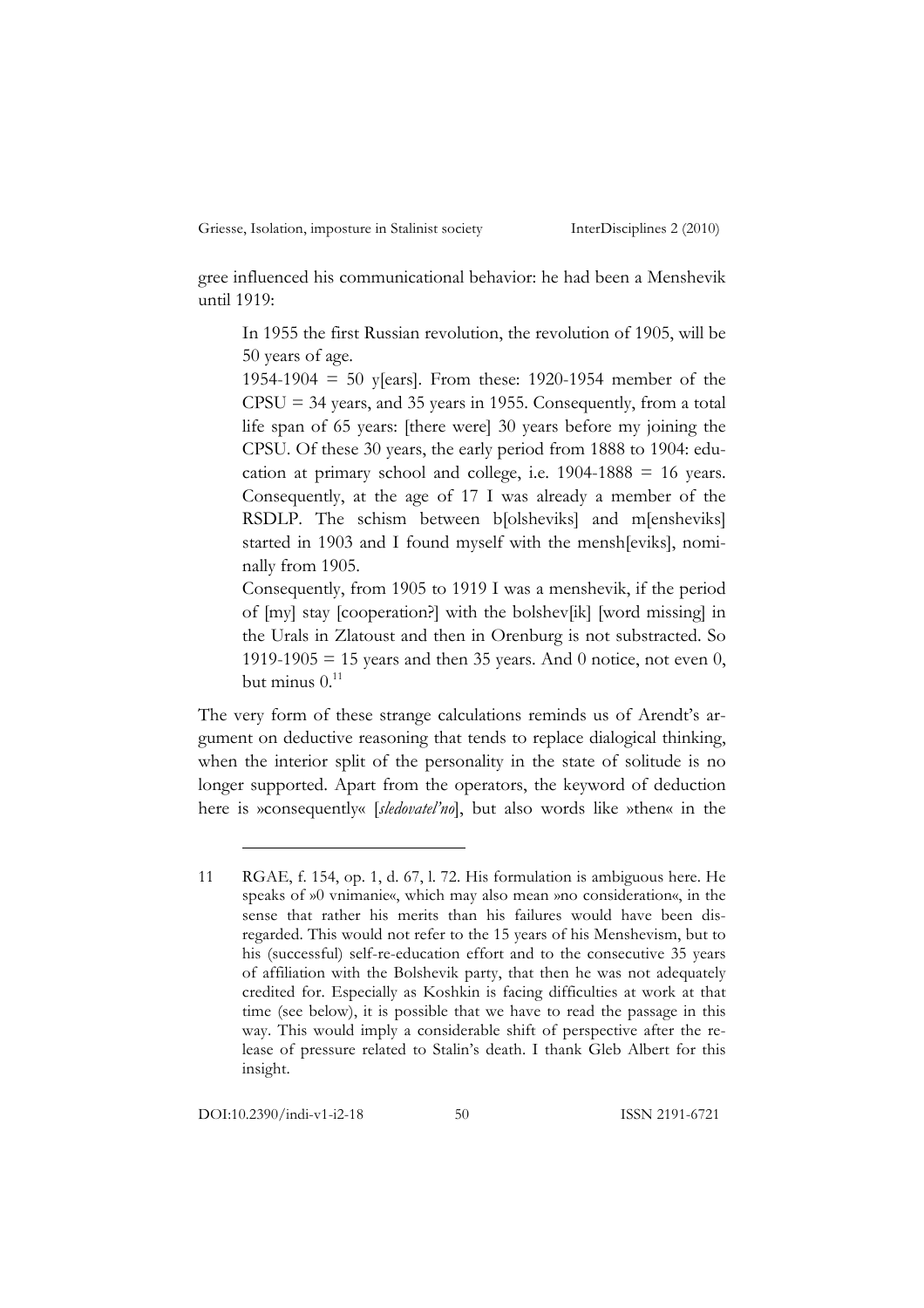sense of »from this follows« [*togda*]. The »I« emerges only reluctantly, and Koshkin speaks of himself only in the passive voice. There seems to be not the least margin for personal decisions: »I found myself« [*ja popadaia*], »nominally«, etc. The »I« is not presented as an actor, but rather as an object driven by circumstances. It is the first time that Koshkin explicitly addresses his past political allegiance with Menshevism (although we will see that he has made attempts before in his diary). Neither can we suppose that he would have talked about this past to other people. But the information slumbered in his personal files and could be extracted at any time.<sup>12</sup> Not only was the Menshevik party already prohibited during the Civil War and those who did not renounce their non-Bolshevik political convictions prosecuted in Soviet Russia, but even ex-Mensheviks who had repudiated their past and converted to Bolshevism (as had Koshkin) were increasingly accused of conspiracy, with notable publicity in the Menshevik Trial of 1931.

I would argue that Koshkin vaguely felt and feared a split in his personality (vaguely because he apparently never verbalized it): although he probably did not actually lie about his past, the simple fact of hiding and silencing it made him feel like an *impostor*. Of course, his former Menshevism definitely made him vulnerable to all sorts of accusations under Stalin (and the quoted entry dates from more than a year after Stalin's death). This was the case for many Soviet citizens: kulaks, bourgeois, political actors, officers of the Tsarist army, etc., and generally also their children. <sup>13</sup> Their social or political backgrounds had actually been criminalized, while at the same time (from the 1930s on) dissimulation about their past was persecuted as »double-dealing«. Koshkin's situation was thus far from being so much exceptional, and it has to be seen against the backdrop of a culture of ubiquitous autobiographical narrative: in

<sup>12</sup> The concept of file selves as developed by Harré 1984 has been used by Fitzpatrick 2005: 14-18.

<sup>13</sup> On these numerous »outcasts« see Alexopoulos 2003. In many cases these persons hid their past from their environment, cf. also the destinies related in Figes 2007.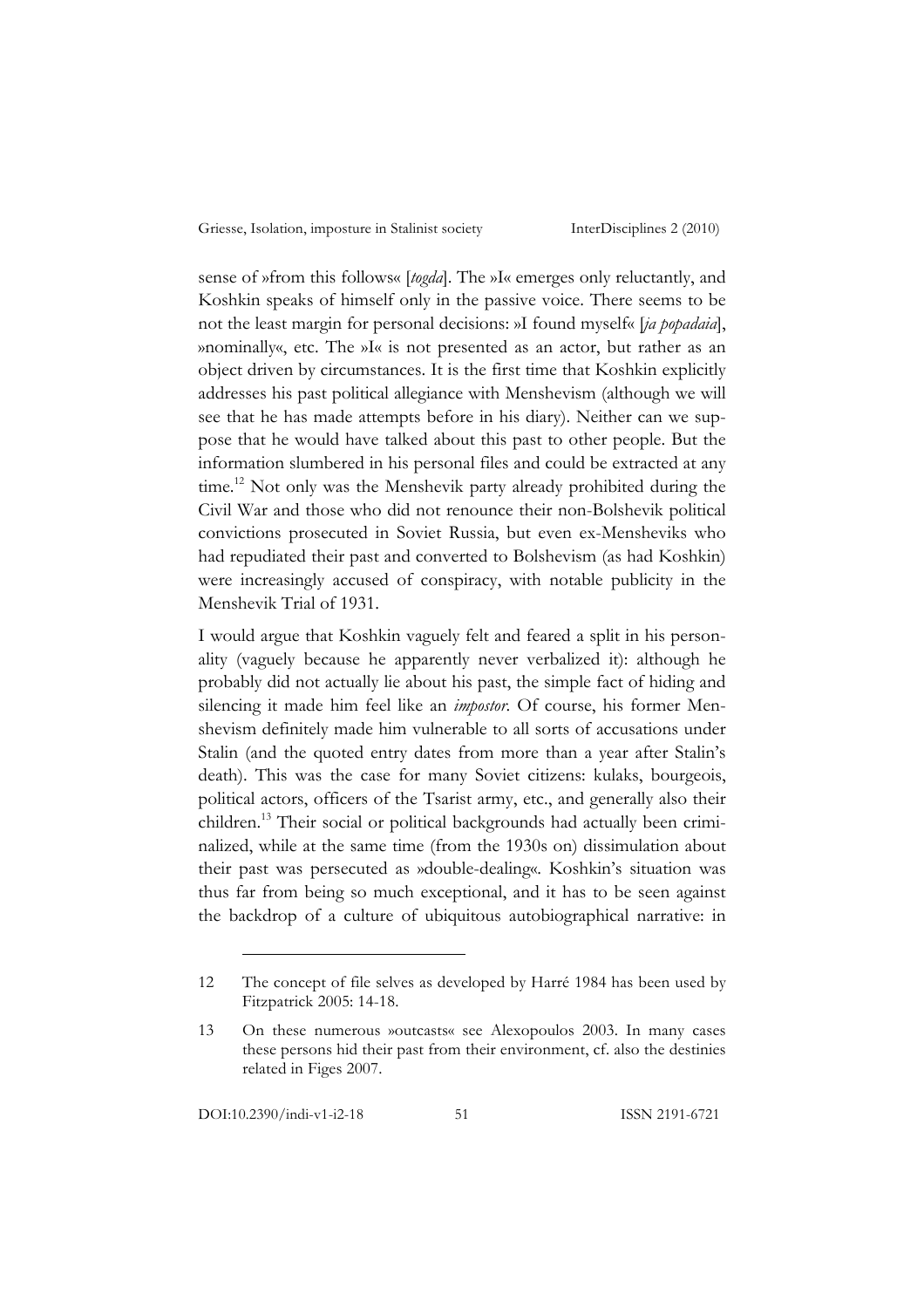spite of all teleology and future orientation in the official discourse it was not easy, and often simply impossible, not to speak of one's own past and to only live in the present. On numerous occasions one was asked to write and tell one's biography, which was submitted for inquiry and the questioning of the collective (Halfin 2000).

In Koshkin's case the situation was still more complicated. As an old revolutionary and an old party member (that he indeed was, although he had not originally adhered to the »good« faction) he was constantly invited to commemorational ceremonies dealing with revolutionary events, especially to celebrations of the 1905 Revolution, when he had been a member of the strike committee whose actions at the Putilov factory had sparked off the events. With this experience he was an authoritative voice for the memory of those times; and the more time passed and former participants died (naturally or not), the more he was asked to speak on such occasions. At the end of 1954, at the time of his diary entry with the strange calculations on his party membership, the preparations for the commemoration of the 50<sup>th</sup> anniversary of the 1905 Revolution were underway. Koshkin was acutely involved in these commemorational endeavors: since 1953 he had practically stepped out of one meeting and into the next. Then, on 22<sup>nd</sup> January 1955, for the 50<sup>th</sup> anniversary of »Bloody Sunday«, he was interviewed on television for the first time ever and, judging by his diary, he was very excited about this. Certainly, by that time Stalin was dead and, even though the  $XX<sup>th</sup>$  Party-Congress had yet to take place, there were clear signs of détente. Even in this atmosphere it was absolutely impossible and unthinkable for Koshkin to out himself as an ex-Menshevik on such an occasion. During such public appearances he thus constantly related »personal recollections« of his political committment in the 1905 Revolution without mentioning his political allegiance. Judging by the drafts of his speeches on these occasions in his diary, he never explicitly claimed to have been a Bolshevik, but he definitely talked his public (and maybe to a certain degree even himself) into thinking he had been one.

As in most Soviet autobiographies, a cornerstone of his narrative is his humble social origin: the wage earners in his family lived the life of poor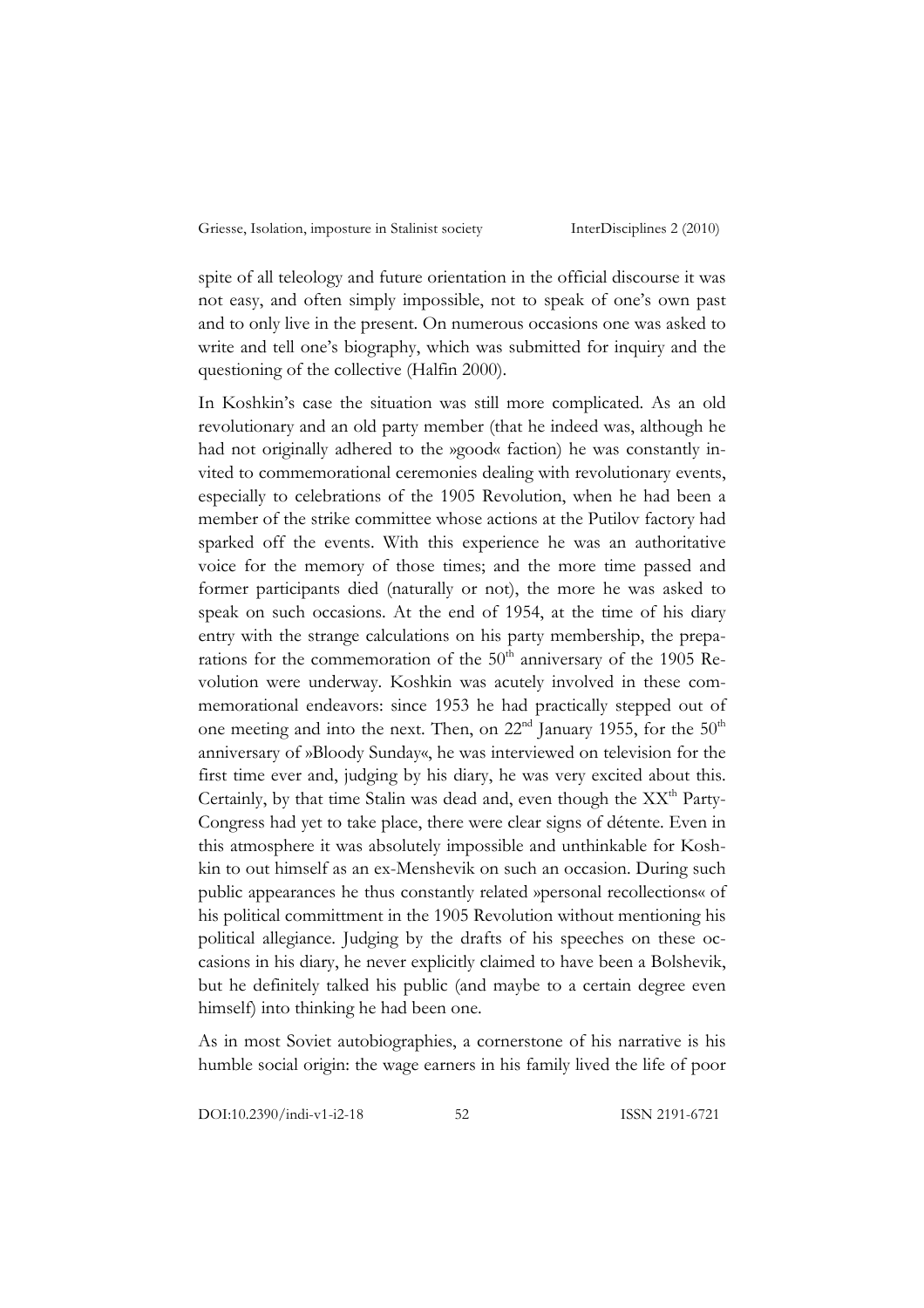peasant-commuters between the village and the capital, which forced him to start working very early in order to top up the family's miserable income.14 Once at the Putilov factory, as he recalled in 1948, the contact with the »most class-conscious and progressive workers« could not but »open my young eyes for the reality of life, and I became a member of a clandestine social-democrat circle«.15 Naturally, he describes the *Bolsheviks* as the principal protagonists, as here in his narrative of 1955:

The most experienced figures of the revolutionary workers' movement Mikhail Iv. Kalinin, Nik. Poletaev, Vasilij Buyanov and others founded a Bolshevik party organization at the factory, which had huge influence among the workers, and the Putilovtsy always marched in the vanguard of the revolutionary workers of Petersburg.

Koshkin's description of the strike and of the events that led to »Bloody Sunday« sticks closely to the official representation in the *Short Course of the History of the CPSU*, especially as regards his evaluation of the agentprovocateur Gapon and the description of his *Assembly of Russian Factory Workers* as the incarnation of evil. The ambiguity of the clergyman is completely effaced, and he is presented as a one-dimensional traitor who had voluntarily led his sheep into misery. According to Koshkin, Gapon had not only founded his assembly on Okhrana money »to teach the workers obedience to the Tsar and to the authorities, to not listen to the social-democrats, to hope for the *y*dear father Tsar's mercy( [*yna milost*< *tsaria batiushki*] instead of organizing strikes«, all that in order to divide the workers and to weaken the combative potential of the Putilov Factory. But even more so, by instigating the workers to go to the Winter Palace unarmed to submit a petition to the Tsar, Gapon would have consciously provoked the slaughter of »Bloody Sunday«.

The Bolsheviks and the most conscious factory workers tried very hard to persuade the other workers not to go to the Tsar unarmed

<sup>14</sup> Entry 3 December 1953, RGAE, f.154, op.1, d.67, l.73-79.

<sup>15</sup> Entry from July 1948, RGAE, f. 154, op. 1, d. 69, l. 32.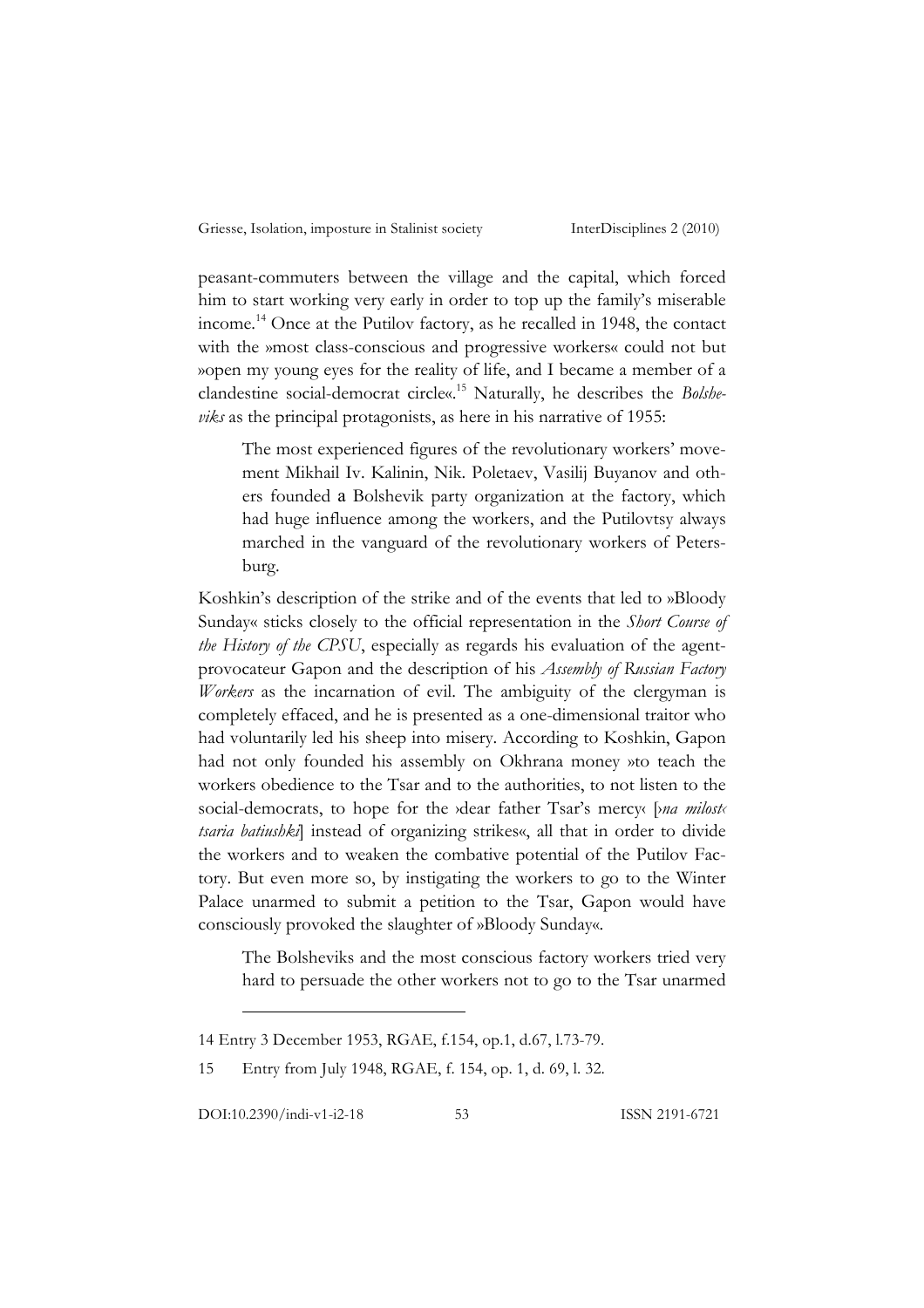and explained to them the criminal and provocative aim of Gapon's plan. But nobody listened to *us* and *we* had no other choice but to join the working masses, while constantly warning them of the approaching carnage. And that's exactly what happened.<sup>16</sup>

In reality, Gapon had by that time almost emancipated his organization from the clutches of the Okhrana. He was a fierce opponent of the procession that was finally pushed through by others against his will. However, he did not hesitate to take the lead of the demonstrating workers once he could not stop them anymore. That he survived the slaughter was pure chance. Furthermore, no mention was made in Koshkin's narrative of the fact that Gapon pronounced the Tsar's excommunication after the bloodshed.<sup>17</sup>

In principle Koshkin could have known better, $18$  but the exact inscription of his life-story into the official narrative (however distorted this was in relation to historical reality) seemed to provide him with a certain (albeit fallacious) security, not only externally but also internally, for he

17 Cf. N. P. Petrov 1907: Zapiski o Gapone. *Vsemirnyj vestnik* 1907 (1).

DOI:10.2390/indi-v1-i2-18 54 ISSN 2191-6721

<sup>16</sup> See his script written for the 1955 anniversary of »Bloody Sunday«, RGAE, f. 154, op. 2, d. 4, l. 446-449. The use of this »we« is not an open lie, as he speaks of the Bolsheviks and of »the most conscious workers«. A reader who knows what the audience did not, namely that he was not a Bolshevik at the time, has to understand him in a way that he counted himself among the most conscious workers. But in Soviet understanding, could someone who had taken the erroneous path of Menshevism have been among the most conscious workers? In another autobiographical sketch from 1948 he inserts another ambiguous formulation. Writing about the beginning of his propaganda and agitation experience in the ranks of the Social-Democrat Party during his work at the Putilov plant he adds: »A really experienced and comparatively skilful lecturer I became only much later, when I developed my activity in the domain of my beloved party work, in the years of Soviet power«, entry from July 1948, RGAE, f. 154, op. 1, d. 69, l. 32.

<sup>18</sup> Koshkin was an avid reader of Soviet writer Sergei Mstislavskii who still in 1928 had written an essay on Gapon's death, where he exposed the clergyman's ambiguity, Mstislavskii 1928.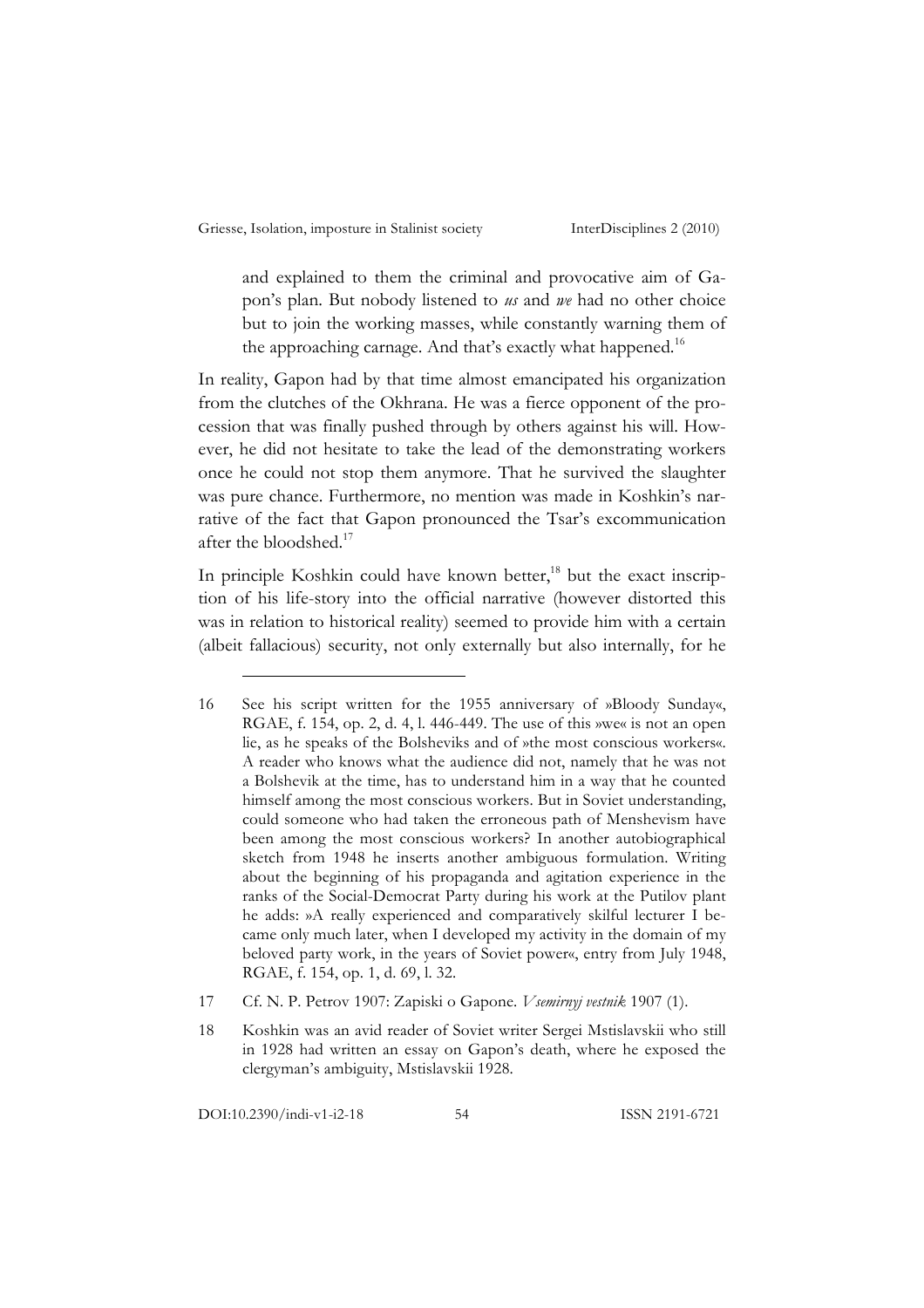was far from having accepted Menshevism *as his own past*. We know that the memory of facts and experiences is not something that is fixed in time but is constantly shaped and reshaped by communicational constellations (Welzer 2000; Markowitsch 2000). Through his personal recollections, Koshkin did not only participate in the implementation of historical fiction, but constant repetition even made him believe in his early Bolshevism, at least to a certain degree. This was all the more the case as he perceived his communicational interactions with his interlocutors and his audiences as a deep personal experience and repeatedly described his involvement in these commemorational events and expressed a certain pride in them in his diary.<sup>19</sup> But apparently it was only a part of his egos that believed in this story of his earlier life, and his internal communication between these different positions seems to have been rather perturbed. This lack of mediation and the one-dimensional presentation of his personality towards the exterior contribute to the dull and distressing feeling of a personality split.

## **How constraints on interior dialogue hamper the capacity of judgment**

Koshkin's commemorative spirit was not something that was externally imposed. Apart from his public duties, his recollections were often oriented at jubilees and anniversaries, even in the 1920s, when he was much younger. On 1<sup>st</sup> March 1927 he drew a parallel between his current election to the Moscow Soviet and his past experience of the 1905 Revolution:

1.5.1927. This day was a noteworthy day in my life. I was elected by the General Assembly of the Soviet workers and employees of

<sup>19</sup> See especially the entry from 22.1.1955, after his appearance on TV. Koshkin is particularly proud that Levinson, the »best announcer of the USSR«, acted as a presenter of the broadcast. »Sinking into the grave, Derzhavin got his blessing from Pushkin. And for me it is the other way round. Even before I am lying in my grave, Levinson has given me his blessing …«, RGAE, f. 154, op. 1, d. 70, l. 39.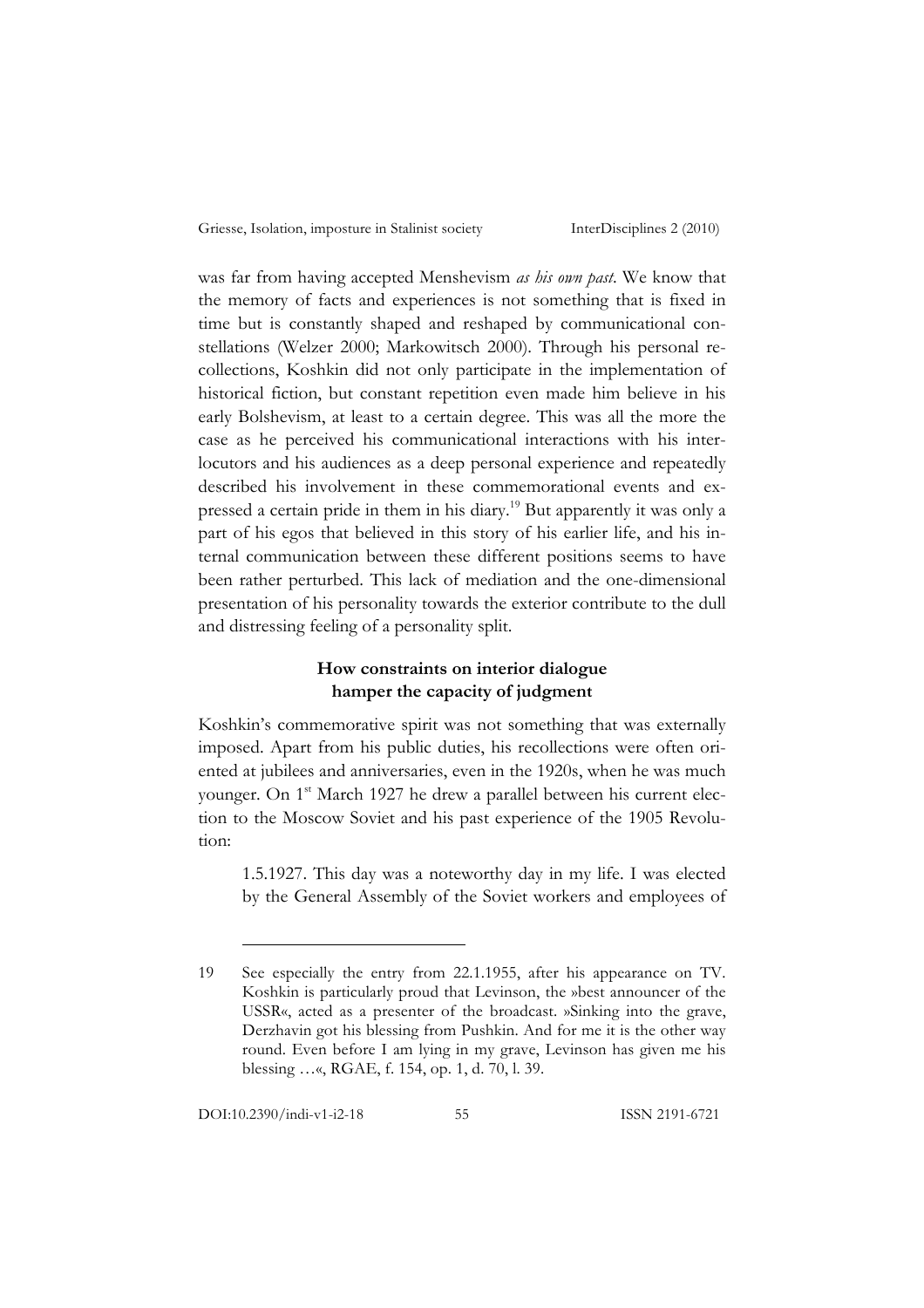the MS[N]Kh [Moscow Soviet of National Economy] to the Moscow Soviet. This day is memorable for me, because it is 22 years ago that I was for the first time elected into the Petersburg Soviet of workers' deputies by the steam-mechanics workshop of the Putilov Factory in 1905. I was 17 years old at that time. It was one thing at that time, and it is another thing now. How time flies. What progress has been achieved in the meantime? 17 years – Petersburg Soviet – the last plenum at Terijoki, where Trotsky and Parvus presided alternately. In my head: youthful thoughts, dreams and outbursts of vigor. 22 years have gone by and I am again a member of a Soviet, now the Moscow Soviet. But it's now another time, other songs. And the role is different one. $^{20}$ 

Here, at a time when the official narrative of the revolutionary past had not entirely taken shape (Corney 2004), we can see what has become emotionally more and more stunted in Koshkin's recollections. Although he is quite clear about the »progress« that has been achieved since the 1905 days, his melancholy and nostalgia are unmistakable, when he speaks of his dreams and »outbursts« [*poryvy*] in these »other times«. He does not specify these impulses. This part of his personality is already to a certain degree marginalized here, even though his emotional involvement comes out clearly. He remains outwardly neutral, but one senses a certain regret, perhaps towards a lost grandeur related to outstanding leaders like Trotsky and Parvus, the latter having already died in emigration and the former being engaged in his last open oppositional combat with the United Opposition against the Stalin faction (Daniels 1960: 273- 321). If we compare this piece of recollection with his puzzling calculations of 1954, what has remained of this part of his personality? Or has this ego been completely effaced in the heyday of Stalinism, so that inner tensions and the necessity for internal dialogue between these entities have really disappeared instead of having to be constantly repressed? Could this be an appropriate explanation of the strange detachment with

20 RGAE, f. 154, op. 1, d. 67, no numbering.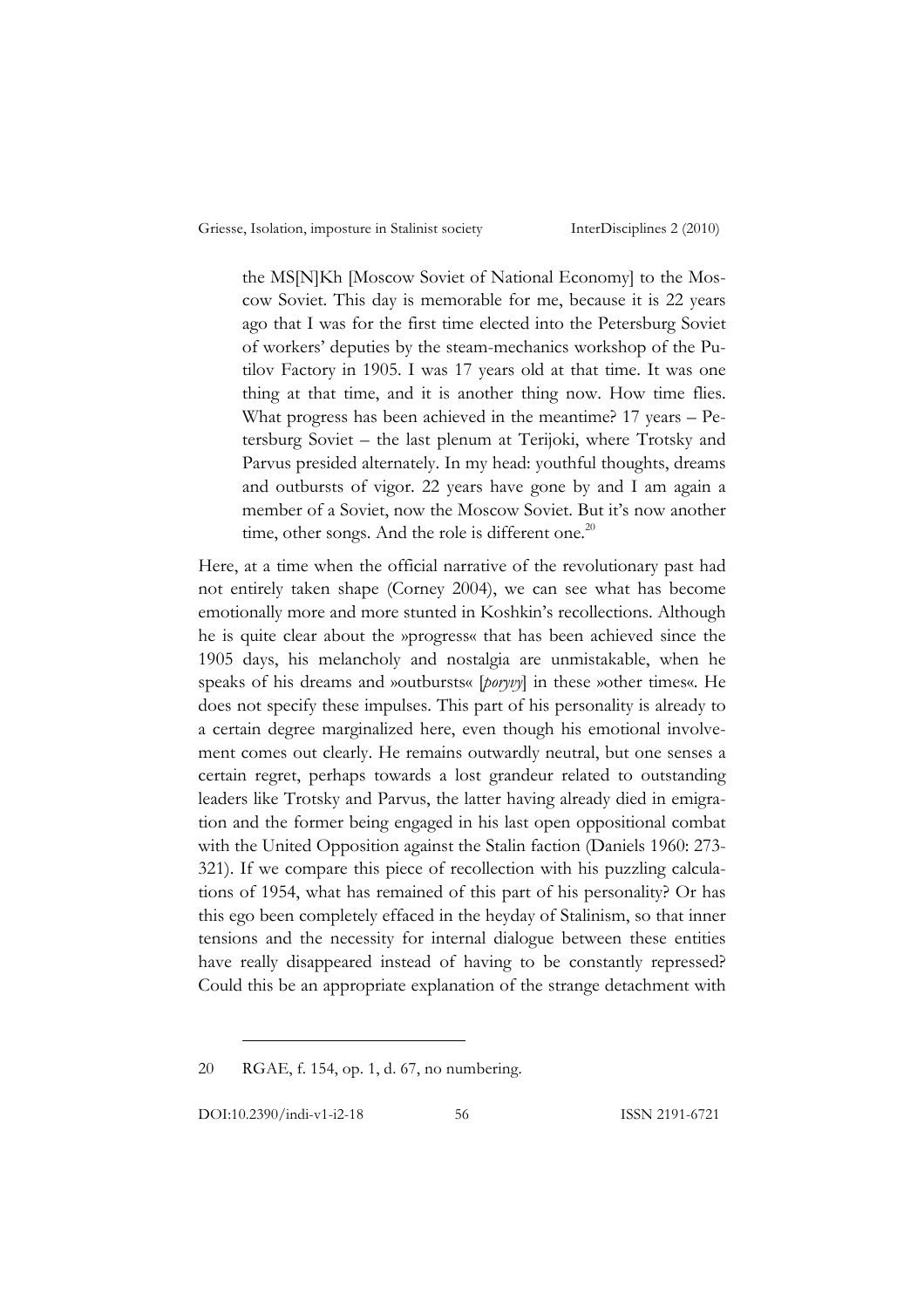which Koshkin registers his own past, as if he were a bureaucrat who had to constitute a personal file on someone else?

A few paradigmatic entries from the 1930s will show that then he was far from having come to terms with himself and that the inner split of his personality continued to trouble him. Koshkin constantly tried to verbalize this tension in his diary, without ever managing to address the matter openly. We will see that this dissimulation and the disturbance of his interior dialogue had a considerable impact on his capacity for judgment.

The following entry dates from a few months after the trial against the alleged *All-Union Bureau of the Menshevik Central Committee* in 1931 (Liebich 1997: 199-216). Koshkin was returning from a visit to the experimental station for the extraction of peat in Redkino, the successor to the Shatura site, where he had worked from 1918 to 1923. Since his work there, he had visited his former colleagues on several occasions and it is highly probable that they remembered the old days when Koshkin had still been a Menshevik (at least at the beginning of his work there). But his Menshevism was certainly not openly touched upon, due to tactfulness, discretion or fear, although at least part of his colleagues, notably his former boss, Ivan Radchenko, naturally knew about his political past:

Thinking aloud. September 9, 1931.

On the way back from the T.O.S. [Experimental Station for the Extraction of Peat] to Moscow by train, while sitting in the warm carriage, I was doing a great deal of thinking about these ideas.

There is a passage in Timiriazev where he deals with the fact that man changes his very essence. Today he is not what he was yesterday.

And his memory tells him, as he is constantly renewing himself: you remember – you were like that – you were there – you have achieved this. Memory  $-$  it is a photographic film where you can have a good and clear solution, and a bad and dim one.

Memory retains and captures anything, but sometimes the developer works badly …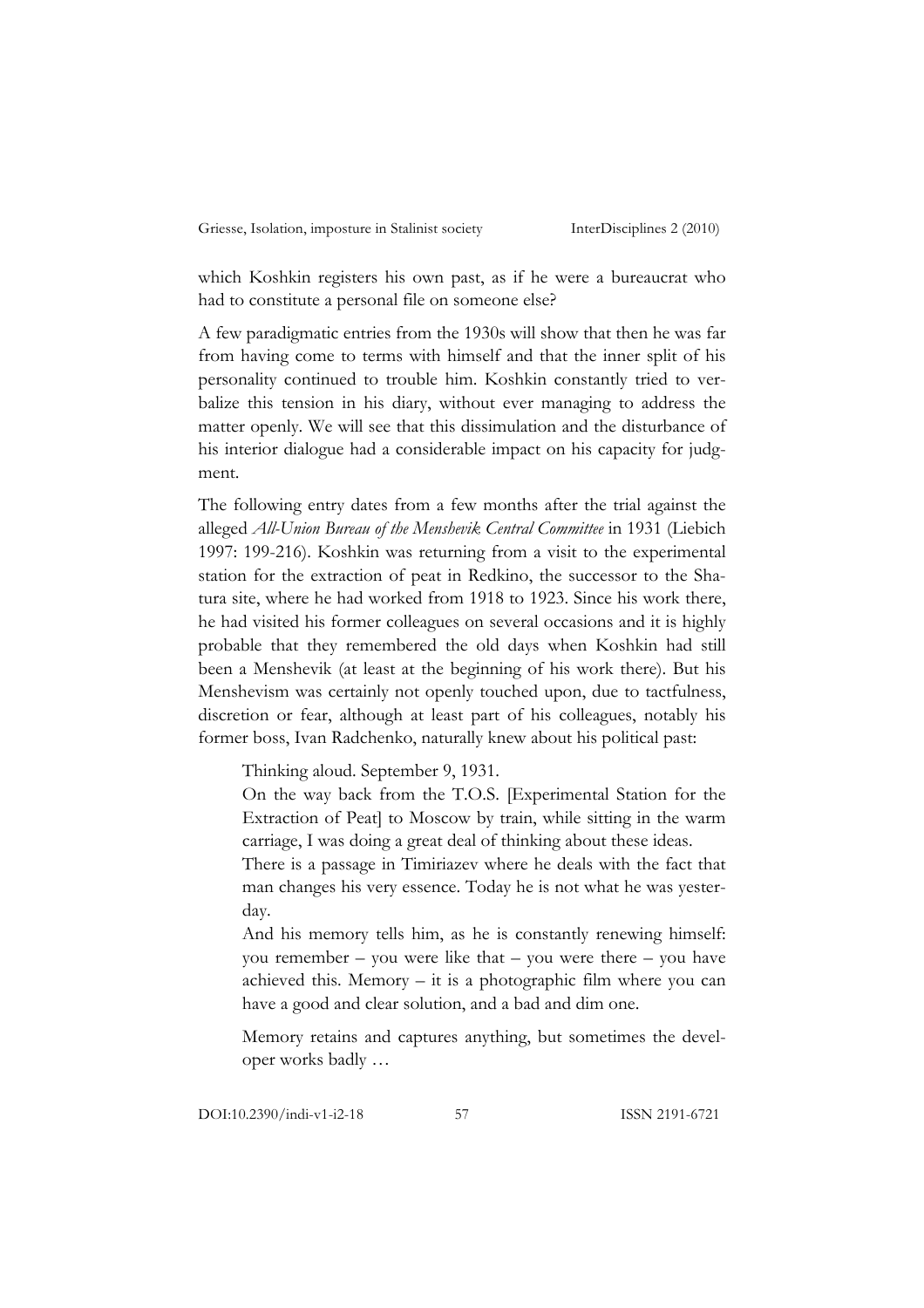This is a direct attempt to deal with the experience of inner multiplicity: its temporalization (yesterday, today, tomorrow) by the famous biologist K. A. Timiriazev (1843-1920) refers to Koshkin's problem with his denied past. Koshkin links the idea that man constantly renews himself to the Bolshevik discourse on the ›New Man‹. He implicitly applies it to the problem of his denied past and to his unvoiced hope that his renewal will be accepted. His considerations on the vicissitudes of memory also seem to be related to what has been addressed and withheld (by himself and by the others) in the conversations he had with his former colleagues. The passage that follows immediately makes clear (for the reader who knows about Koshkin's past), what exactly was at stake:

 $Revolution - revolution - my whole life is intertwined with the$ revolution. And even though I have made mistakes, even though I have been foolish – I have grown up together with the growth of the revolution! I have been borne by her breathing …

And in essence humanity has gone through only the very very beginning of the dawn of [its] blossoming. The night is behind – it is going away, but its nightmares are still weighing heavily; they are still swaying and grimacing and raging in the mist before dawn.

One has to think of this! The man of Europe – and the man of the isle of Borneo. Civilization and savageness. The savages – the Negroes – have been civilized. That means that savageness is the yesterday of mankind. And today it [mankind] appears in bygone collars. Imagine the empoisoned years. Great people – erudite scholars – they are not buffoons!

One great, one giant of thought and action, by whom a narrow chink has been made for the future. Lenin! A little beam of light shines already through this chink!

But the shadows, although tiny, are still all around – [word illegible] and the owls are still flying.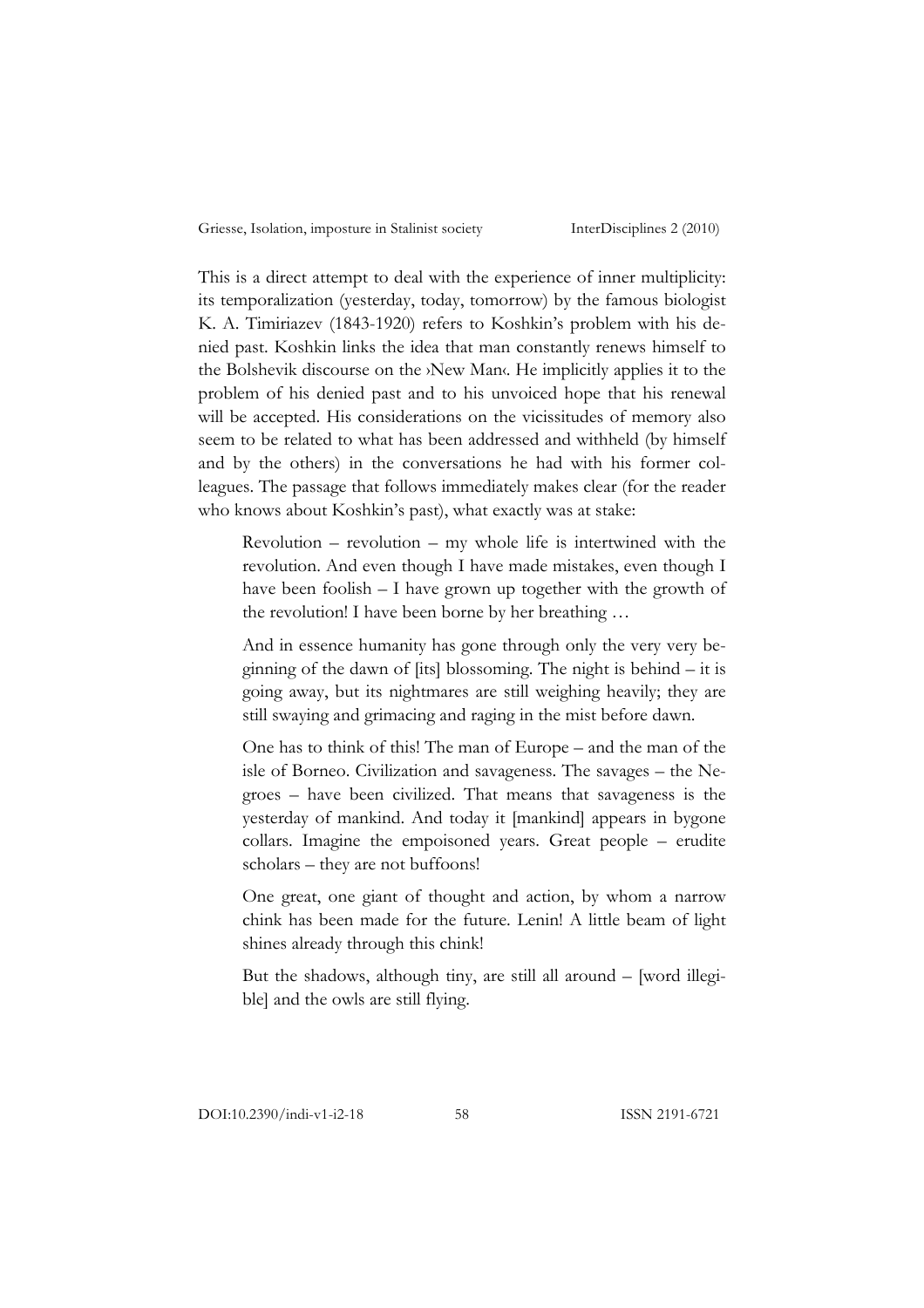›Social-democracy‹. 21

These lines seem to be implicit and abstract justifications with the aid of the »From-Darkness-to-Light«-metaphor. According to one pattern of Soviet discourse, erring and being foolish (i.e. once adhering to the Menshevik faction) was supposed to be excusable if it had been due to a lack of consciousness (Halfin 2000). Claiming to have grown with the Revolution and to have overcome this confused state of mind, Koshkin concluded his entry by glorifying Lenin. Nevertheless, in the aftermath of collectivization he seems not to manage to muster up a similar admiration for Stalin; otherwise he would also have referred to the Secretary General in this context of sketching historical development.

In order to persuade himself of the success and rightfulness of the Soviet *mission civilisatrice* (Baberowski 2003) (and he desperately wants to persuade himself) he is looking for convincing illustrations of the historicalevolutionary progress of mankind that lead him away from the achievements of the Soviet Union and towards world historical clichés of civilization and barbarism. Thus, instead of trying logically to prove the historical progress *achieved by the Russian Revolution* by juxtaposing the Russian *muzhik* before the Revolution and the kolkhoz-peasant after collectivization, or the Soviet men in the centre and the peoples of the periphery that are still to be civilized, he intuitively chooses a more reliable opposition that seems more likely to illustrate the progress-paradigm, the contrast between European man and the Borneo native. Certainly this choice is a manifestation of his unacknowledged doubt about the efficiency of the Soviet civilizing mission. And accordingly, the gloomy night metaphors remain omnipresent throughout the whole passage: although he expresses certainty in the approaching end of the night, the actual signs even in his metaphors remain weak, and they rather reveal the fear that his longing for sunrise and a consecutive release from the terrifying nightmares might be unfounded.

21 RGAE, f. 154, op. 2, d. 3, l. 59.

DOI:10.2390/indi-v1-i2-18 59 ISSN 2191-6721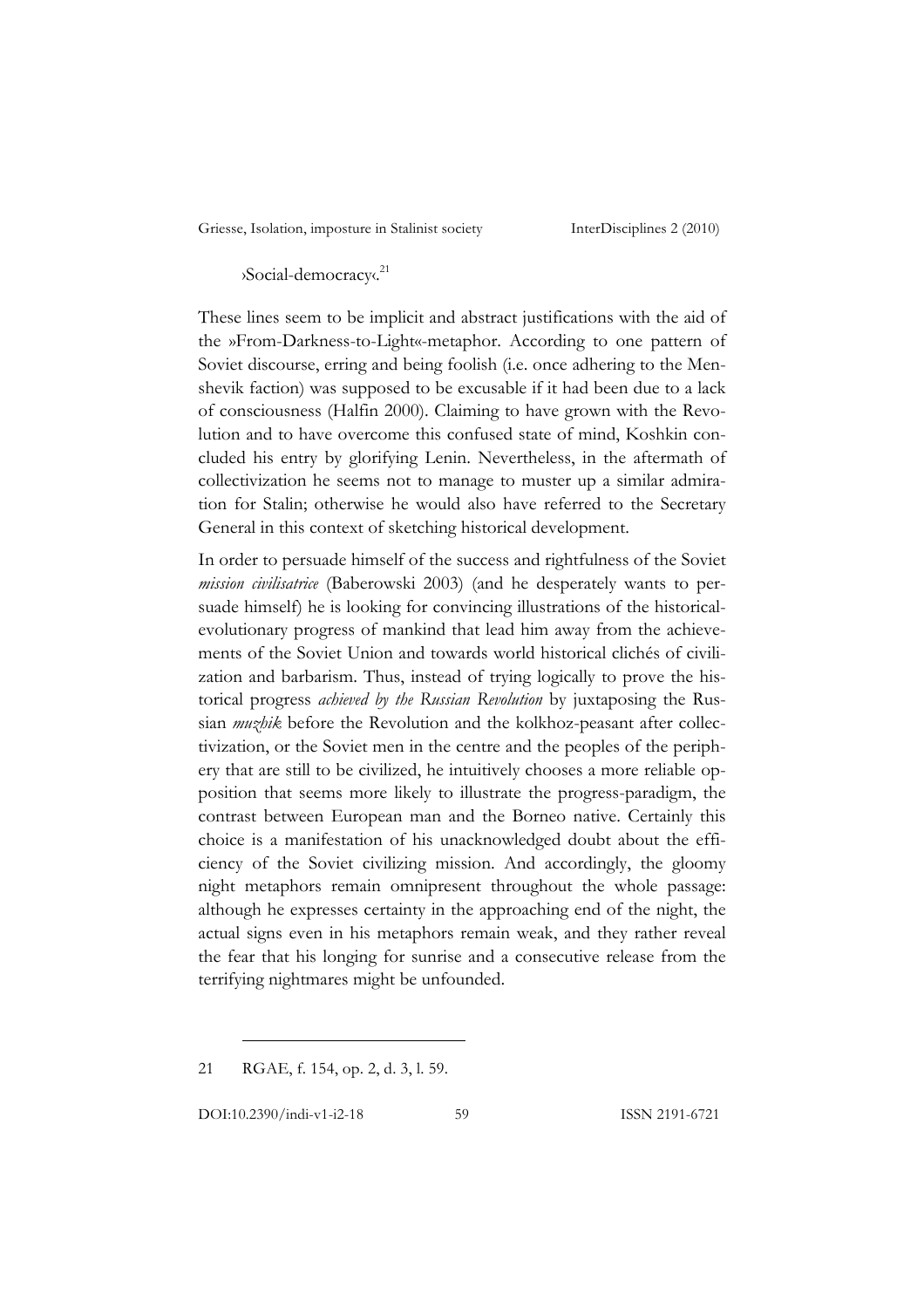Apart from these rather abstract sentiments, Koshkin also points out more concrete contradictions between propaganda and reality, but then he always shrinks back from such insights and attributes them to his own incapacity to recognize the real essence of things. With Koshkin a tiny glimpse of criticism is sufficient to provoke an immediate turn into selfcriticism, following a quite widespread pattern in Soviet diaries which perpetuated the Soviet practice of public self-criticism and transported it into the intimate realm (Hellbeck 2006). This is the case in an entry that was written when the great famine was devastating the country. These traumatic events, costing the lives of millions of people, were a consequence of forced collectivization, and mentioning them was systematically made a taboo in official discourse. We do not know what Koshkin »knew« about the famine, he probably only heard rumors anyway. However, he most likely sensed the spreading atmosphere of taboo and silencing, even if he would certainly not have acknowledged it. The starting point of a 1932 entry is again his revolutionary past:

4 October 1932. Let us devote a few lines to this day that has come to a remarkable end. In the evening I was at Com. S.s place – I went there in order to seek confirmation of what happened in 1905, i.e. a confirmation of my participation in the fighting squads of the Putilov plant.<sup>22</sup>

This situation was nothing special in the early Soviet Union, which derived its legitimacy from the heritage of the fight against the Ancien Regime. As there are only few written documents about that struggle, the revolutionaries had to mutually attest to their participation in this or that event. For many, that seemed in principle a mere formality. But in reality this was the way the historical narrative of the revolutionary movement was constructed, at least at the beginning.<sup>23</sup> And for Koshkin it was an

<sup>22</sup> RGAE, f. 154, op. 1, d. 67, l. 87.

<sup>23</sup> See Corney 2004 for the constitution of a historical narrative of October. The most important collection of biographies and autobiographies of the protagonists of revolutionary movement that had been composed in the middle of the 1920s is *Deyateli SSSR* 1989.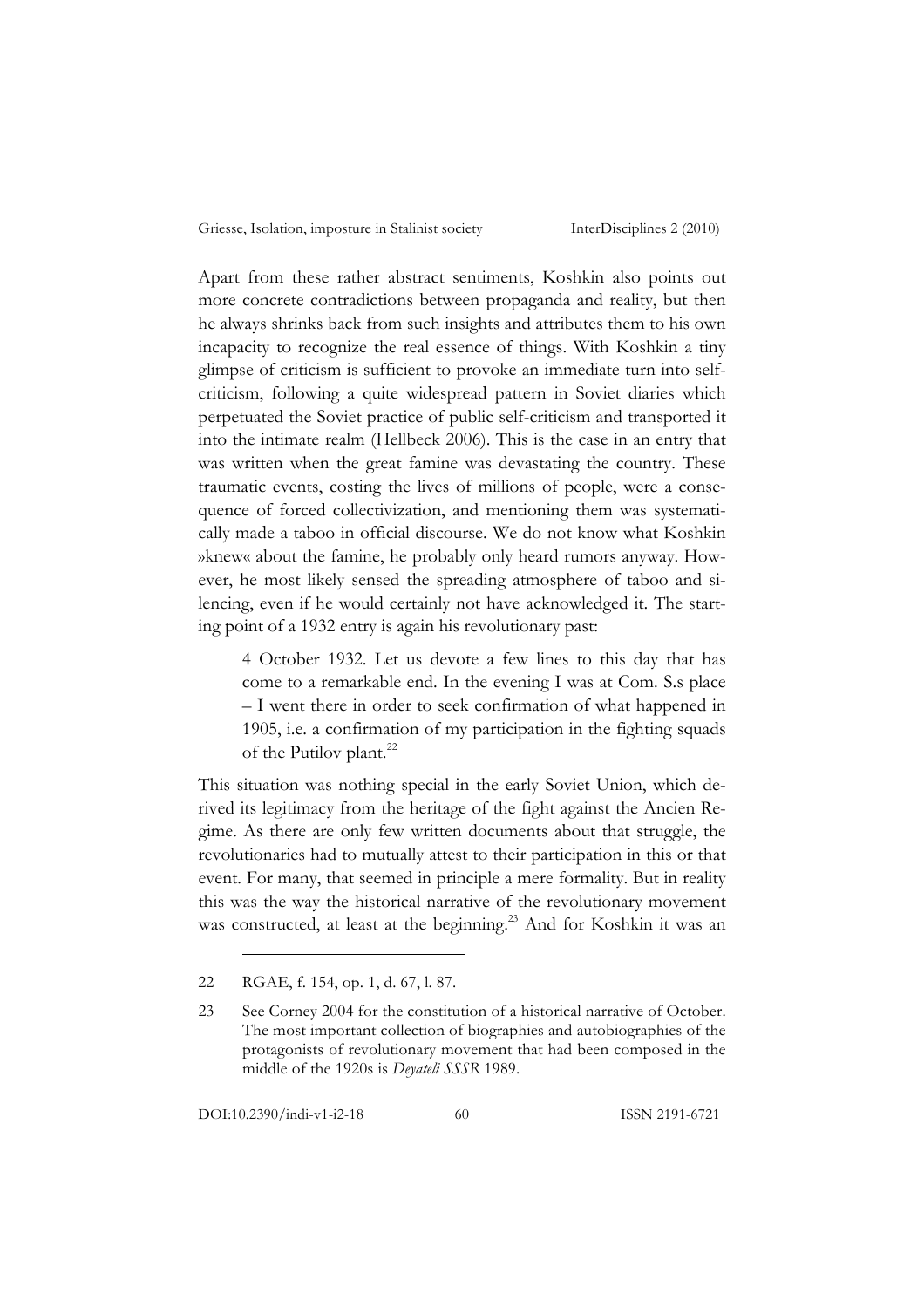extremely delicate issue, always with an element of imposture: Comrade S. should confirm Koshkin's participation in the strikes, but he should not specify his factional affiliation. For Koshkin the outcome of such »formalities« was far from self-evident. That is why this day »has come to a remarkable end«, once he has received his confirmation.

The rest of the diary entry directly concerns his perception of the discrepancy between appearance and reality in Soviet life, and this provokes serious problems of inner multivocity. A critical voice within him was almost instinctively intervening when Koshkin considered S.s comparatively luxurious apartment: »They live well, some of the builders of socialism. One can say for certain – they live like under socialism. And the masses?« But suddenly another voice interrupted. We can observe *in nuce* how inner dialogue was stifled and a real discussion of different standpoints was prevented. Instead of a response, the critical question itself is attacked – and the questioner discredited: »Horror. What an insidious [*kovarnyi*] question, as it seems?« The »as it seems« still left a glimpse of doubt, but immediately a more radical voice intervened that did not allow even a remnant of ambiguity: »In fact, this is a philistine [*obyvatel'skii*] question, primitive like an axe.« The adjectives employed correspond to the kind of vocabulary also used to discredit a political adversary, i.e. Mensheviks more specifically. Once the critical remark was attributed to the Menshevik ego within him, it could be effectively silenced.

It has always been like that, but there will come a time when this will be no more. Individual people take the lead and harvest either hundredfold grief and misfortune or boon and joy. The masses will catch up later. Let's imagine that S. did not work here in our country, but over there, in the capitalist world. Would he live materially in a similar way or not? Maybe he would live even better. But there he would build one thing, here he builds something else.

Then the individual case was explicitly transcended:

At the same time the given reasoning is not necessarily subjective, but in its conclusion it is generalizing. The moral: everybody should be a fighter and a worker; and everybody [reaps] according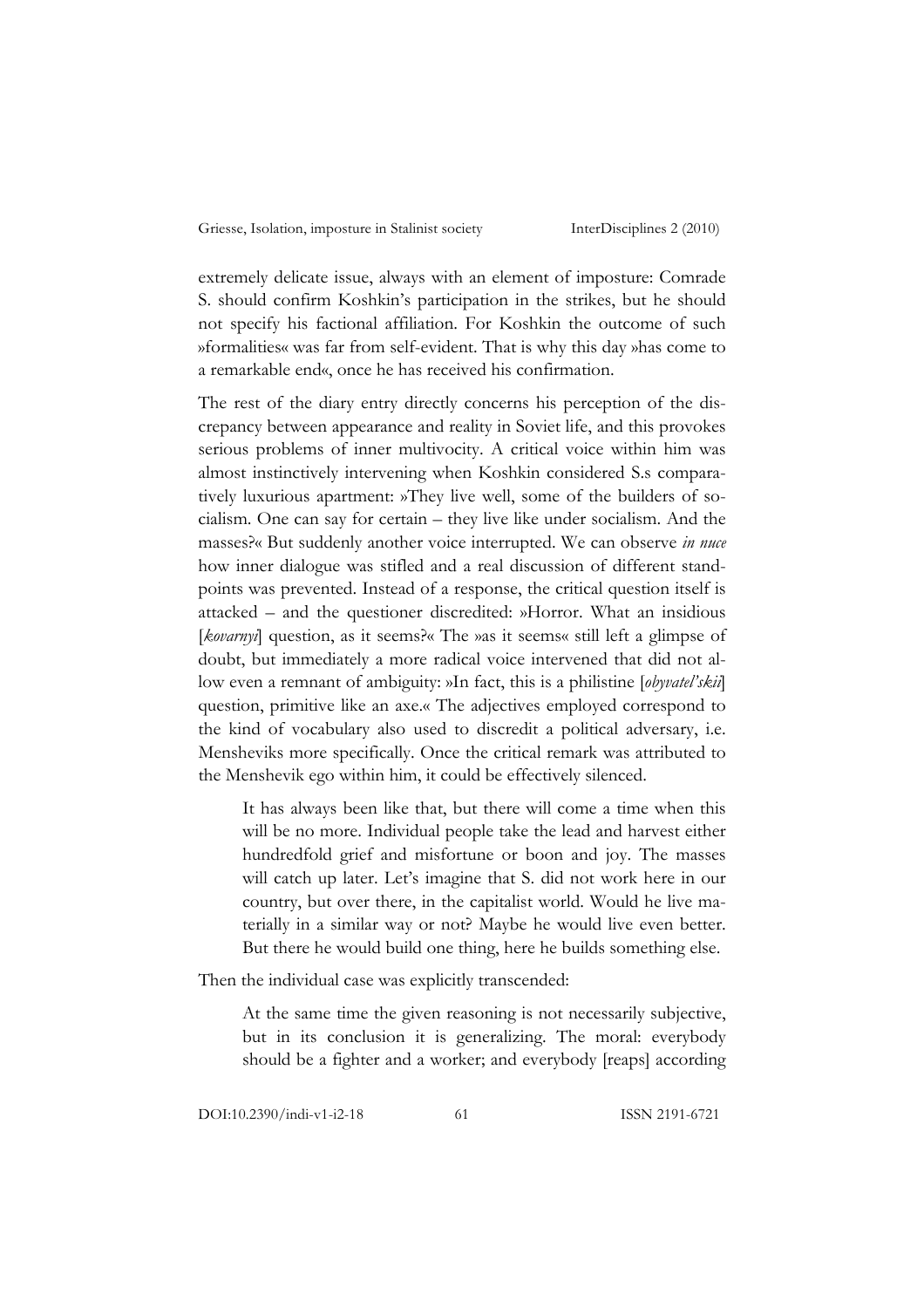to his merit. There must not be any obliteration of personal responsibility. This means that one does not get anything from laughing or weeping, but one has to understand and to work …

At first, this moral echoes Marx's formula of the logics of distribution in a socialist society that has not yet attained the abundance necessary to assure the distribution of goods to anyone according to his needs: »Everybody (works) according to his capacities, and everybody (receives) according to his merits«. Marx emphasized the significance of unalienated labour for self-realization. Lenin, who took up the formula in his *State and revolution* (1917), rather aimed at refusing to provide for the »exploiters«: »He who does not work, neither shall he eat.« According to Lenin, the state must remain strong in this phase, but it has to be taken into the hands of the proletariat that is supposed to exert its dictatorship in order to expropriate the expropriators, i.e. to force them to earn their living by work (chapter 5, section 3).

But in contrast to Koshkin's 1931 reasoning on the Borneo native and the European man that did not go further than admiring Lenin's genius, here the dominant voice in Koshkin's interior dialogue actually subscribes to the cult of Stalin and echoes the latest political turn towards »one-man command« [*edinolichie*] that has just been launched and justified by the Secretary General for the Five-Years Plan economy. In his speech on »The New Situation and the New Tasks of Economic Construction«, delivered on 23rd June 1931 in front of leading administrators of the Supreme Council of the National Economy and the People's Commissariat of Supply, Stalin defined two evils of the hitherto dominating principle of collective command: *uravnilovka* and *obezlichka* (*Pravda* (183) 5.7.1931). *Uravnilovka* is a pejorative term for egalitarianism: an obsession with leveling. Whereas wage-leveling was an ideal in the years after the Revolution, Stalin stipulated that it did not take into account the enormous difference between qualified and non-qualified workers, which leads to enormous fluctuations among the workforce. In the phase of reconstruction after the Civil War this flux was not such a big problem, as only a small number of specialized workers were needed. But this had completely changed with the drive towards industrialization that produced a

DOI:10.2390/indi-v1-i2-18 62 ISSN 2191-6721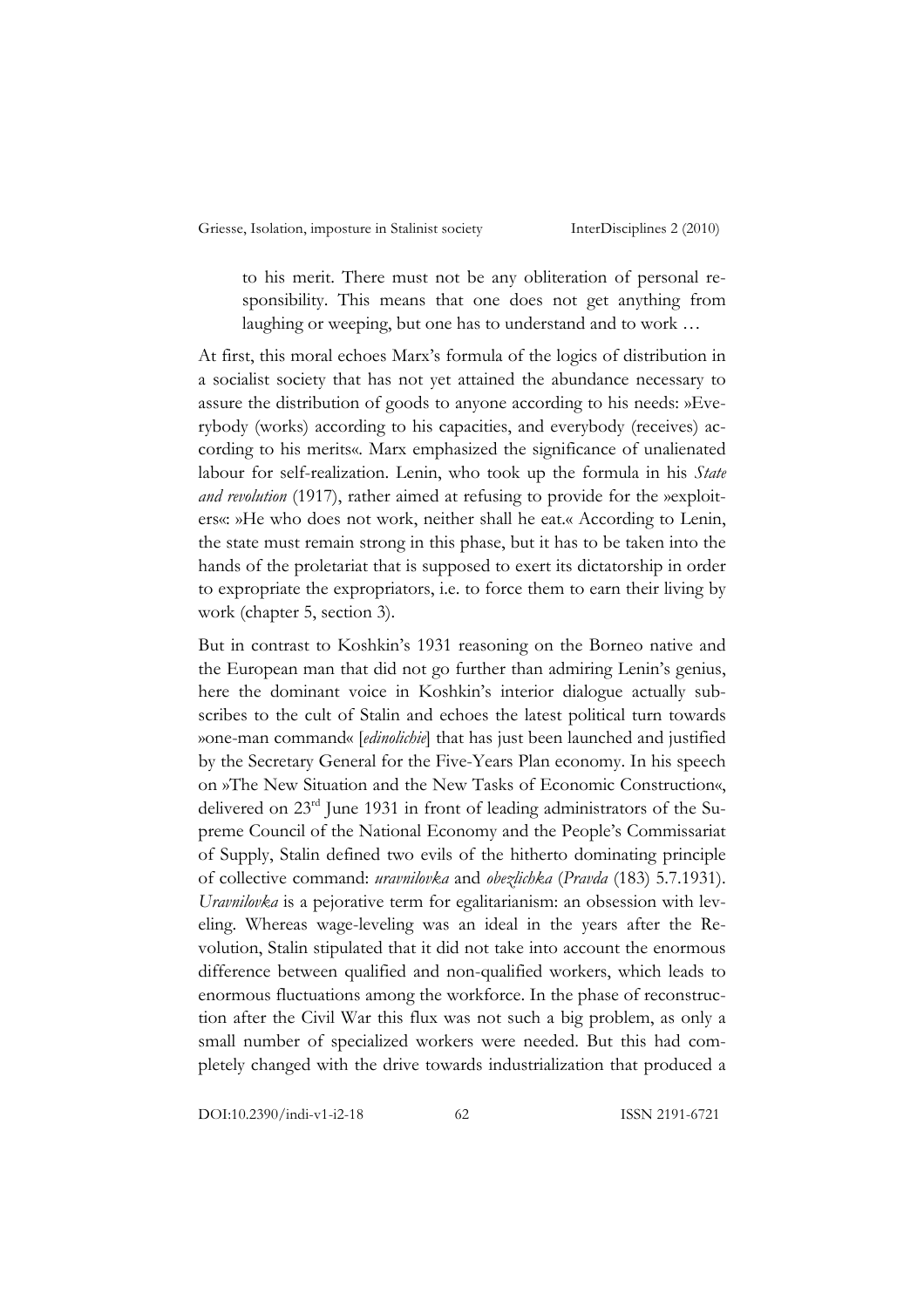desperate need for highly qualified workforce. Even though Koshkin did not use the term *uravnilovka*, he clearly used these arguments in order to justify Comrade S.s prosperity which contrasted so glaringly to the misery of the great majority of the Soviet population. And in this context he also quoted Stalin's condemnation of *obezlichka*, the obliteration of personal responsibility, which alluded more specifically to the level of command and included the sanction and punishment of irresponsible management.<sup>24</sup> Koshkin followed this argumentative line when he weighed the risks against the benefits of the responsibility that was assumed by Comrade S. and similar individuals [*odinochki*] of the vanguard (»either hundredfold grief and misfortune or boon and joy«). He concluded by turning to educational responsibility: »not laughing or weeping«, but understanding and working and mainly »learning and teaching – first of all our children. They shall be equipped for life, intellectually developed and strong in terms of knowledge. May my own bitter line be a warning for them.« For himself he thus only saw a negative role: presenting a scary example. One might think that he would now move on to self-criticism, more concretely to a flagellation of his past »errors«. It would be logical to specify *how* he wanted to warn the new generation against taking a path similar to his own. Did he want to write about his own experience in order to present it as an anti-model? And how? – But the inner taboo continued impeding him, and even the shrill voice that has accused the philistine with his »primitive« question does not frontally address Koshkin's former Menshevism. Instead, Koshkin pedaled back into shallow waters, and what follows on behalf of his »bitter line« are well-tried clichés of the childhood-narrative that can be found in most Soviet memoirs: »My father was illiterate – may his grand-children be rich in knowledge.« With this toast he turned to his own children and to the rather innocuous question of their future professional qualifications: »Valentin wants to become a production engineer, that's good. I will support him to the end. Zoya as well. Then, on to new battles in life! To new know-

<sup>24</sup> It is this logic of »responsibility« that is deployed in the Show Trials against bourgeois specialists, including the ex-Mensheviks – they are made responsible for the malfunctions of industrialization.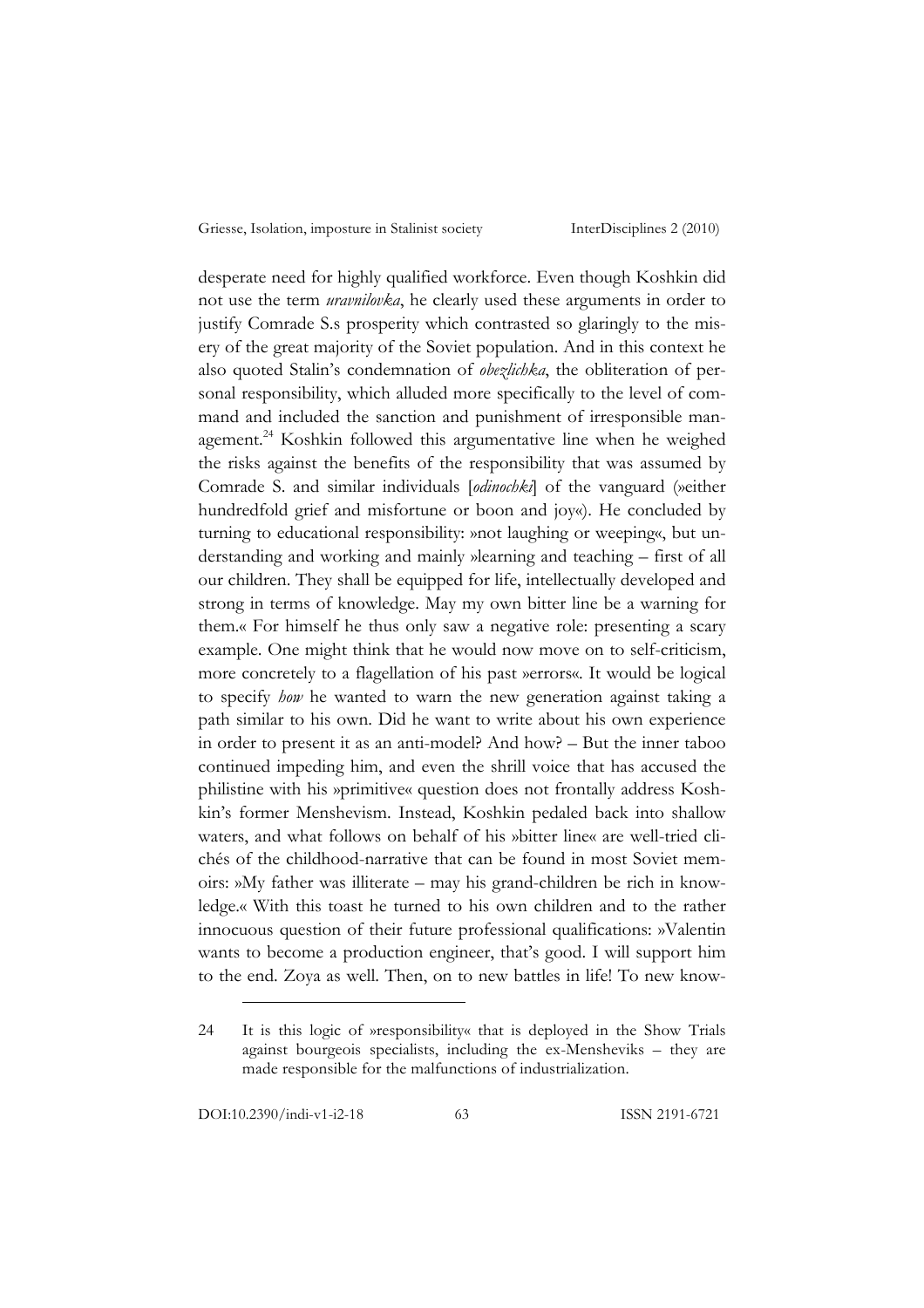ledge, to fighting, and – Goddamnit – to less sentimentality, and to more sang-froid and exact calculation, and mainly to knowledge, to knowledge!« 25

#### **The specter of exposure: literalizing a latent threat**

About four years later, in 1936, well before the first show trial against Zinov'ev, Kamenev and other former oppositionists within the Party,<sup>26</sup> Koshkin seems to pick up the thread of his »bitter line« (though the »Bitter Lines«-poem was still to follow a year later): this time he came closer to his Menshevik past, and he even devoted much space to the experience of living with the blemish of Menshevism – but without saying that it was his own experience. He started with allusions to the famous last verses of Nekrasov's *Knight for an hour* (1860-1862), a fierce criticism of the *superfluous man*, the literary and real-life type of person who is at odds with the social order but does not know how to use his talents and capacities to put his convictions into action. This type of person was typical 19<sup>th</sup> century Russian intelligentsia, for which Goncharov's *Oblomov* has become a sort of ideal-type, as he spends practically his entire life on a sofa. Koshkin starts with Nekrasov: »Destiny has given us good impulses …« But he does not accept Nekrasov's sarcastic conclusion (»but it is not given to us that we act«) and rises in protest against this verdict:

But no! That cannot be! It is indispensable to take action. One only has to want to do so. One must force oneself. Is it possible that I am doomed to make do only with impulses? Is my life nothing but a constant change between impulses and unbodied dreaming? Is it not because of my efforts to build illusory edifices that

<sup>25</sup> RGAE, f. 154, d. 67, l. 87.

<sup>26</sup> The first trial was of 16 members of the »Trotskyite-Zinovievite Terrorist Centre«, held in August 1936. The chief defendants were Zinov'ev and Kamenev, former leaders of the »New Opposition« (1925-1926) and of the »United Opposition« (1926-1927), this time with Trotsky. All were sentenced to death and executed.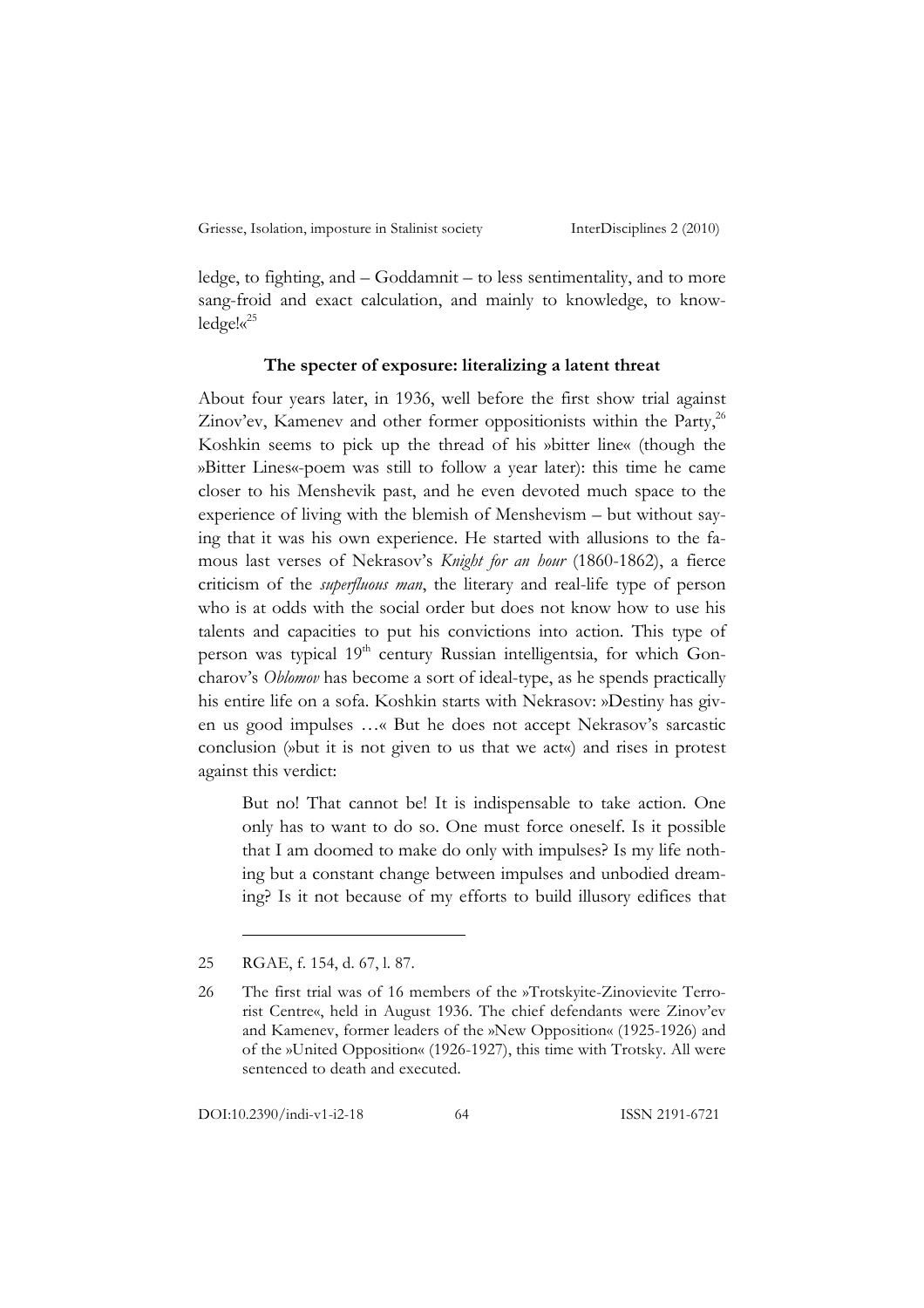the reality of my destiny is now chasing me and drives me from one dead-end to the next? It drives me like a football, finally in order to score the last goal into the gates of death.<sup>27</sup>

Did his protest fizzle out that fast? Was it only resignation that remained? As we know about his destiny, we can guess what he meant by his »efforts to build illusory edifices«. Again it was his past, which seemed to ruin all his plans for the future. But at this point Koshkin shifts abruptly to the third person and recounts one day in the life of »Comrade Koshin«, apparently a literary pseudonym for himself. This allows him to fictionalize his own anguish, the emotional experience that he is not able (not even in his diary) to articulate as his own: notably everything that is related to the »misfortune that I covered myself with the shame of Menshevism for my whole life«. Comrade Koshin works as an engineer like Koshkin himself. He too is a propagandist and teaches Leninism. The story relates the thoughts of the protagonist who has come home late in the evening, was sitting alone and reviewing his experiences of the day, a fatal day for him, as his former Menshevik past has attracted the attention of the party organization. He called himself »lucky as a drowning man«.

After a working day that had started as usual, Comrade Koshin had to present himself before the district committee »in order to get his status confirmed as a propagandist and teacher of Leninism«.

Patiently he waited for his turn in the queue for the propagandists of his organization and then, when at 6:00 it was finally his turn, he was raked over the coals within 3 minutes.

Comrade Lissabon read out his card …

Party member since 1920. Came from the Mensheviks, where he had been from 1904 to 1917 … Comrade Lissabon could not read further; she was interrupted by the presiding Comrade Shikbali who tabled the question of his [i.e. Koshin's] role as a propagan-

<sup>27</sup> This and the following quotations are from the entry of 28.2.1936, RGAE, f. 154, op. 1, d. 67, l. 3-5 ob(orot).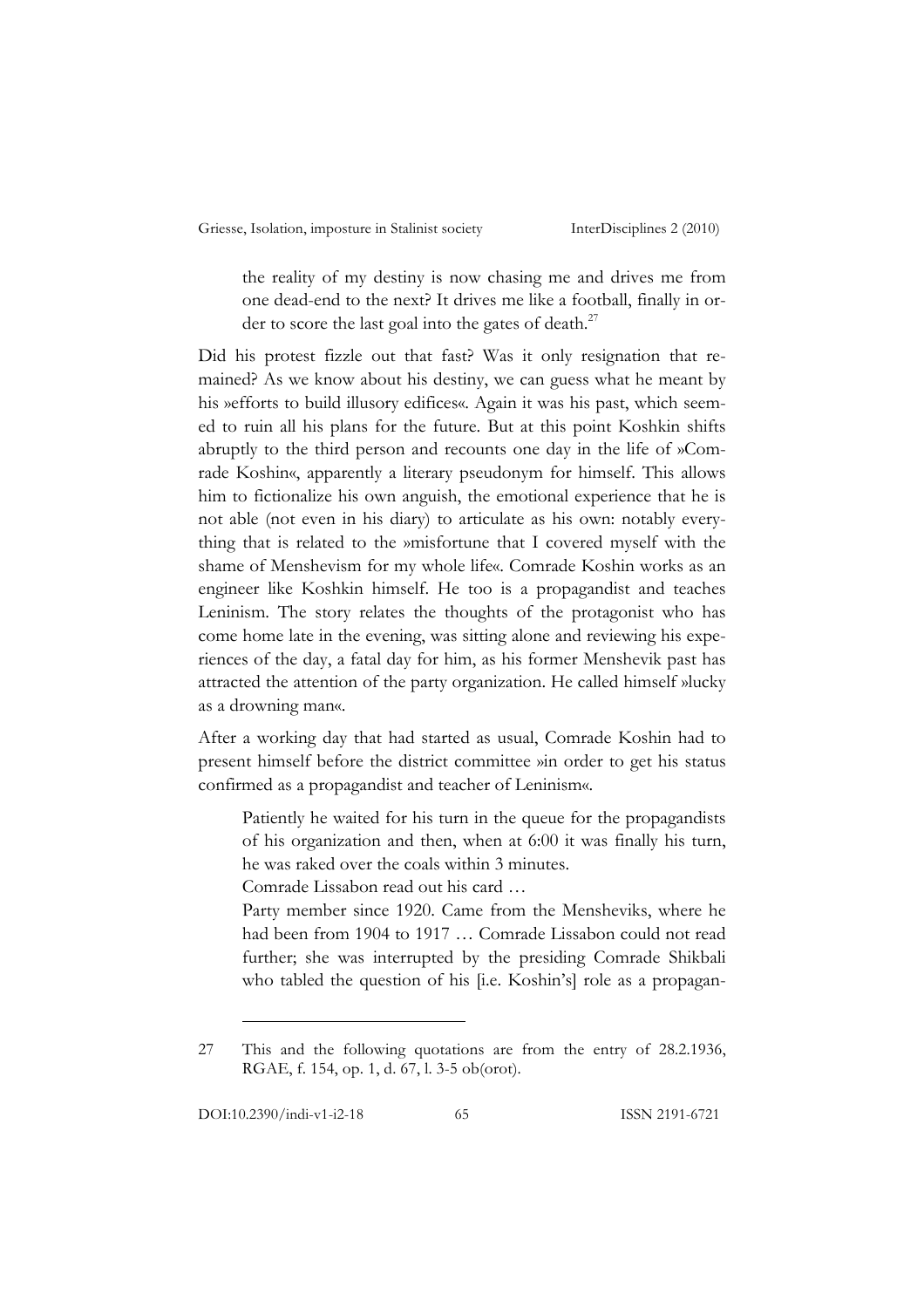dist to the secretary of the party organization. ›And how does he lead his circle?‹ ›He leads it well, the audience is satisfied and is well prepared for the lessons,‹ was the answer and then suddenly everything happened so quickly that he could not even bat an eye. And then this terrible verdict, a low blow to his spirit and heart … [И затем этот ужасный приговор – словно глухой удар рванул и мысли и сердце …] ›Impossible to confirm, [the case] has to be further examined …‹

This was the external situation. We do not learn more about the events and the consequences of this examination for the protagonist. The rest of the story deals with Comrade Koshin's reflections, his inner dialogue:

He sat there, his thoughts boiling and clenching his fists […] he whispered to himself: this damned Menshevism haunts me like an eternal shame and misfortune. But why weep? You cry like a woman. That doesn't help. 16 years of preventive measures and treatment. 16 years of persistent work on myself – 16 years of work in the party, in addition to the two years I have lost with feverish reexaminations to weed out of my head and out of my heart all the trash and the rottenness of the withering opportunist illness.

And still, the opprobrium of Menshevism had broken his life, in spite of the working masses, it had put its stamp on him and it serves me right – may people look at me with suspicion and watchfulness – I was a Menshevik (you cannot throw off a word from a song)‹, thought Comrade Koshin as he was sitting there on that day.

The metaphor describing an erroneous political allegiance as an »illness« that can be healed by persistent work on oneself echoes the discourse of the early 1920s towards the opposition (Halfin 2007: 32). The »2 years of feverish examinations« refer to the time before Kosh(k)in actually joined the Bolshevik party: this period of wavering, as presented here by the literary protagonist, seems to be the reason why Koshkin mentioned different years for his resignation from the Mensheviks. The work of reeducation consisted of »weeding out« »trash« and »rottenness«, but it is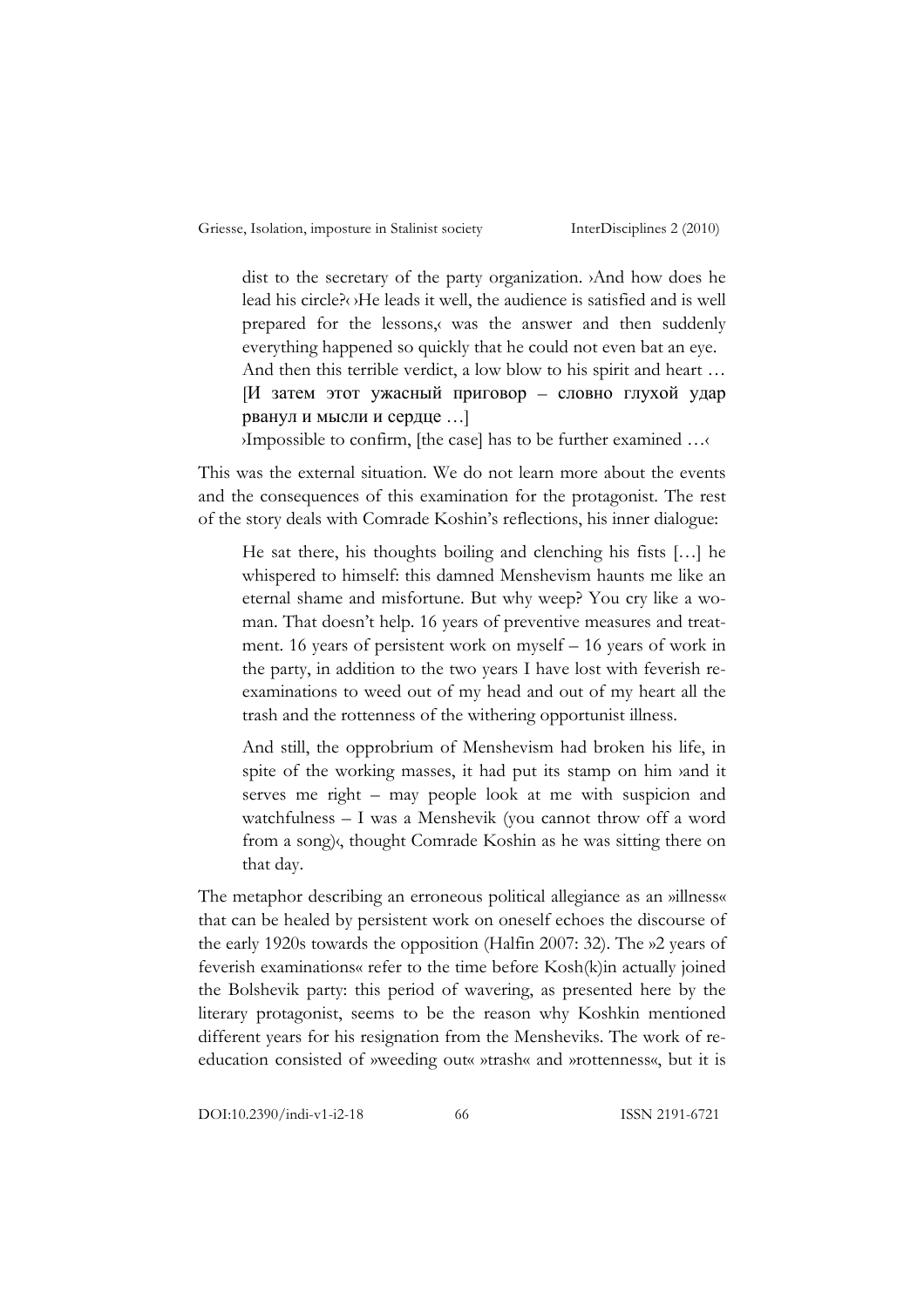important to note what the author repeatedly emphasized: it is a question of weeding it »out of my *head* and out of my *heart*«. Head and heart, spirit and soul: remaking oneself involves both disciplining one's intellect and emotions. But this »sentimental education« (or »hermeneutic of the soul« as some historians put it, Halfin 2007), even though Kosh(k)in claims to have practiced it for 16 or even 18 years, was of no help, despite the »opportunist illness« having withered and seemingly been overcome. This shattering conclusion built on the intimidating experience of the implicit and quasi-systemic combination of taboo on the one hand, and criminalization of dissimulative practices on the other, a combination that was very typical for the 1930s and owed its repressive potential in great part to the circumstance that the inherent contradiction was not named. And Kosh(k)in did not point to it either. There seemed to be no escape from his stigma. He accepted his own guilt, saying that he deserved nothing but suspicion.

His reasoning reflects a tendency that can also be found in other autobiographical documents of this period, especially of authors who deplore their isolation and are particularly prone to loneliness: Koshkin does not want to surrender to the feeling of offence and humiliation [*obida*]. Such feelings were considered petty, philistine and consequently illegitimate, as they abandoned the standpoint of the societal whole in favor of an individualistic perspective centered on one's own person.<sup>28</sup> Despite his constant efforts, the »opprobrium« of Menshevism had »broken« Kosh- (k)in's life: wouldn't it be natural to complain about his fate? And isn't

<sup>28</sup> In his diary the murderer of Kirov, L. Nikolaev, voiced his feeling of humiliation after having been excluded from the Party. This gradually led him to plans of revenge. His sentiments were not tempered by a bird's eye-perspective. But the document, confiscated by the NKVD after his assassination, was never published in the Soviet Union. It could thus not serve as an appalling example of the evil consequences of these feelings. For other communist diaries that voice the illegitimacy and philistine essence of such emotions of humiliation see Dahlke 2010: 420-430; on Jaroslavskii, Hellbeck 2006; on Podlubnyj ibid: 165-221; on Denis'evskaia ibid: 115-164; and others.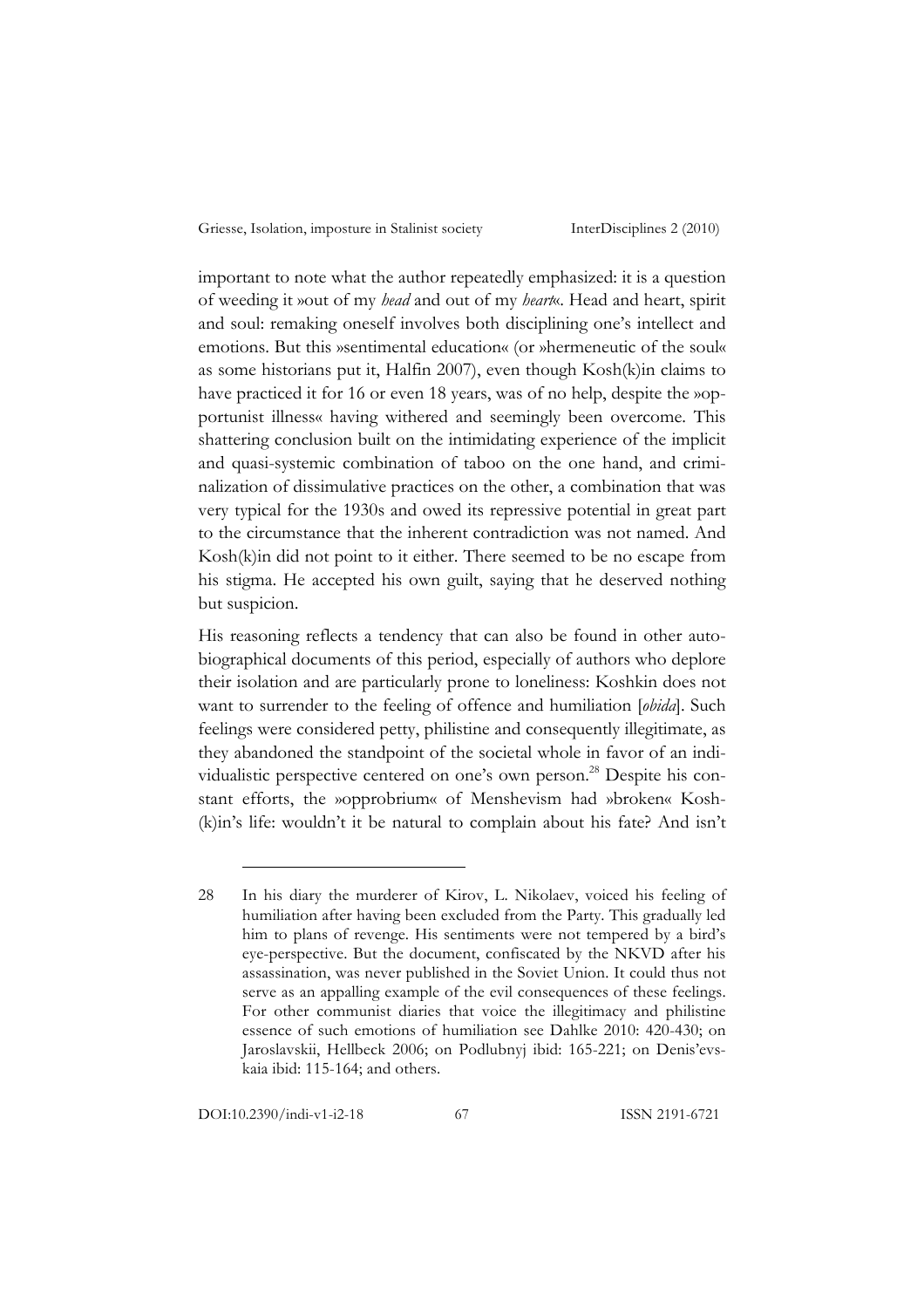there an attempt at protest when he inserted »in spite of the working masses«? The sense of this sub-clause is not entirely clear, we can only guess that he wanted to hint either at his working-class-origin or, which seems grammatically more likely, at his close contact (for instance as a member of the Moscow Soviet) with the »working masses« who were far from regarding him suspiciously because of his stamp of Menshevism. But instead of developing this idea, we can again see how the authoritative voice interrupts and cuts short the argument. What it boils down to is self-condemnation: »and it serves me right«, as it is his »damned Menshevism« that »haunts« him.

But what can he do with this verdict, in fact (already) his own verdict about his actions? Does not his hopeless situation throw him back to the passivity of Nekrasov's superfluous man, to whom it is »not given to act«? What else remains for him to do but wait for »impulses« from the exterior, or rather, as his stigma turns out to be ineradicable, wait for nothing at all anymore, as he will soon express it in the two poems on the Terror referred to at the beginning of this article? But Kosh(k)in does not (yet?) accept this fate of death, decay and oblivion. For the following he took up the idea that first came up in his 1932 entry – writing for others, especially for the younger generation (to give a deterrent example):

But I must act … I must write my book. Let this book become my honest and sincere confession – and the confession of a proletarian soul. I am 48 years old. The earth turns round faster and faster under my feet. There remains only little and then everything will be finished.

Here again he was at the point of surrender: »The flame of the universe swallows up my perishable corpse.« But: »Faugh, to the devil, it seems as if I have turned sour … and sniveled, at the end I will start writing poems. The flame of the universe – perishable corpse … Stuff and nonsense. We will still fight, to hell with it!« And then, for the second time, he specified the aim of the book he intended to write: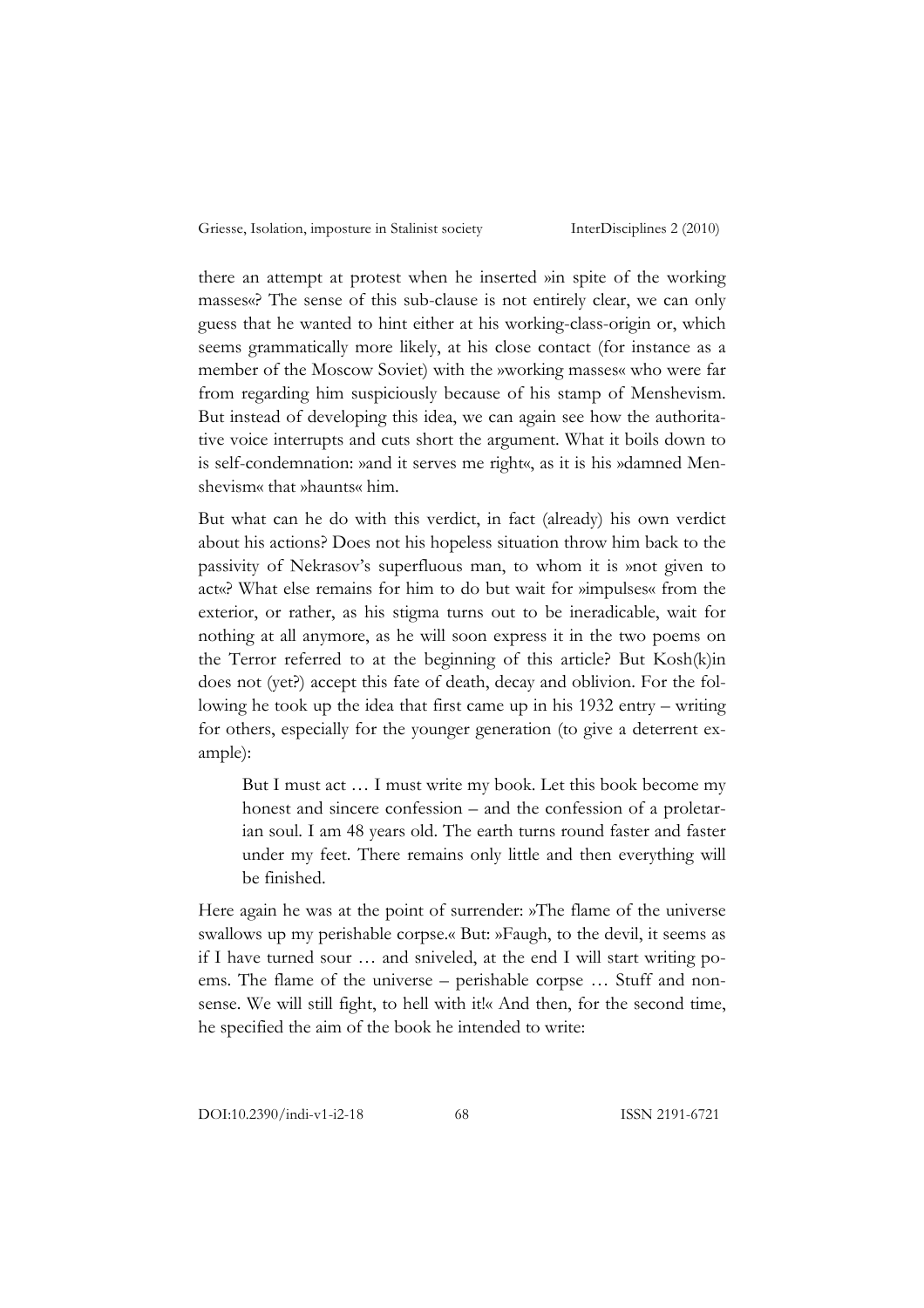I have to act, I have to write my book and may it help, at least a little bit, the true sons of the proletariat, those who are still rambling in the nausea of Menshevism, conciliationism and opportunism, may it help them to get out there as quickly as possible, and to embark on the difficult path of the proletarian revolutions, a difficult path, yes, but the only true Marxist, Leninist and Stalinist path of October.

Yes, in the past I had the misfortune of covering myself with the opprobrium of Menshevism for my whole life. Yes, I am a former old Menshevik [sic! *byvshii staryi men'shevik*] – from 1904 to 1918 – for 13 long years.

But look here, I am a young Soviet engineer. I graduated from the Moscow Institute for Engineering and Construction in 1932 and was a student there for 4 years. And still younger [sic!], I am a candidate of technical sciences and have only this month defended my thesis.

While it sounds strange and stylistically awkward here, the apparent play on words like »old«, »former« and »young« is not fortuitous at all. Kosh- (k)in radically changed perspective: If he felt old, outlived, a man of the past<sup>29</sup> with his 48 years, now he seemed to rejuvenate: he was a *»young«* engineer and an even »younger« candidate of technical sciences. Here he employs the word »young« in the sense of »recent«, but this is consistent with Stalin's discourses, as he increasingly tried to perpetuate (his) revolutionary legacy, a legacy built on what he determined as the »new« and the »young«. The cult of youth was accompanied by sorting out and rejecting the »old« and »useless«. Deference for old age should be abandoned; former exploits (even – or especially – in the Revolution) were to count for less if they were not followed up by merits in the present.

<sup>29</sup> The term he employs is *byvshii* (former), used for former members of the exploiting classes, but also for people of non-Bolshevik political allegiance. On Stalinist »gerontology« as experienced by E Yaroslavskii see Dahlke 2010: 347-361. Garros-Castaing 2009 describes this experience as expressed in another diary of an old Bolshevik in the 1930s. She did not obtain the authorization to name the author from his descendants.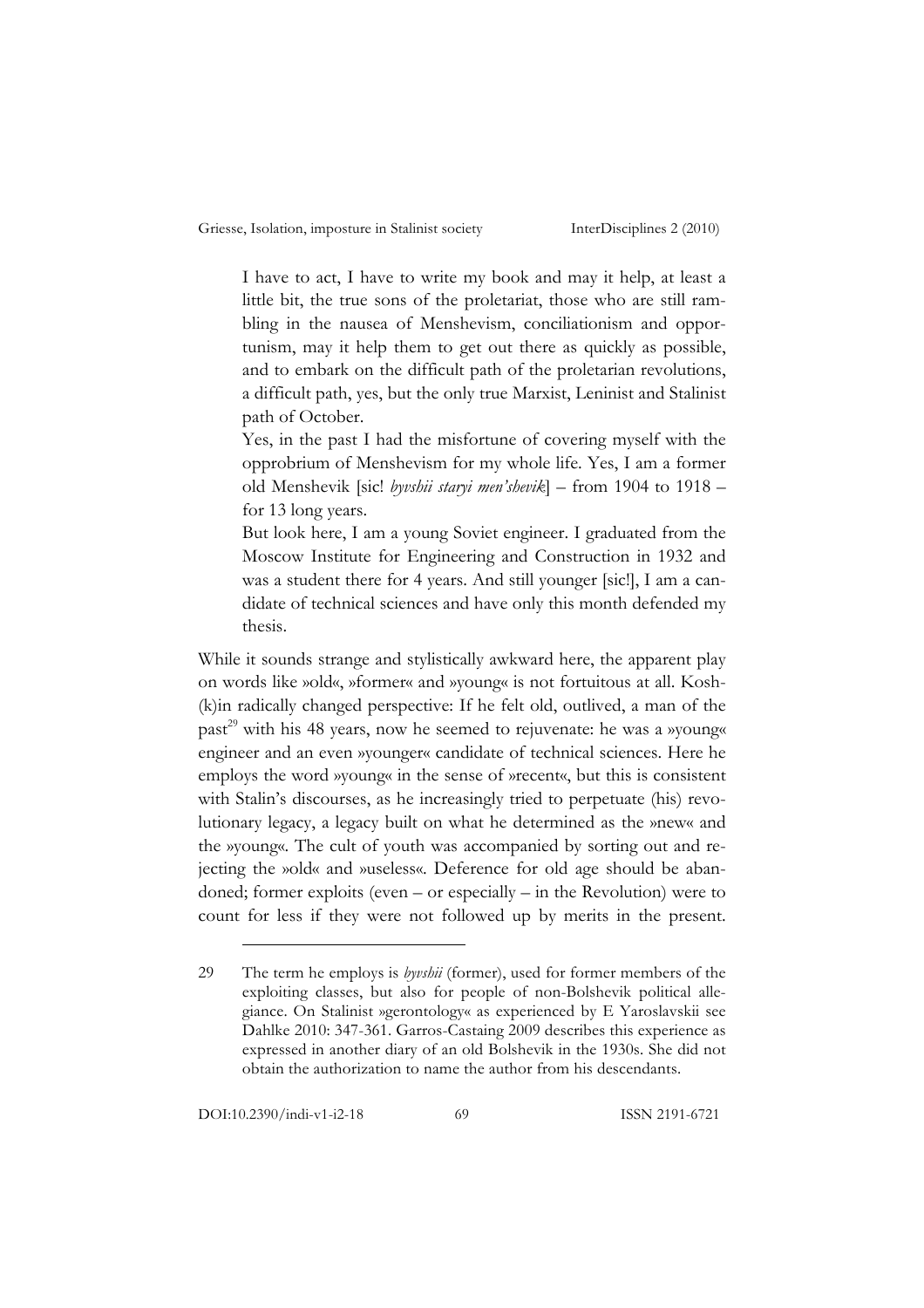What counted as merits and what not was generally defined by the party leaders and mainly by Stalin. In 1935 the two principal associations of old revolutionaries were closed: this was a step towards the extermination of their clientele as »enemies of the people« in the »Great Terror« (Vajskopf 2002: 327-332). Only at the idea of youth Kosh(k)in takes fresh heart. His hope is related to the rejuvenating effect of the new prospects for him to be useful to society, not only as an engineer (symbol of the new technological intelligentsia), but also and mainly politically, for his writing plans to make a showcase (or rather a *show trial*) out of his biography as an anti-model destined to educate the readers.

So why shouldn't I live? Is it possible that for the rest of my days I cannot be useful for the party of Marx, Lenin, Stalin, for the great party of the working class, can't I be useful for the fatherland of labourers, for socialism, can't I be useful for my family that has been formed and is developing under Soviet power?<sup>30</sup>

Only his present utility was at stake. We do not know if he still hoped for personal rehabilitation through his writing. It also remains unclear whether the self-accusatory plot of his book was supposed to culminate in an inner renewal and in a new life, according to the socialist-realist pattern of the protagonist's development from darkness to light (Clark 1985) – or if his story should have a gloomier ending – more deterrent for the reader, who would learn that a heresy such as Menshevism was absolutely irredeemable. Caring for his own future appeared illegitimate to Koshkin: would it not be a manifestation of narrow-minded self-interest to hanker after his personal fate (again)? The feeling of elation that

<sup>30</sup> Similar to the 1932 entry, he concluded his reasoning by turning to his family and notably to his children, the most immediate targets of his educative efforts who already »blossom as komsomol'tsy« at present, and who will »become good engineers« and »builders of socialism in a period when its evolution moves from the transitional stage between socialism and communism, to the stage of classless society.« But judging from his writing I rather have the impression that he did not speak to his wife of his suffering due to his Menshevik past, although she had fought tsarism like himself and certainly knew about his former political affiliation.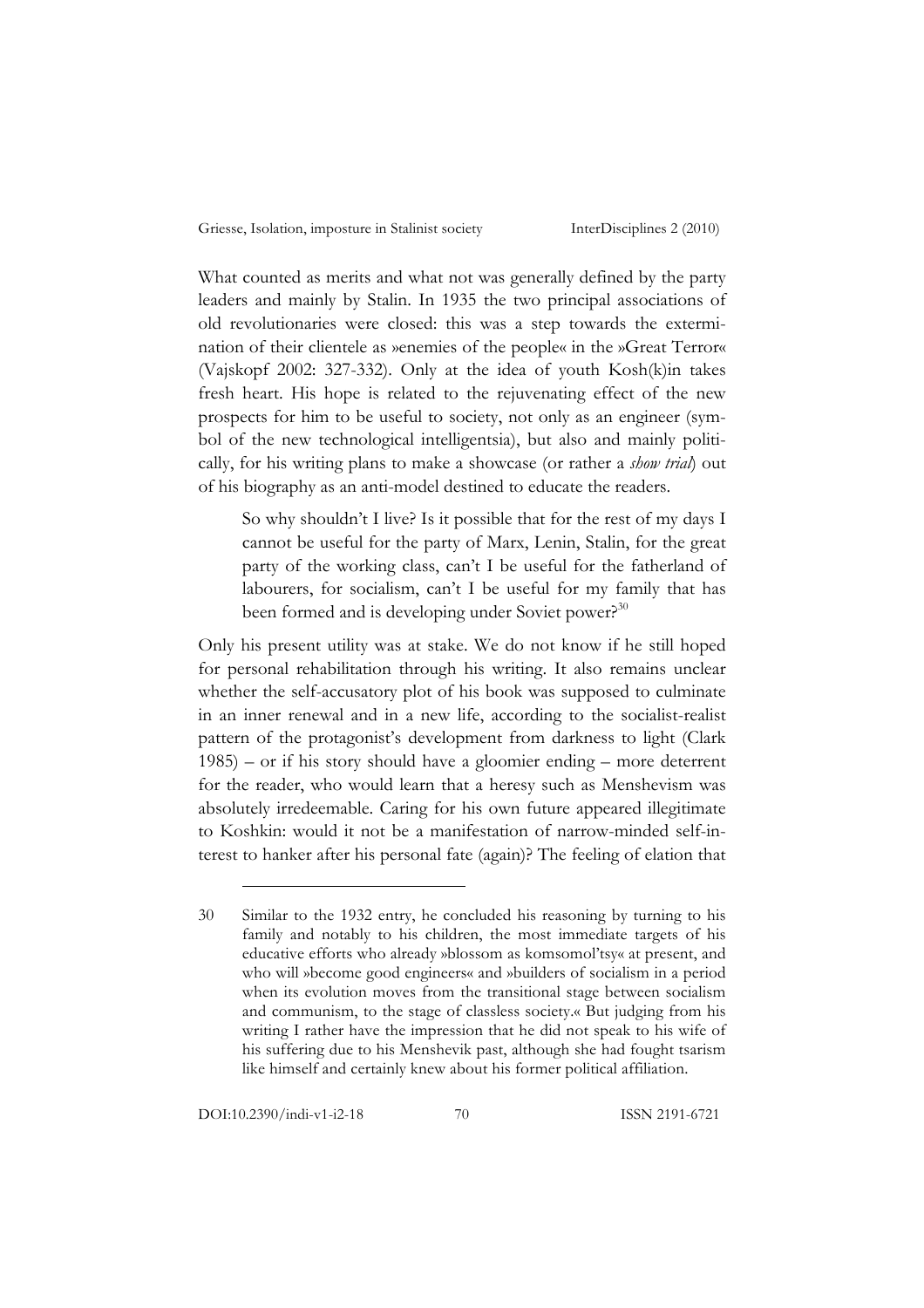he has attained here in the process of his reasoning is essentially a readiness to sacrifice himself for the Party, to assume the »opprobrium« with all its consequences, whatever they might be.

## **The old communists' assistance in their destruction and denigration**

This is similar to many old communists who were to accuse themselves of all possible crimes in the show trials of the following years. The question of how they could come to such confessions have troubled contemporaries as well as historians to this day. But mainly for Soviet communists, notably Old Bolsheviks, who knew the convicts personally from their common revolutionary committment, these confessions represented an existential blow to their own self-esteem. And was there a revolutionary who did *not* have to do with the one or other of the victims of the Great Terror? If they believed in the veracity of these crimes, this meant that they in fact had not been dealing with courageous and trustworthy comrades acting in profound solidarity, but with traitors who had only feigned committment for the common cause. This undermined both the revolutionary common cause (in its *commonness*) and the reciprocity of interactions from which the actors derived their very feelings of authenticity and identity. Instead of conscious, self-assured revolutionaries fighting together for a common cause, an image they built their personal identity on, they would turn out to have been fools. And if they did not believe in the veracity of the crimes, they were in fact not that much better off. Had these revolutionaries not been absolutely hardened, relentless heroes in their uncompromising struggle for a better world of equality and truth, people who not even under torture had betrayed the common cause? If they signed false confessions and told lies in court, how could that be compatible with their revolutionary image?<sup>31</sup>

Such reasoning might seem crude in view of the NKVD's (Народный комиссариат внутренних дел, *Narodnyy komissariat vnutrennikh del*, Peo-

<sup>31</sup> For a reinterpretation of the show-trials in this light see Griesse 2009: 119-123.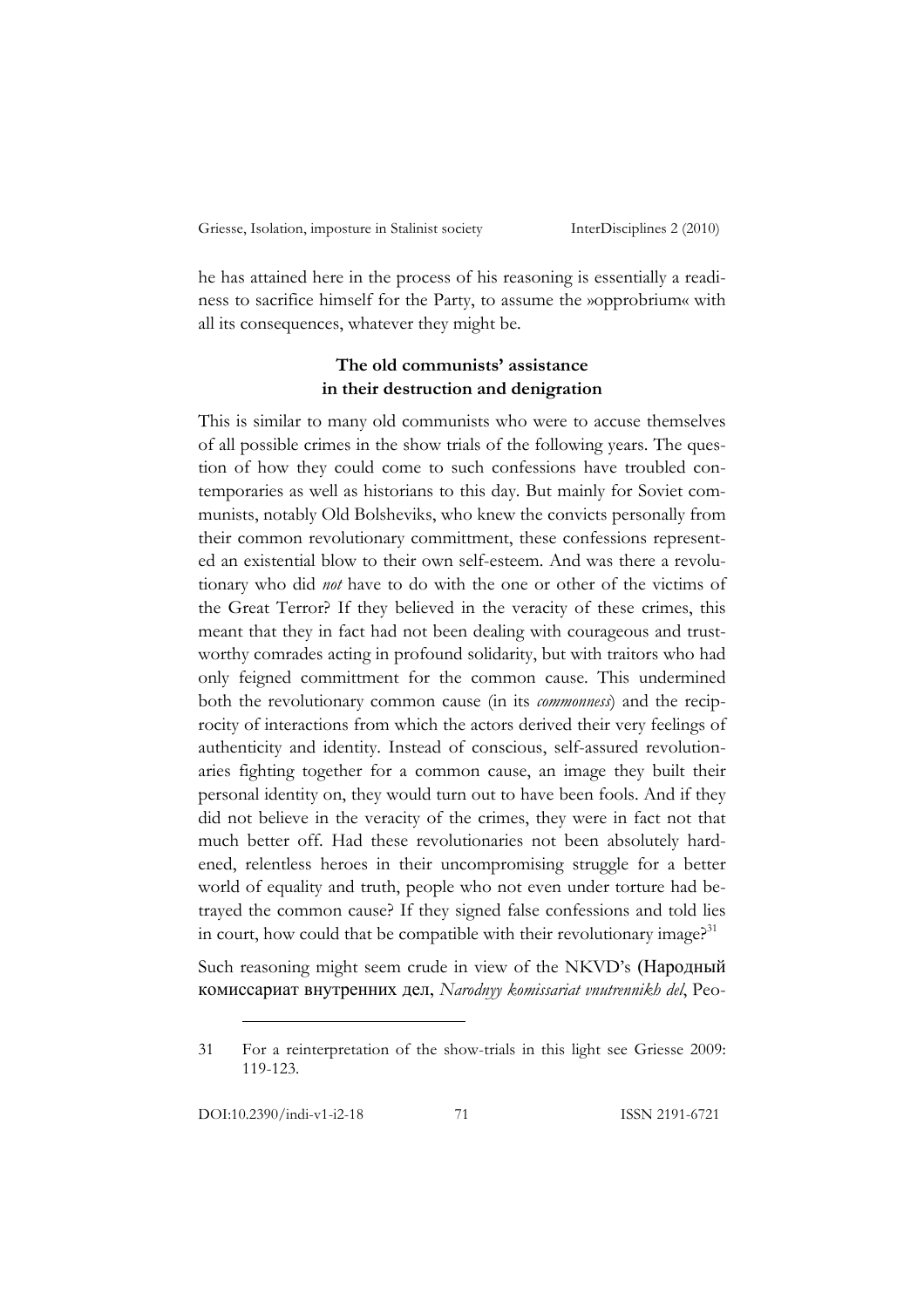ples commissariat for Internal Affairs) perfidious methods to force people to confess and prepare them for show trials, but even an NKVDofficial, who was relatively familiar with the organs' work including the applications of torture, argued in this way. Mikhail Shreider, who started working with the Cheka during the Civil War and by 1938 had climbed up the ladder to the position of vice-minister of the Kazakhstan NKVD (a position he held at the time he was arrested on Ezhov's initiative), survived prison and Siberian camps and later even managed to write his memoirs. The survival of such high-ranking NKVD officials, once they had fallen out of favor, was in itself extremely rare, but the existence of a written record by such a survivor is almost a unique case. Shreider was relatively close to S. F. Redens (Stalin's brother-in-law), whose deputy he had become in Kazakhstan. He recalls a conversation with Redens, during which both interlocutors, who found themselves under enormous pressure at the sight of the frightening events, gradually and hesitantly started to voice their hitherto almost unacknowledged doubts, among which the old revolutionaries' confessions figure prominently. Whereas Shreider (according to his account) was still hoping for Stalin's intervention to stop the slaughter of the »Great Terror«, Redens shattered his illusions and asserted that all this did not and could not happen without Stalin's knowledge, that Ezhov was successful in »imbuing him with suspicion about all sorts of attempts and subversive activity« and that he, Redens himself, had been transferred from Moscow to Kazakhstan on his brother-in-law's initiative as he had tried to oppose the dynamics of terror by remarking that his subordinates »were beginning to falsify one case after the other«.<sup>32</sup> Only in response to this extreme confidentiality that could have cost Redens his head (two years later, in 1940, he lost it anyway), Shreider in turn confided what troubled him most:

›I am not as much surprised by the arrests as by the confessions of former staunch old Bolsheviks' admitting to having committed the

<sup>32</sup> Of course, in such a narrative one can never rule out an attempt by the author to whitewash himself or his friends, but I will not engage in these discussions as they do not really affect my general argument here.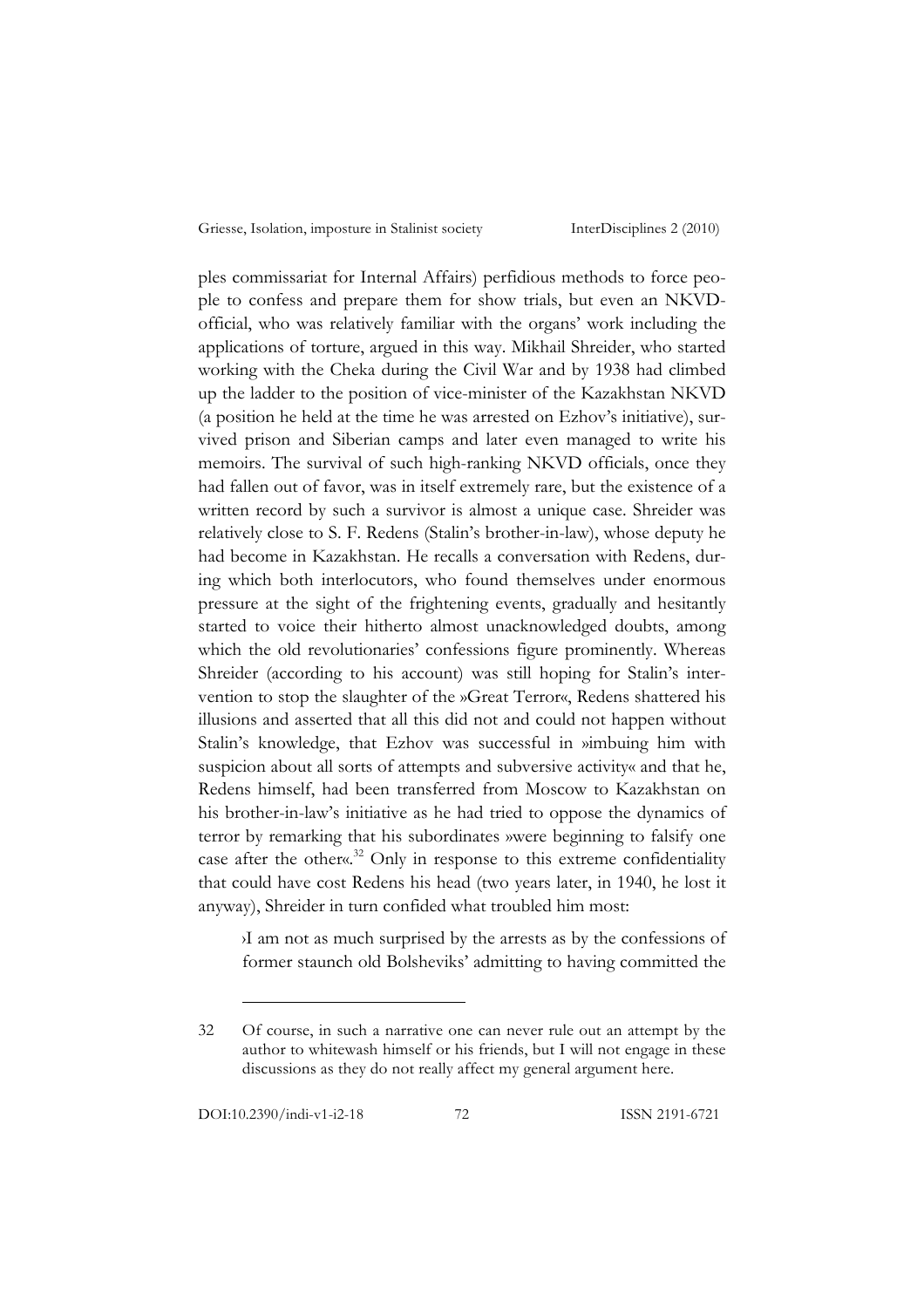most terrible crimes against the party. After all, *many of these old revolutionaries jeopardized their lives in tsarist Russia and they accepted certain death in the name of truth without flinching*. Why don't they endure the beatings now and why do they confess to crimes they have never committed? Or maybe I am not right and they indeed have committed these crimes?‹

›What a crank you are!‹ – answered Redens. ›This is exactly it: before the revolution we struggled against tsarist autocracy and now, to start battling against Ezhov and people higher up means striking a blow in the party's back.‹

However, at that time I was not yet able to comprehend all that. I could not understand what power could force these old Bolsheviks, who *had been tempered in tsarist prisons and in the underground struggle*, to confess in an open trial (or during investigation) to crimes that they had not committed.

(Much later I learnt through my own bitter experience and from the accounts of several fellow-prisoners that it was a significant part of the *investigations* at that time to provide the false assurance that *by subscribing to the slander of themselves and their colleagues and comrades the prisoner would actually ›help‹ the party*. And even though he was not guilty himself, but had fallen into an organization where ›enemies of the people‹ and terrorists operated, he should perjure himself *in the interests of the party and of comrade Stalin* personally, *in order to help the country get rid of the ›enemies who hampered the building of socialism and communism‹*. […] Of course, it is not inconceivable that the attempt to escape torture played a significant, if not decisive role. Nevertheless, I am personally sure that in cases when the interrogations were led by experienced workers, who had the talent for persuasion, this method could have an enormous impact. But I have never and nowhere read anything to this effect in instructions and orders. Apparently it was an invention that was conveyed orally from one investigator to the other, as a measure of ›raising the level of one's skill‹.) (Shreider: 112-114)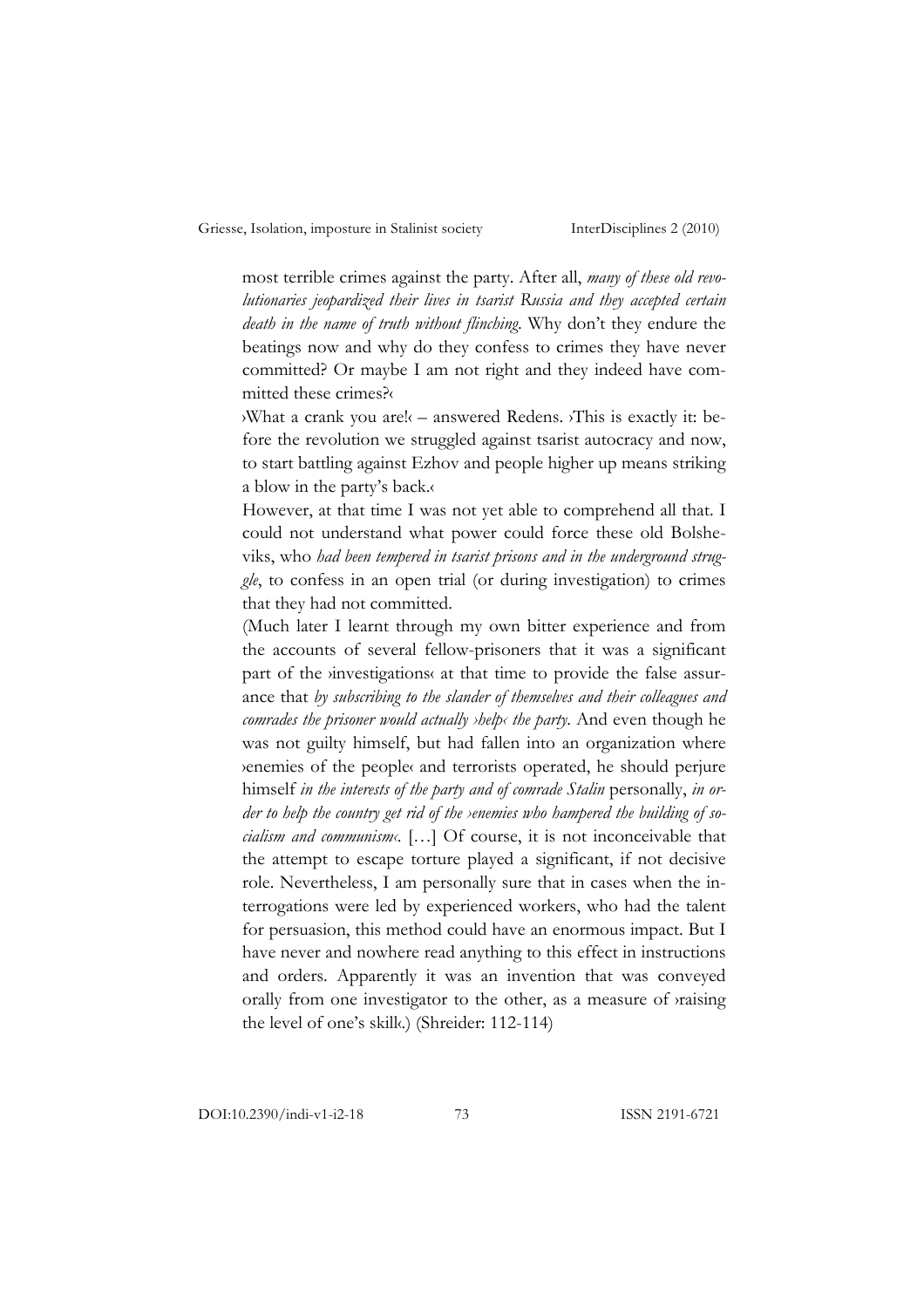Helping the party by giving false testimony was not a random idea. In Bukharin's last prison-letter to Stalin (December  $10^{th}$ , 1937) we can observe a similar reasoning, the difference being that the correspondent was concerned with the immediate situation and did not write retrospectively.33 Bukharin assured Stalin that he would not only put up with his death, but also with the loss of his dignity and honor as a devoted Bolshevik, where something as »great and bold« as the »political idea of a general purge« was concerned:

I know too well that great plans, great ideas, and great interests take precedence over everything, and I know that it would be *petty* for me to place the question of my own person on a par with the universal-historical tasks resting first and foremost on your shoulders (Getty & Naumov 2002: 557).

Death is not the main sacrifice for Bukharin, but discrediting himself in the show trial was:

It would be a thousand times easier for me to die than to go through the coming trial: I simply don't know how I'll be able to control myself […]. I'll do all within my power, but under such circumstances […] heavy emotions rise up in my soul. I'd get on my knees, forgetting shame and pride, and plead with you not to make me go through with it. […] I'd ask you, if it were possible, to let me die before the trial. Of course, I know how harshly you look upon such matters (Getty & Naumov 2002: 559).

This seems to confirm Shreider's retrospective assessment, though it remains unclear to what extent the idea of sacrificing himself for the Party

<sup>33</sup> In 1928, N. I. Bukharin (1888-1938) was the leader of the so-called Right deviation that opposed forced collectivization. He was arrested in February 1937 and condemned to death at the last big political show-trial of March 1938, at which he was the most prominent defendant and played the most visible role. During the first three months of his imprisonment he refused to confess the crimes he was charged with. He had already been »collaborating« for a while when he wrote this letter in December 1937.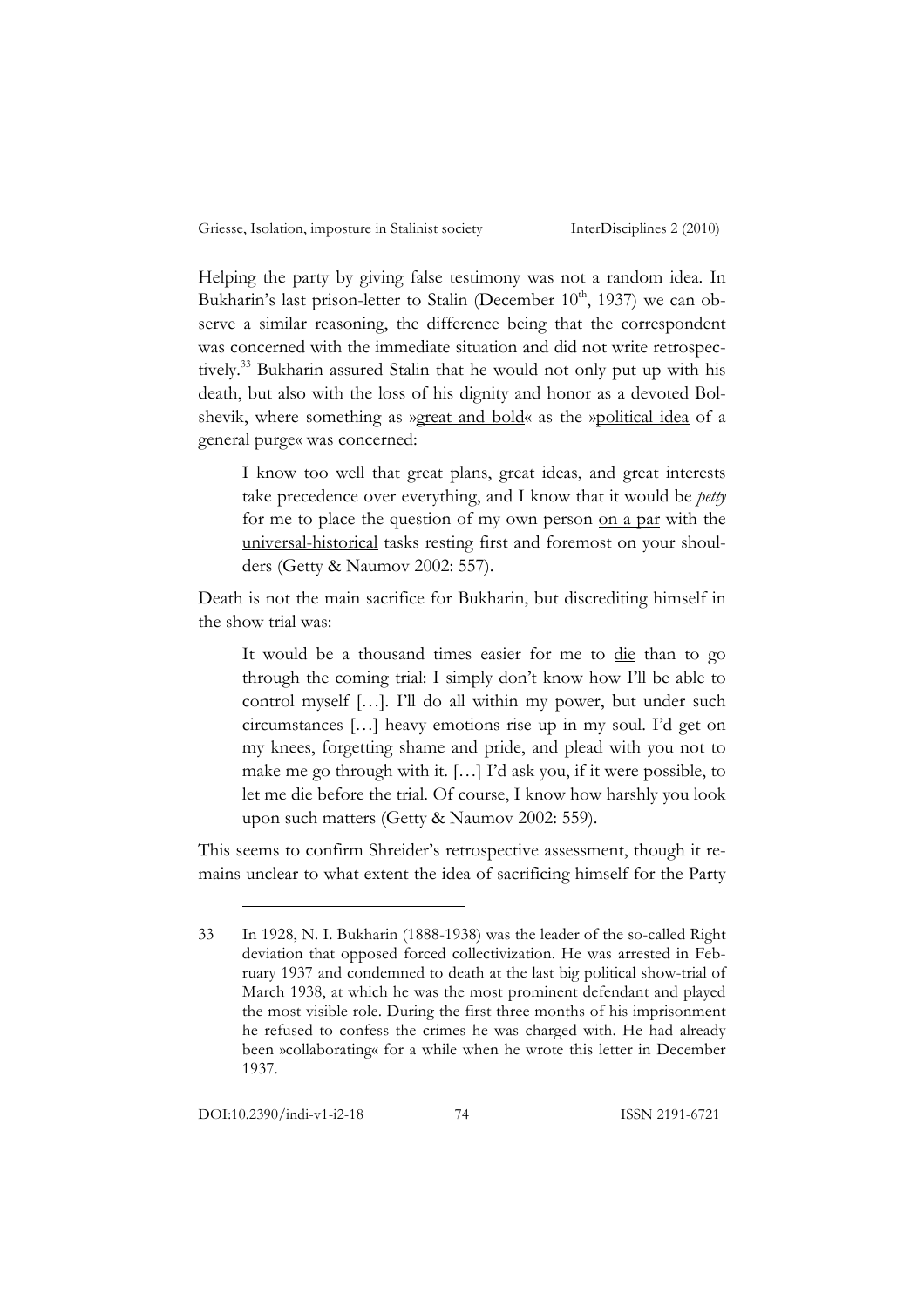by giving a false testimony had been *explicitly* proposed to Bukharin or had rather been made up by himself on the basis of what the interrogator(s) *implicitly* suggested to him. The question of whether the »deal« was explicit or not<sup>34</sup> (the latter seems much more likely) is important, as it reflects the degree of solitude/loneliness felt by Bukharin. Isolation was the »only« torture applied to him, and he seems to have been a sort of guinea pig used to explore what could be done to a human being who had been exposed to almost total solitude. As an outstanding Old Bolshevik and talented writer, Bukharin was an ideal candidate for such experiments. For these reasons, he was placed in a cell and given paper and a typewriter, which enabled or, given his nature, practically forced him to commit his thoughts to paper.

His writings allowed Stalin to study in detail the psychological effects of isolation and to retrace the agonies of solitude and inner dialogue at the abyss of loneliness. And as was to be expected, Bukharin made use of this »privilege« that could provide him a degree of relief: among his prison papers there are philosophical writings, mainly his *Philosophical Arabesques* (where he struggled with dialectics and thus tried to come to terms with his »split consciousness«), poems, a novel and letters, the most important ones directly addressed to Stalin, the only »comrade« to whom his letters would be delivered.<sup>35</sup> Here we can see how the prisoner at the mercy of his own loneliness desperately tried to establish a communicational link with his addressee in order to overcome what he painfully sensed as a split in his personality (and what had been diligently induced by a combination of isolation and the construction of a distorted bio-

<sup>34</sup> In *Darkness at Noon* (1940), his novel on the Bukharin trial, Athur Koestler suggests that it was an explicit deal.

<sup>35</sup> Bukharin's prison documents were treated as top secret, and nobody was allowed to read them without Stalin's permission. The documents were preserved at Stalin's personal archive (now at the Presidential archive) and some of them, including the poems, remain inaccessible to this day. Here I cannot quote the whole literature that exists on these questions. For a bibliography both of Bukharin's prison-writings and their controversial interpretations in historiography see Hellbeck 2009.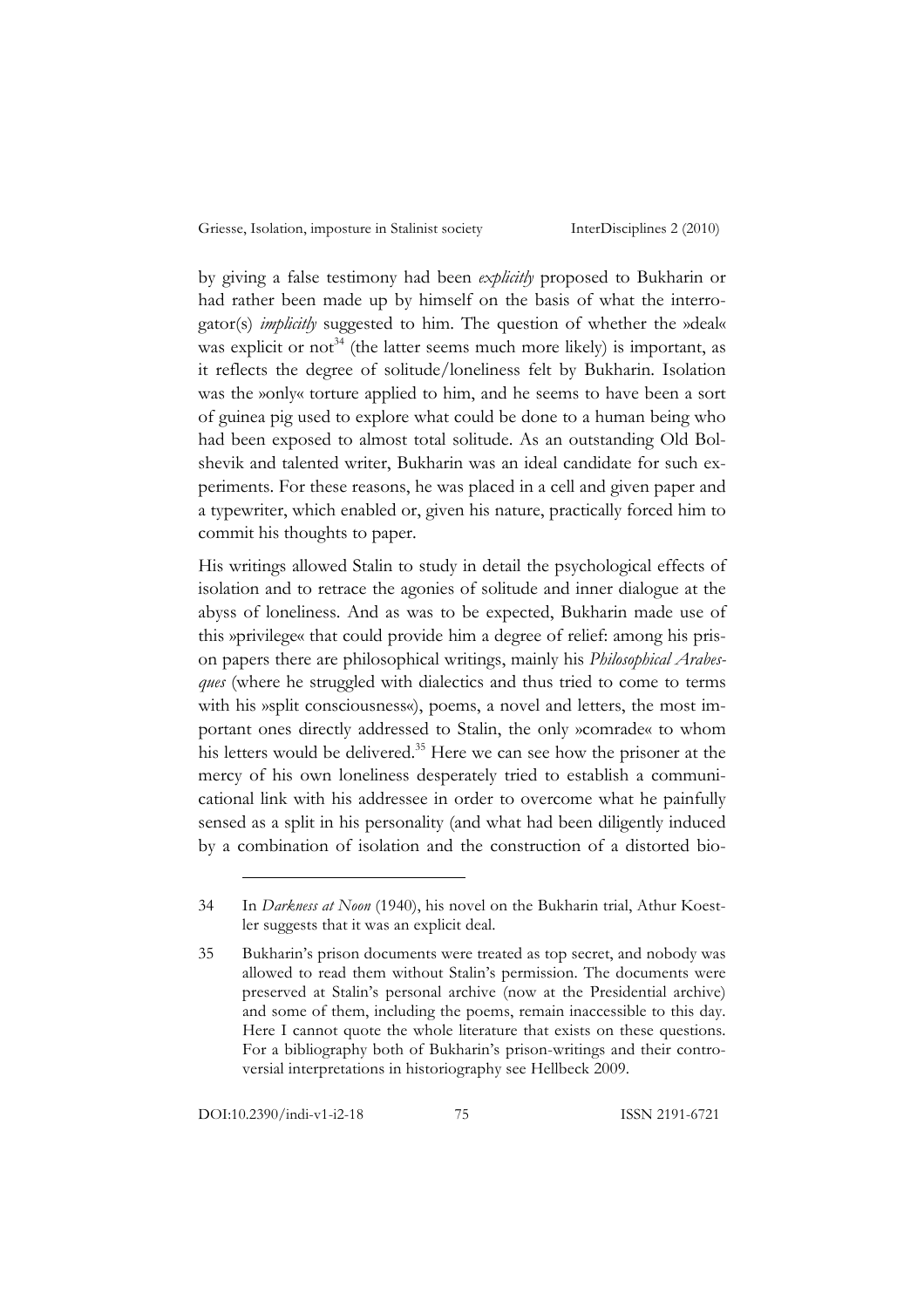graphy during the interrogations with the investigators). And he principally searches for complicity *in his innocence*, in the knowledge that the crimes he confessed to were only made up and that he had not really committed them. In short, he searched for complicity in the very reality, in *his* reality that he risked losing. In this sense he wrote to Stalin on behalf of the imminent show trial:

In order to avoid any misunderstandings, I will say to you from the outset that […] I have no intention of recanting anything I've written down [confessed] […]. But I am writing to you for your personal information. I cannot leave this life without writing to you these last lines because I am in the grip of torments which you should know about.

1) Standing on the edge of a precipice from which there is no return, I tell you on my word of honor, as I'm awaiting my death, that I am innocent of those crimes which I admitted to during the investigation.

[…]

5) If I were absolutely sure that your thoughts ran precisely along this path [of a revolutionary necessity to stage a great purge that demanded Bukharin's personal sacrifice], then I would feel so much more at peace with myself. Well, so what! If it must be so, then so be it! But believe me, my heart boils over when I think that you yourself think that I am really guilty of all of these horrors. In that case, what would it mean? Would it turn out that I have been helping to deprive [the party] of many people (beginning with myself!) – that is, that I am wittingly committing an evil?! In that case such action could never be justified. My head is giddy with confusion […]. I feel like pounding my head against the wall: for in that case I have become a cause for the death of others. What am I to do? What am I to do? (Getty & Naumov 2002: 556, 558)

If not even Stalin believed in his innocence, then nobody would, maybe he would even stop believing in it himself – this was one of Bukharin's main fears, a fear that became particularly clear when he pleaded for a meeting with his wife before the trial: »If my family sees what I have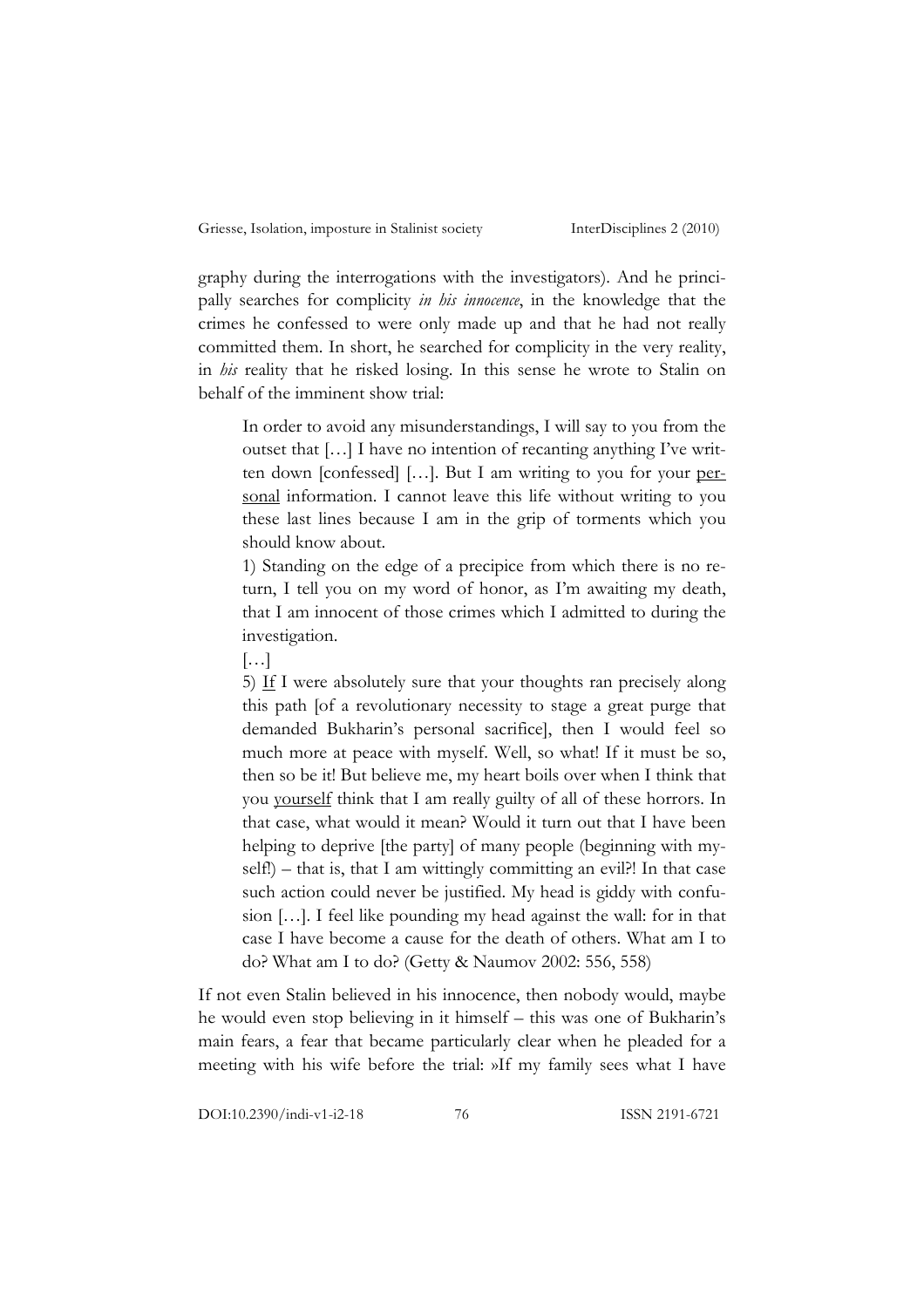confessed to, they might commit suicide from sheer unexpectedness. I must somehow prepare them for it. It seems to me that this is in the interests of the case and its official interpretation« (Getty & Naumov 2002: 559). However, it was not in the interest of the ongoing human experiment: there would be no meeting, and his wife would not receive his letter until 1992, so that he was fobbed off with the illusion of a oneway-communication.<sup>36</sup> Similarly, it would have disturbed the human experiment if Stalin had responded to Bukharin's letters, in which the lonely correspondent tried over and over to dig into the depths of his own consciousness and subconsciousness in search of real sins and increasingly cultivates his affection for his silent confessor (who became the incarnation of the *Grand Autre* in Lacan's and Žižek's terms) (Žižek 1989). So he writes to Stalin:

[M]ore than anything else I am oppressed by one fact, which you have perhaps forgotten: Once, most likely during the summer of 1928, I was at your place, and you said to me: ›Do you know why I consider you my friend? After all, you are not capable of intrigues, are you?‹ And I said: ›No, I am not.‹ At that time, I was hanging around with Kamenev (*stirst encounter*). Believe it or not, but it is this fact that stands out in my mind as original sin does for a Jew. Oh, God, what a child I was! What a fool! And now I'm paying for this with my honor and with my life. For this forgive me, Koba. I weep as I write. I no longer need anything, and you yourself know that I am probably making my situation worse by allowing myself to write all this. But I just can't, I simply can't keep silent. I must give you my final ›farewell‹. […] I ask you for forgiveness, though I have already been punished to such an extent that everything has grown dim around me, and darkness has descended upon me (Getty & Naumov 2002: 558).

The darkness that obscures even what has formerly been crystal-clear is about to engulf him, and reality becomes blurred. Here his experience of

<sup>36</sup> The letter to his wife was published with her comments from the 1990s, see Bukharin 2008: 12-19.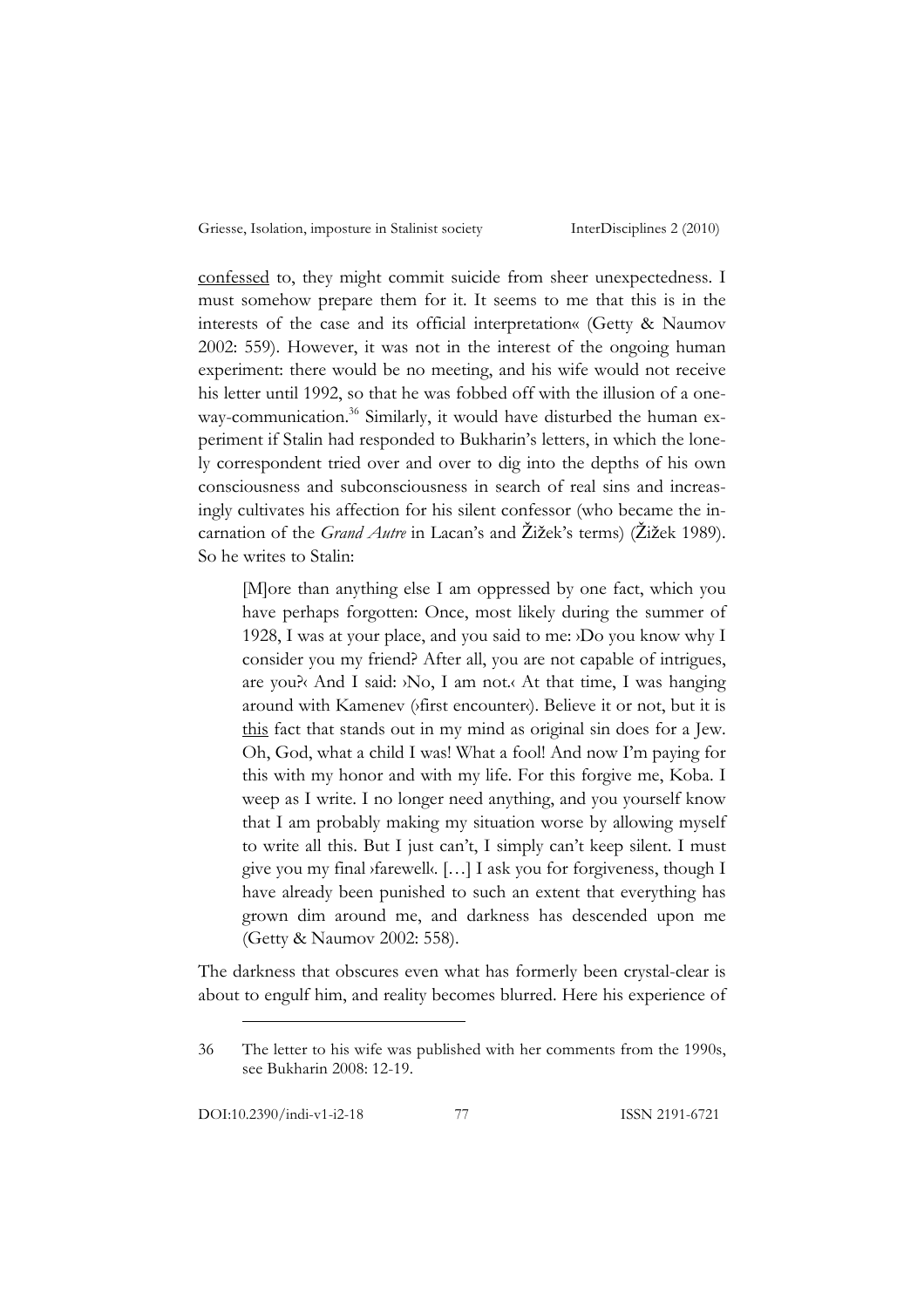loneliness challenges his renunciation of solipsism, and the concomitant statement on »facts« and »the reality of the outer world« that »exist regardless of whether they are in anybody's mind«, a reply that he will give to the general procurator Vyshinskii at the said trial that will seal his fate (Bukharin 1938).

## **Isolation, imposture and the fragile dynamics of fear**

Of course, in his diary Koshkin did not confess to actual crimes that he had not committed, and in contrast to Bukharin he was never summoned to do so. But we can observe how under the impact of loneliness, due to silence and taboo, his former Menshevism in combination with the self-accusation of double-dealing and hypocrisy assumed tremendous dimensions and took the shape of an enormous, irredeemable sin, even more so than his 1928 »intrigues« (i.e. his negotiations with Kamenev and the leaders of the defeated »United Opposition«) were for Bukharin. And even without being accused by an investigator or somebody else (as he would note in 1954, »zero notice« has been taken of his past) and only by means of his incapacity to communicate his grief does Koshkin come to the point – at least at times in his diary – that what he feels as his deep »moral guilt« is about to overwhelm him. His specific loneliness lasted for decades; it was not as clearly imposed from the »exterior« as in Bukharin's case, which to a certain extent made it even harder to deal with it psychologically.

Koshkin's self-accusatory project aimed at overcoming his loneliness and his uselessness – and in this sense it was both similar to and different from what the interrogator demanded of Bukharin. Both acted in favor of their own condemnation, but where Bukharin decided to distort his biography in court, Koshkin planned to set the records straight and make up for his »dissimulation«. It has to be emphasized: Koshkin *was* well integrated and far from being separated from the collective. His isolation was a *moral* one. The very fact that he silenced his past made his *inclusion* the main problem, to such an extent that through his self-accusatory plan he actually aimed at *excluding* himself from the collective. What made him lonely was the conviction that the others had a false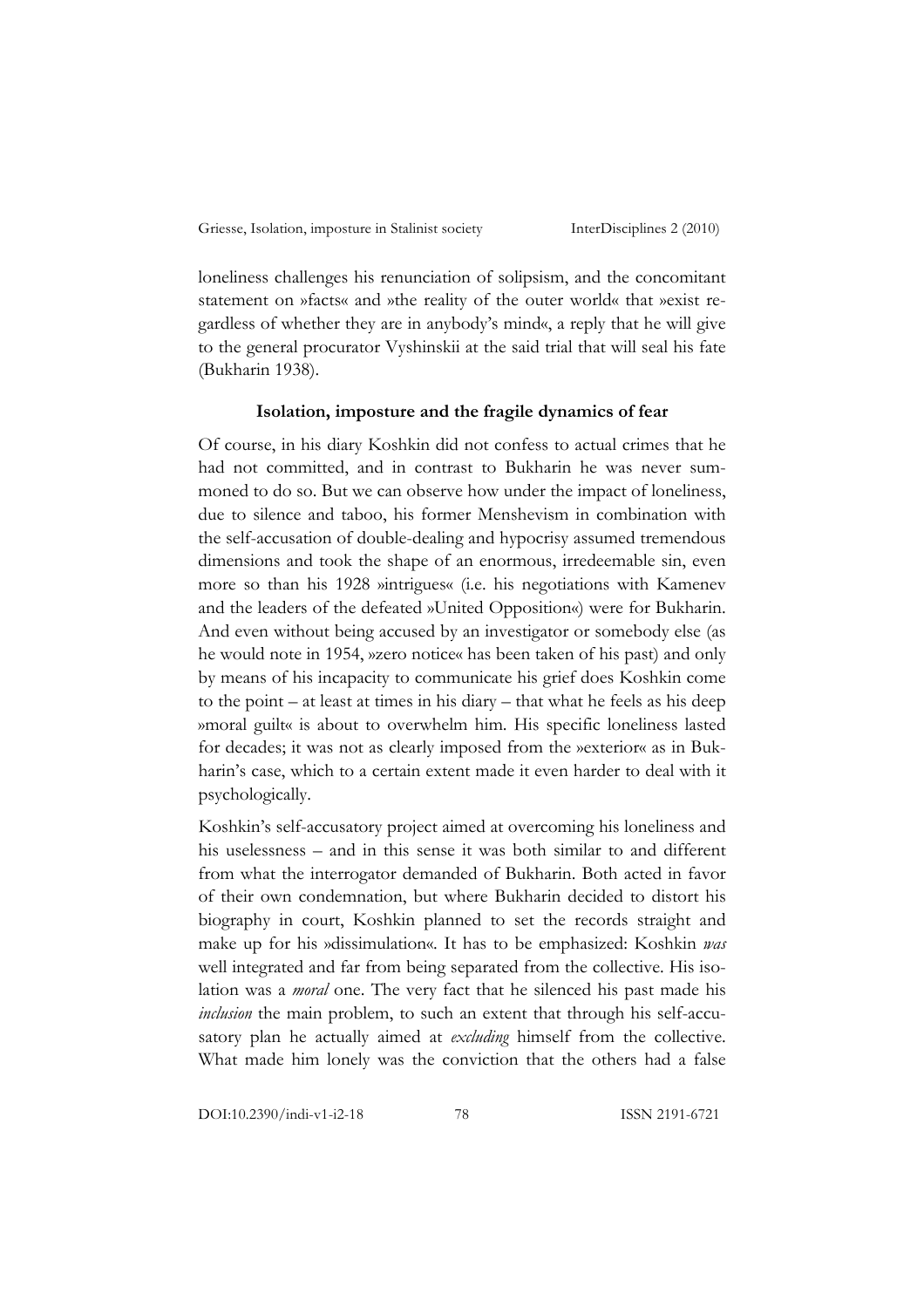image of him, an image provoked by his own behavior; this made him feel like an impostor. He could talk to the others as much as he wanted, but as long as he did not reveal his moral and political »stain«, his interactions increasingly alienated him from his interlocutors, even though his main intention was to get closer to them. This »false« external perception inspired in him a deep uncertainty about his very identity, an uncertainty that could never be mended by the multivocity of inner dialogue. On the contrary, precisely under the auspices of self-perceptional uncertainty, the inner multivocity became a burden, as the feeling of the inner split(s) only confirmed and exacerbated the loss of identity. External voices continued to resonate inside him – and the most authoritative and threatening voices resonated most powerfully. But his inner dialogue was disturbed; the different voices had found it difficult to communicate with each other and, as a result, they could not change and evolve creatively. They remained more or less unaltered, i.e. mimetic images of external positions.

Such a situation of more or less self-imposed communicational restraint is the most fertile ground for an authoritative voice to establish an (interior) »totalitarian« rule. In Koshkin's case, as in the case of many other communists (like Piatnitskaia, Podlubnyi, Afinogenov, Yaroslavskii and others) 37 who were forced by the atmosphere of taboo and dissimulation to develop a similar feeling of moral vulnerability and guilt due to a past »political error« or a non-proletarian social origin, etc., this dominant voice was self-accusatory, as in the atmosphere of Stalinist practices and discourse accusation and self-accusation, in official parlance »criticism and self-criticism«, were omnipresent (Erren 2007). In psychology one speaks of »traumatic bonding«, most prominent in the famous case of the Stockholm hostage-taking in the 1970s, when the victims, long after they had been released, expressed their sympathy and eventually love for

<sup>37</sup> I have dealt with the cases of Podlubnyi and Piatnitskaia in Griesse 2011: 154-159, 232-239, 270-277. For Afinogenov see Hellbeck 2006: 285-345, Revolution, who proposes a different interpretation (also for Podlubnyi) that does not pay attention to the aspect of isolation; for Yaroslavskii see Dahlke 2010.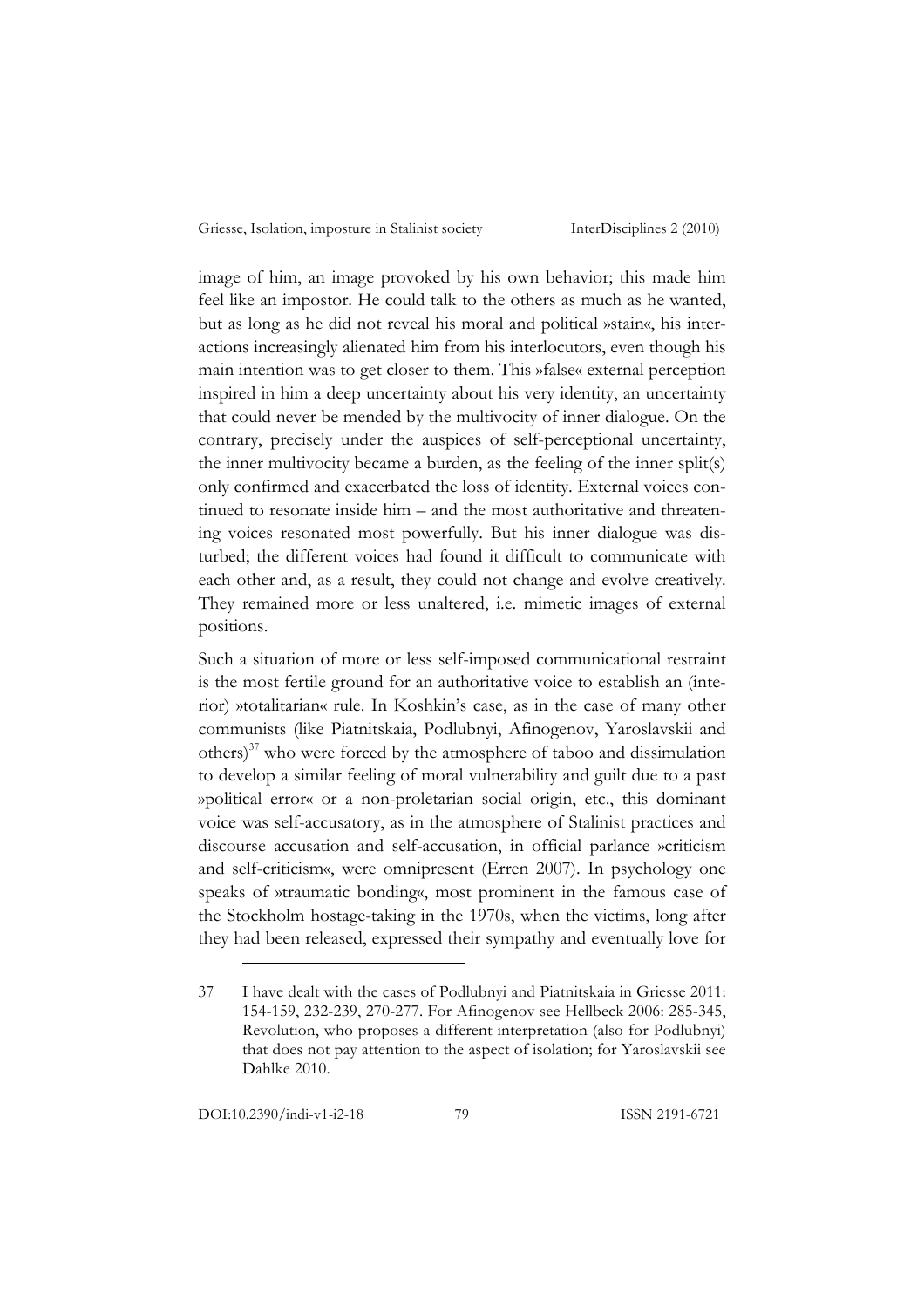their tormentors and even defended them in court. This is explained by »identification«, a process during which the introject of the perpetrator, to whom one finds oneself in complete subjection (I would say the mimetic image of his voice within one's inner polyphony), is cathected (invested with mental and emotional energy) and transformed from an object (introject) into an image-ego (or »introfact«), i.e. into a subject that leads to the internalization of the perpetrator's perspective (Watkins & Watkins 2007: 14-20). An »introfact« does not necessarily become the absolute ruler of the internal dialogue and will not always manage to oppress all other voices: for that to occur a person has to know that he/she is at a perpetrator's mercy – and (I would add) the omnipotent other has to abuse his/her power by manipulating and alienating his/her victim's self-perception, thereby having a weakening and disturbing effect on the inner dialogue. And as we can see from the Bukharin experiment, the Stalin regime perfectly mastered this manipulation.

Nevertheless, the conditions of imprisonment were specific (though, of course, not that rare in those repressive times). Prisoners were absolutely helpless in the face of the investigations that could completely control their means of external communication and by the same token deliberately exert pressure on their interior state of mind. The NKVD-investigators were the perpetrators facing the convicts, even if they also have to be placed within a (more or less hierarchical) chain of dependency that made them at the same time appear as victims in their dependency on mercy from »above«. But the situation was more complex in »the outer world«. Koshkin was not imprisoned but dug himself into his own prison, symbolized by the dark and gloomy basement pub just around the corner where he experienced his isolation from the marching masses (that he was in reality part of). Here, in the outer world, the perpetrator was not personified: even though many Soviet citizens professed love for Stalin, perpetration and torture were anonymous and ubiquitously reciprocal. Silencing their own stains, people intuitively tried even harder to conform to the unspoken norms of behavior and unwittingly became their mutual tormentors, while suffering from each other's actions as »victims«. In such a context an analytical distinction between perpetrator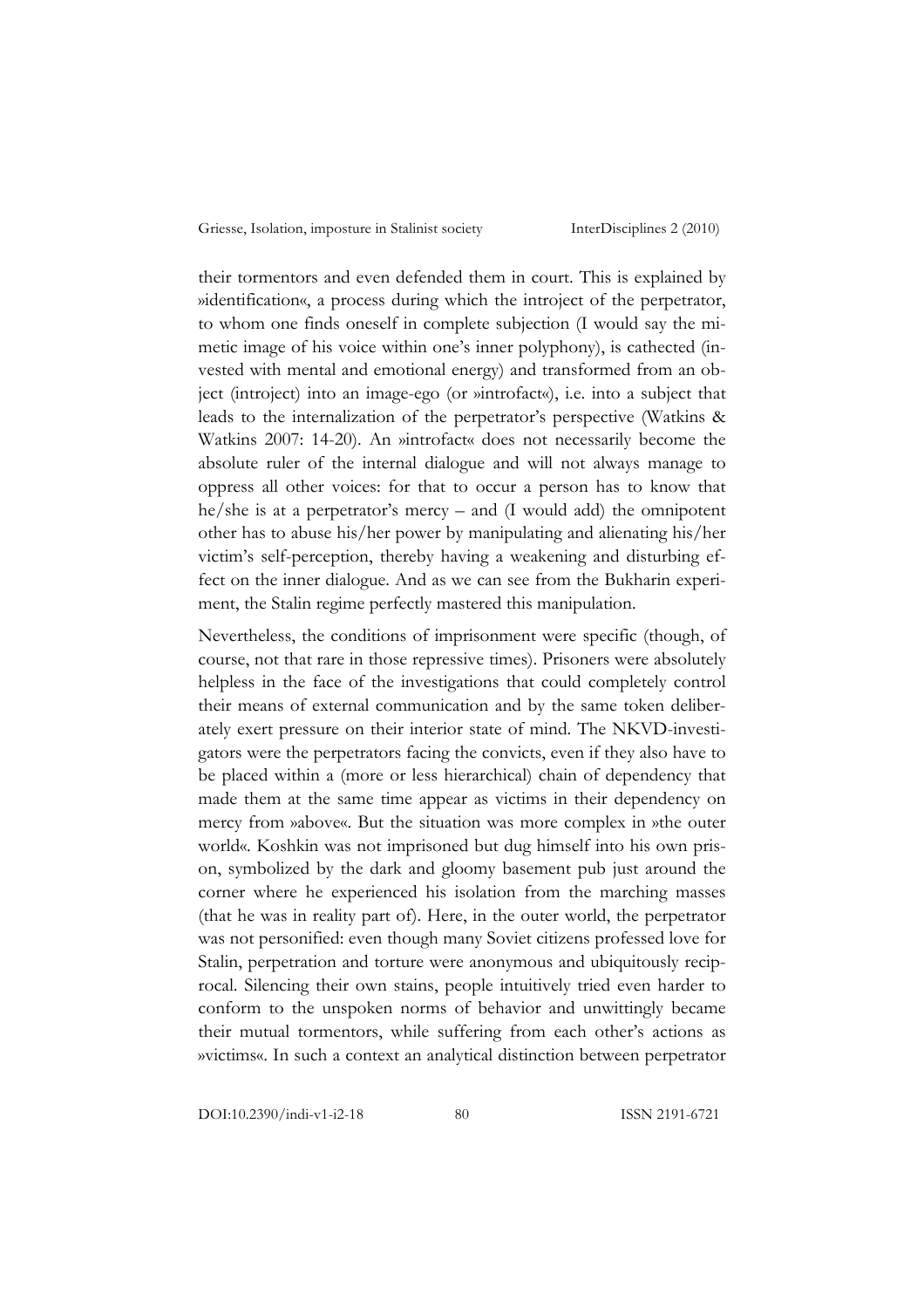and victim is extremely problematic. Persons suffered from *their own behavior* towards others, from their lack of honesty and openness that made them hypocrites and impostors and perturbed what we could call the »economy of their interior dialogue«. This certainly corresponds to Arendt's conceptualization of the totalitarian subject and its subjection to deductive reasoning as an ideal-type, but at the same time it shows the concrete and much more complex workings of and impediments to multivocity.

I would thus argue that imposture was in fact far from being a funny business as it was wittingly suggested in Il'f's and Petrov's extremely popular Ostap Bender novels (*Twelve Chairs* and *The Golden Calf*). In reality it was a state of mind that crippled the possibilities of communicational exchange for those concerned and pushed them into isolation. The regime systematically fostered imposture, for it was conscious of the isolating effect of dissimulation. Aside from stigmatizing past political allegiances, the regime not only excluded entire »objective« categories of social aliens (this was done from the early 1920s on and did not involve personal guilt), but with the »subjectivist turn« of the early 1930s it began systematically criminalizing them and imputing to them individual responsibility for alleged »counterrevolutionary« and »anti-Soviet« *actions* and *thoughts* (this was something like the political equivalent to the campaign against *uravnilovka* and *obezlichka* in economics) (Bauer 1955). From then on they were considered to be *personally* guilty. Legalistically, discriminating laws were revoked; *de facto* prosecution of social aliens continued. Now they were »unmasked«, accused of having hidden their past. Double-dealing became the worst crime that was regularly pilloried. Constantly the population was summoned to be »vigilant«, to »unmask« double-dealers and to manifest absolute transparency towards the Party (Alexopoulos 2003; Shearer 2009). Given the legally opaque situation (fostered by the regime), such transparency was not only unrealistic but, in fact, seems to have been less and less desired. As such, the demand for transparency in combination with perpetual discrimination became more and more a means of pushing people towards hypocrisy and dissimulation and into harboring a latent feeling of guilt for this.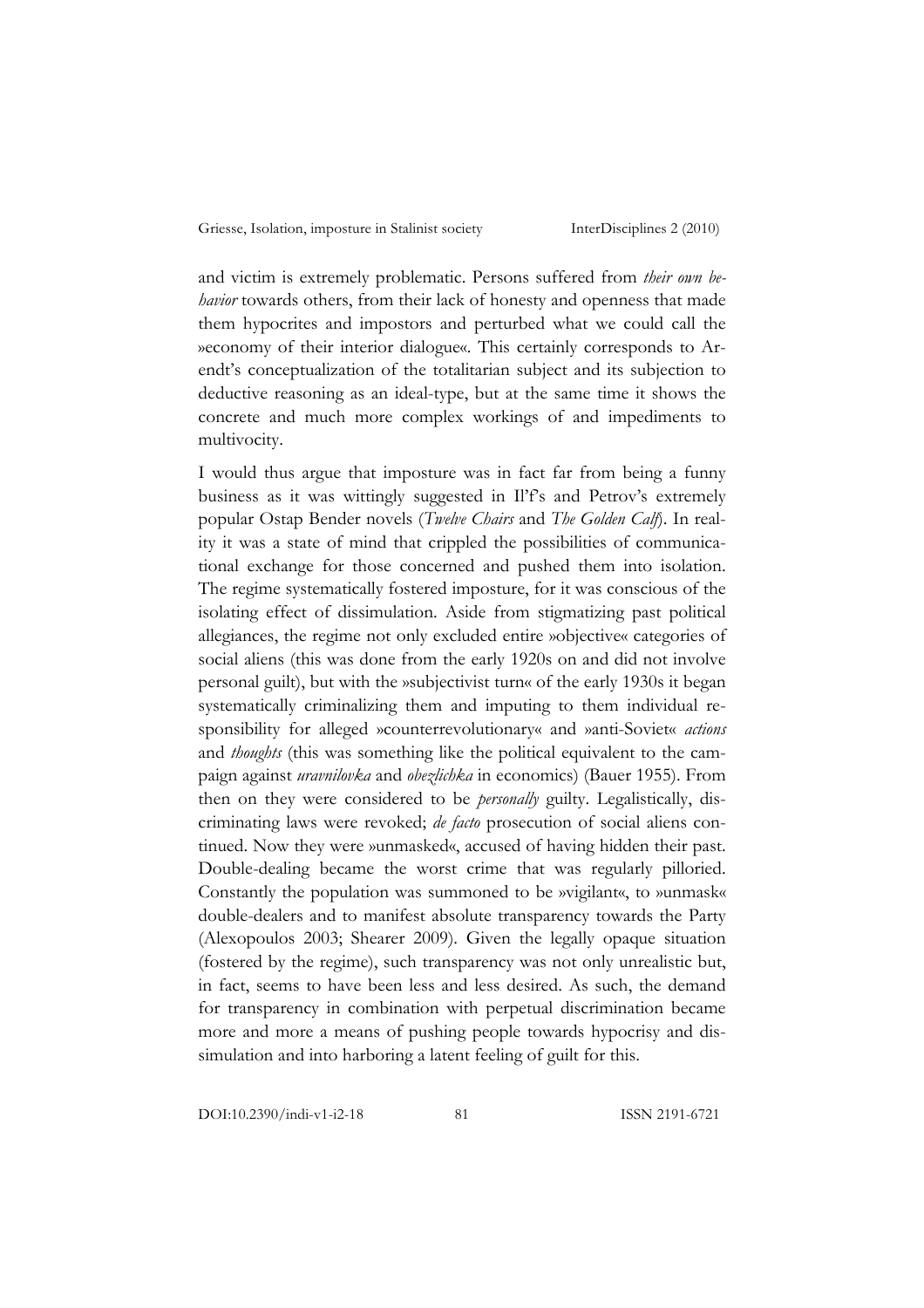Koshkin is a perfect example, for he does not cease to torment himself with his past, which he denies at the same time. And it is telling that he never realizes his auto-accusatory project, and even more so, that he does not even confide in his diary that it is *his own* project. Without previous revelations and communications about what troubled him so deeply, he is simply unable to realize this project. The result is an obsessive, and more or less uncritical, identification with the regime and with the Party at whose mercy he is. Uncritical because the egos inside him that try to voice doubts about the general Party line and the regime's politics are immediately silenced and interpreted as a manifestation of a lack of communist consciousness and as philistinism (and Menshevism, though the actual word is avoided). He thus views his problems *with Soviet reality* mainly as the problem of *his incapacity* to find his place and to make his appropriate contribution to the societal good. And this does not even change after Stalin's death, when there is a considerable relief from external pressure. In August 1954 he writes:

[29.8.1954] I have continuously struggled with my damned question and I am incapable of finding a solution – the question whether as a human being with more or less significant substance, experience, knowledge I am needed by society – and by what society?! – By the new socialist society, about the formation of which I have dreamt since I was 17. And I don't know … don't know, don't know, how and from whom I could get an answer to this question – that is apparently analogical to Hamlet's – To be or not to be?

However, in the diary entry from 1954, probably in connection with his public commemorational speeches on the 1905 Revolution, Koshkin increasingly records meetings with former fellow revolutionaries who are still alive (only few remain), for instance with a certain Troitskii, with whom he had worked at the Shatura site in 1918: together they visit a fellow-revolutionary's tomb at the cemetery, for instance.<sup>38</sup> Although he

38 Entry from 8.9.1954, RGAE, f. 154, op. 1, d. 70, l. 31.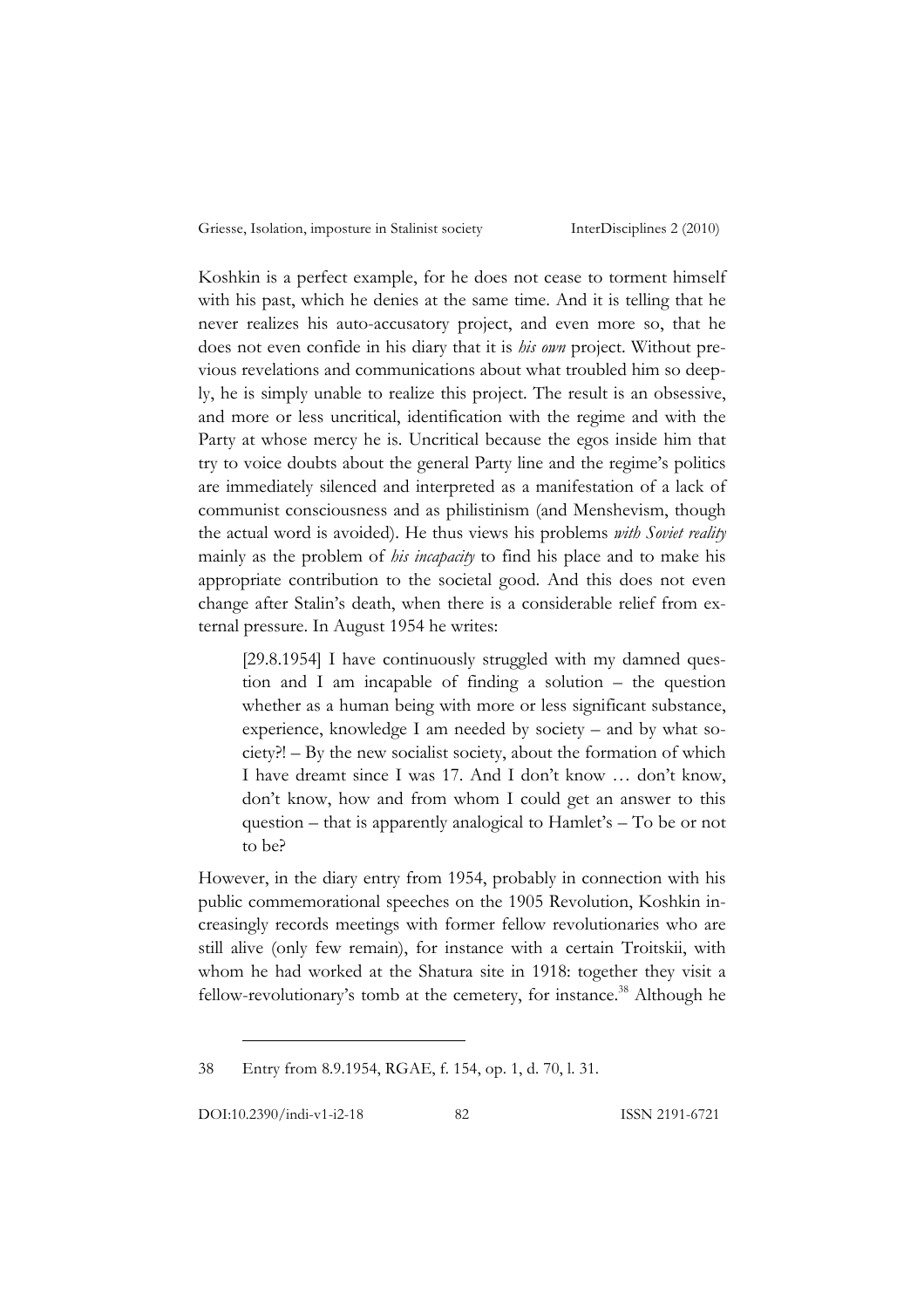does not mention conversations about his Menshevism (and they perhaps did not even take place), in the general atmosphere of political détente these meetings seem to allow for a certain relaxation that in turn leads not only to the strange confession mentioned previously, where Koshkin recounts his years in the Menshevik and Bolshevik factions (or party), but also to glimpses of complaint or even limited criticism. And what is new in comparison to what we could observe in the 1930s (and similarly in the 1940s), such outbursts are not immediately revoked by his (self-)accusatory voice. His confused syntax (almost impossible to translate appropriately) nevertheless shows his difficulty with articulating indignation, for instance when he speaks of a Party meeting he attended:

[A]gain big trouble, again battles with this devilish folk. Indeed there are such devilish folk, so that they, these hack-workers of the party, [don't care at all about] principles, about efficient and productive work! Better to kick up a row, to find out how to badger whom, how to gobble him up, to pin a label on him, to pelt him with mud. And this is what they understand by criticism and selfcriticism.39

Of course, in Koshkin's case this »criticism« does not go that far, or at least it is unclear if he deplores the subversion of the Stalinist »principle« of »criticism and self-criticism« by the calumnious behavior he observes

DOI:10.2390/indi-v1-i2-18 83 ISSN 2191-6721

<sup>39</sup> Entry from 13.9.1954, RGAE, f. 154, op. 1, d. 70, l. 32. The entry follows immediately after the one about the visit to the cemetery with Troitskii. It is interesting to note that in these days Koshkin read with enthusiasm Dickens' *The Life and Adventures of Martin Chuzzlewit*. The literary description of ubiquitous egoism in mid-19<sup>th</sup> century England (and USA) encouraged him to name similar behavioral traits in his own environment. This cathartic effect of literature can often be observed in Soviet diaries. Moreover, 19<sup>th</sup> century foreign literature, that was widely read in the Soviet Union, provided very elaborate interpretational instruments that could also be used to analyze societies other than capitalist ones. Literary discussions could thus turn into spaces that enabled discussants to transcend or sidestep taboos. It is not a coincidence that the dissident movement of the post-Stalin era was so closely related to literature.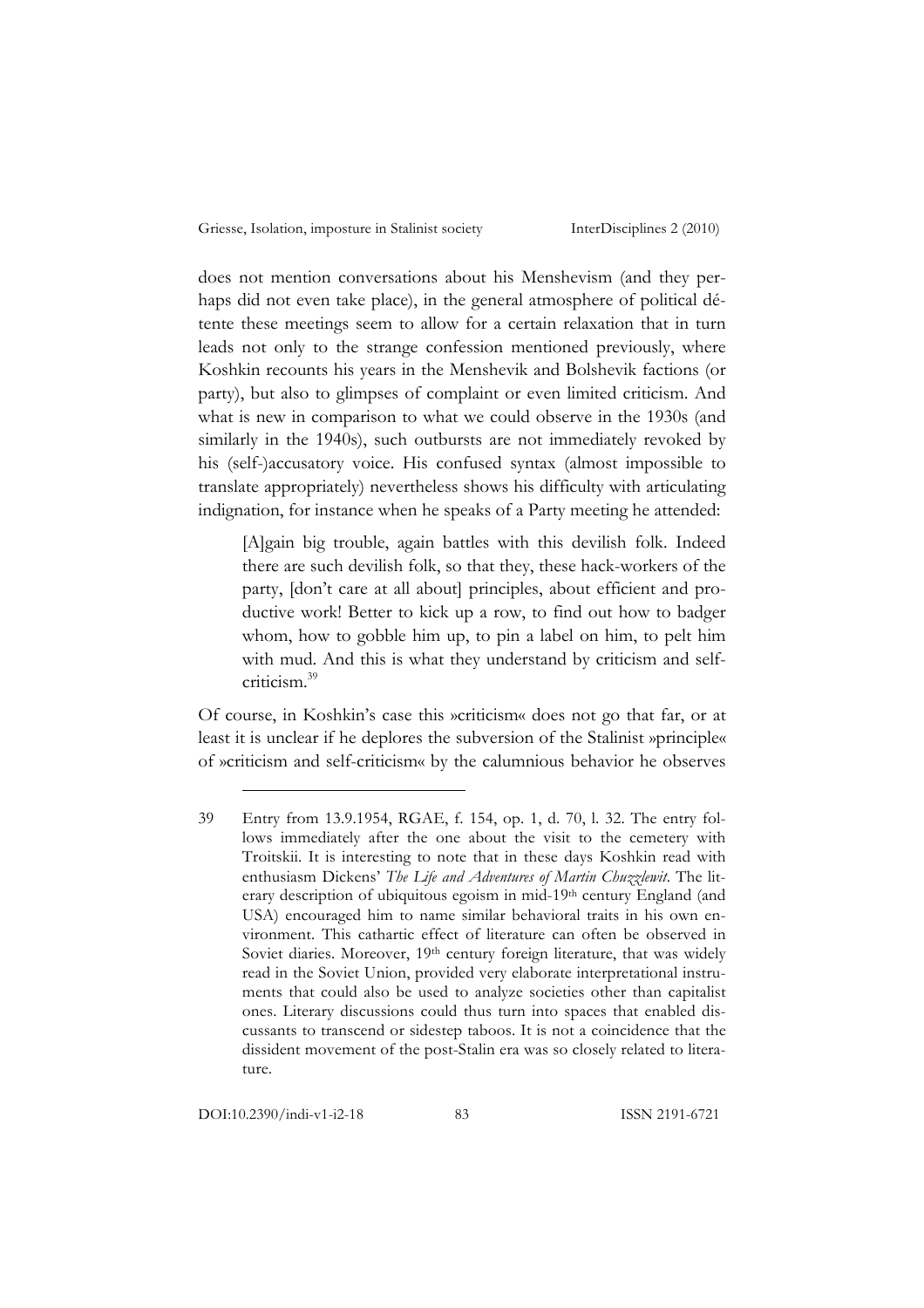at the Party meeting, or if he considers this behavior typical of Stalinist practice in general, that he implicitly juxtaposes to what criticism and self-criticism should mean in his eyes. Judging by the general tone of his diary even in these years, he rather remains an ideal-type of how atomization was to function on the psychological and cognitive levels.

But I would neither imply that there was no escape for those suffering from isolation, nor that the Stalin regime was almighty and managed to control everything out of a position of absolute (totalitarian) power. I rather argue that the regime developed its perfidious practices of atomization out of a vague and inarticulate *feeling of weakness*, out of an unacknowledged existential fear. It was caught up in the web of lies that it had created itself and was subject to its own mechanisms. Mentioning contradictions and inconsistencies was made taboo; and there was indeed a significant gap between Soviet reality and its official representation. In spite of the regime's undeniable repressiveness, people could shape their communicational spaces, especially on an informal level. It was on such levels that doubts were voiced and criticism could develop – this would be the case with the dissidents' proverbial kitchen-conversations in the post-Stalin-era, and we can also observe it with personal documents of Stalin's time (Griesse 2008; 2009). Much more than alternative »political grammars« grounded on a particular composition of »scales of evaluation« (like economic or political liberalism, for instance), $^{40}$  the regime feared criticism that questioned its legitimacy in the

DOI:10.2390/indi-v1-i2-18 84 ISSN 2191-6721

<sup>40</sup> The concept of (more or less competing or complementary) »scales« of justification/evaluation/criticism has been developed by the French »school« of pragmatic sociology in order to reconstruct different »political grammars« in societies and its subsystems. See the display of the general model in Boltanski & Thévenot 1991 and, for the elaboration of a »liberal grammar« from a juxtaposition of different manners of settling conflicts in various subsectors of the French and US-American societies, see Lamont & Thévenot 2000. This pluralist approach with a highly elaborate and systematic revaluation of free human agency can be read as a response to Hannah Arendt's criticism of the social sciences and their reduction of human action to calculable behavior. This criticism was primarily intended for behaviorist sociology, but actually it applies to most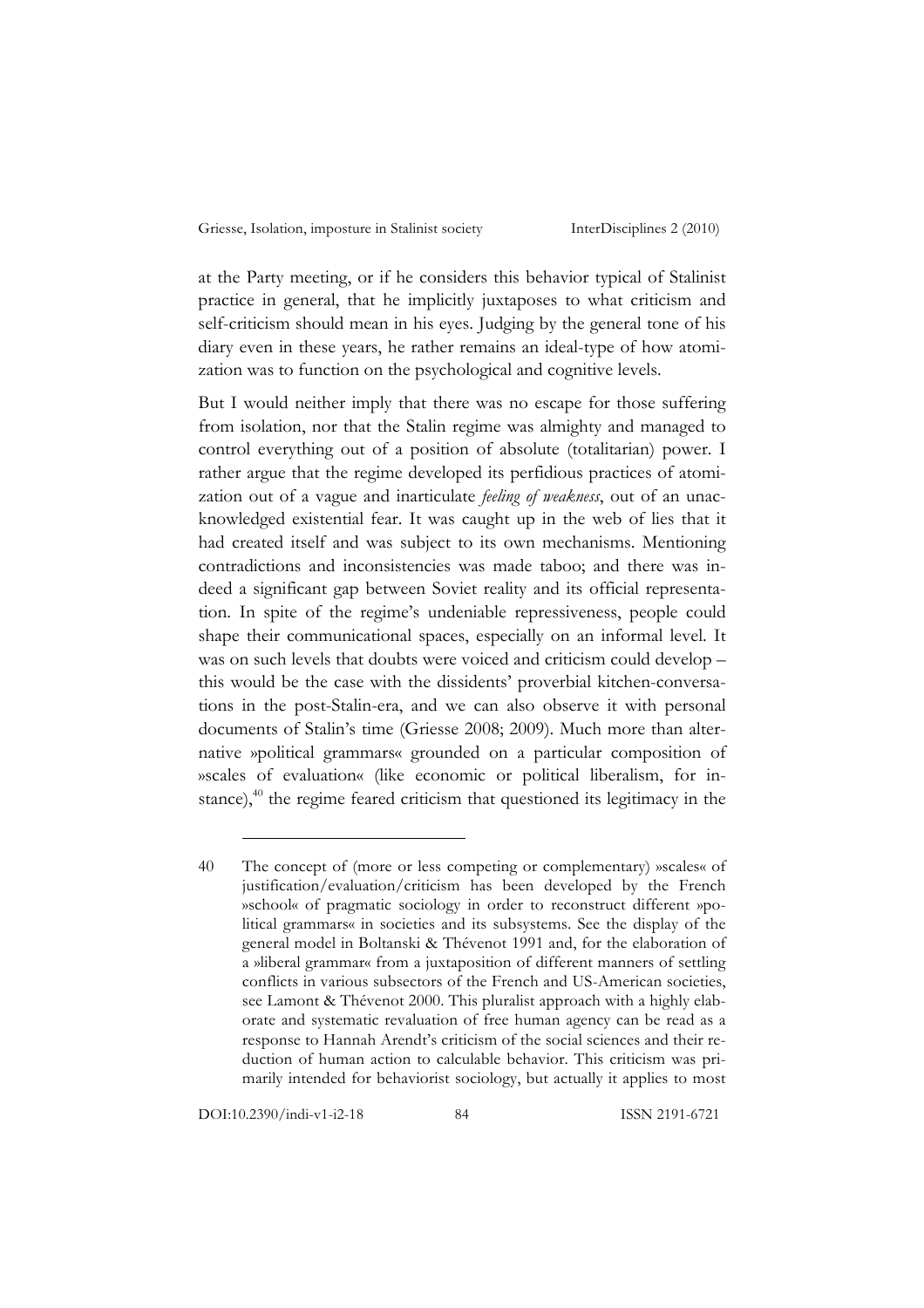name of revolutionary values, i.e. of the values that it claimed to monopolize and upon which it built its legitimacy. Such criticism was particularly efficient: not only Trotsky, but also other more or less wellknown renegades (like A. Ciliga, M. S. Voslenskii, F. F. Raskol'nikov, V. Kravchenko) attacked propaganda lies as an indicator of the regime's betrayal of revolutionary ideals and as proof of its usurpatory essence. As these collectivist revolutionary values were constantly disseminated and must have had the most important anchoring in the Soviet Union, such argumentation seemed to be able to raise considerable support in the shortest time. And who could articulate such criticism with more persuasiveness than old revolutionaries, who had made the Revolution, had devoted their lives to its values and who could speak with an authoritative voice on what the Revolution really meant and how the regime had distorted it in order to establish its usurpatory rule?

The authority of these Old Bolsheviks was thus particularly dangerous for the Stalin regime, and even more so their personal networks that were regarded with deep suspicion as (potential) generators of criticism. Could they meet without discussing politics? And what was the outcome of such conversations? The fervent public discussions during the Revolution had shown the dynamics and uncontrollable potential of uninhibited human interactions, and the participants in these events had formed their political personae in the course of this dynamic experience. In the eyes of the anxious regime it was hard to imagine that they could have changed forever and that they could have lastingly given up their

sociology including Bourdieu's *habitus* and his comparatively hermetic field-theory that is put into perspective by Boltanski and Thévenot. In a current work I am trying to combine the ethical pluralism (not arbitrariness) of the social world as conceptualized in pragmatic sociology, with the multiplicity of the personality as theorized in ego-state-psychology. In this article this would have led to confusion, as my principal focus was on the state of loneliness and because my principal source material, Koshkin's extremely introspective diary (that recalls very few external dialogues), is rather unsuitable for an empirical demonstration of the correspondences of concrete evaluation-scales between outward interlocutors and inner ego-states.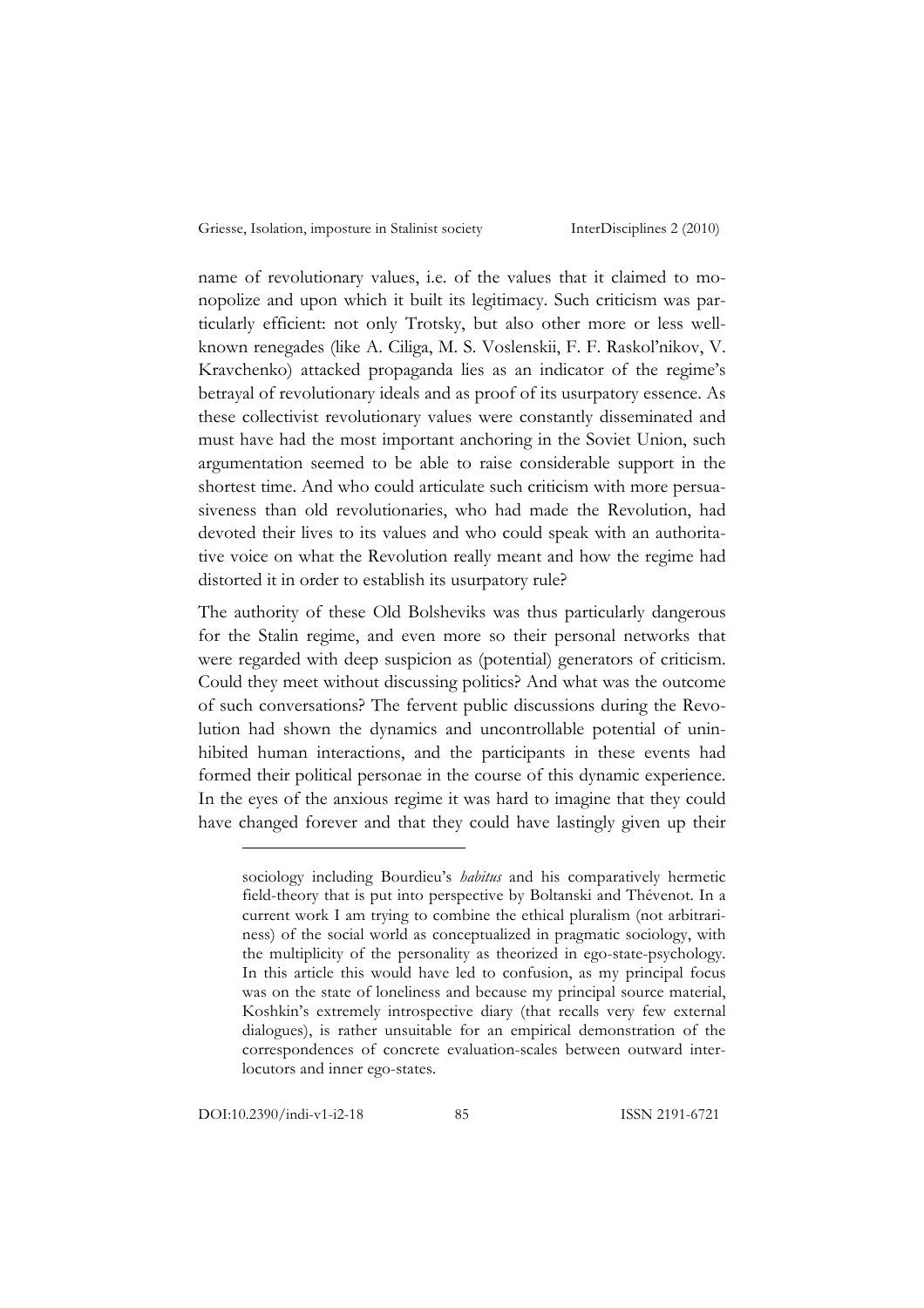deep committment with the revolutionary cause (whatever they might understand by it in actual practice). But, on the other hand, they were needed to foster the regime's legitimacy. The Stalin regime felt itself ideologically too fragile to trust solely in their convictions; on the contrary, it was their fierce convictions that it feared most, so that it increasingly looked to corrupting them by pushing them into imposture and dissimulation. People with blemishes like Koshkin (or Vyshinskii, also a former Menshevik) could be particularly useful instruments, and as we know Stalin favored them as collaborators. In order to foster imposture, the regime elaborated and constantly refined its methods, of which isolation and atomization to inspire vexing feelings of guilt were paramount.

Hannah Arendt speaks of »guilt by association«, meaning that contact with an oppositional or »enemy« was considered sufficient to incriminate a person. But on a more profound level we could speak of »association by guilt«: the feeling of guilt, occasioned by one's own dissimulation, associates the impostor with the falsifying and manipulatory regime. This is not to be conceptualized as a question of pure »negotiation« and overt complicity (»I lie and hide and do not denounce the regime's lie, and in return I can expect from the regime that it doesn't dig too deep and accepts the distorted version of my past …«), but as a more complex process that comes down to the very cognitive level of recognizing reality and facts. So it often occurs that people mistrust their very basic perceptions (let alone their judgments, which is a much more complex level) if they do not communicate and share them with others. If not confirmed by communicational exchange, perception and »experience« become dreamlike, as in Koshkin's poems where the outer world seems to fade away, and as in Bukharin's letters to Stalin where he deplores that »everything has grown dim around me, and darkness has descended upon me« (the »solipsist« self-experience that the former leader of the Rightist Opposition refutes so vehemently in court when facing Vyshinskii.<sup>41</sup>

<sup>41</sup> Of course, this phenomenon is hard to grasp in written sources, because it concerns the unspoken that is rapidly effaced even from memory. For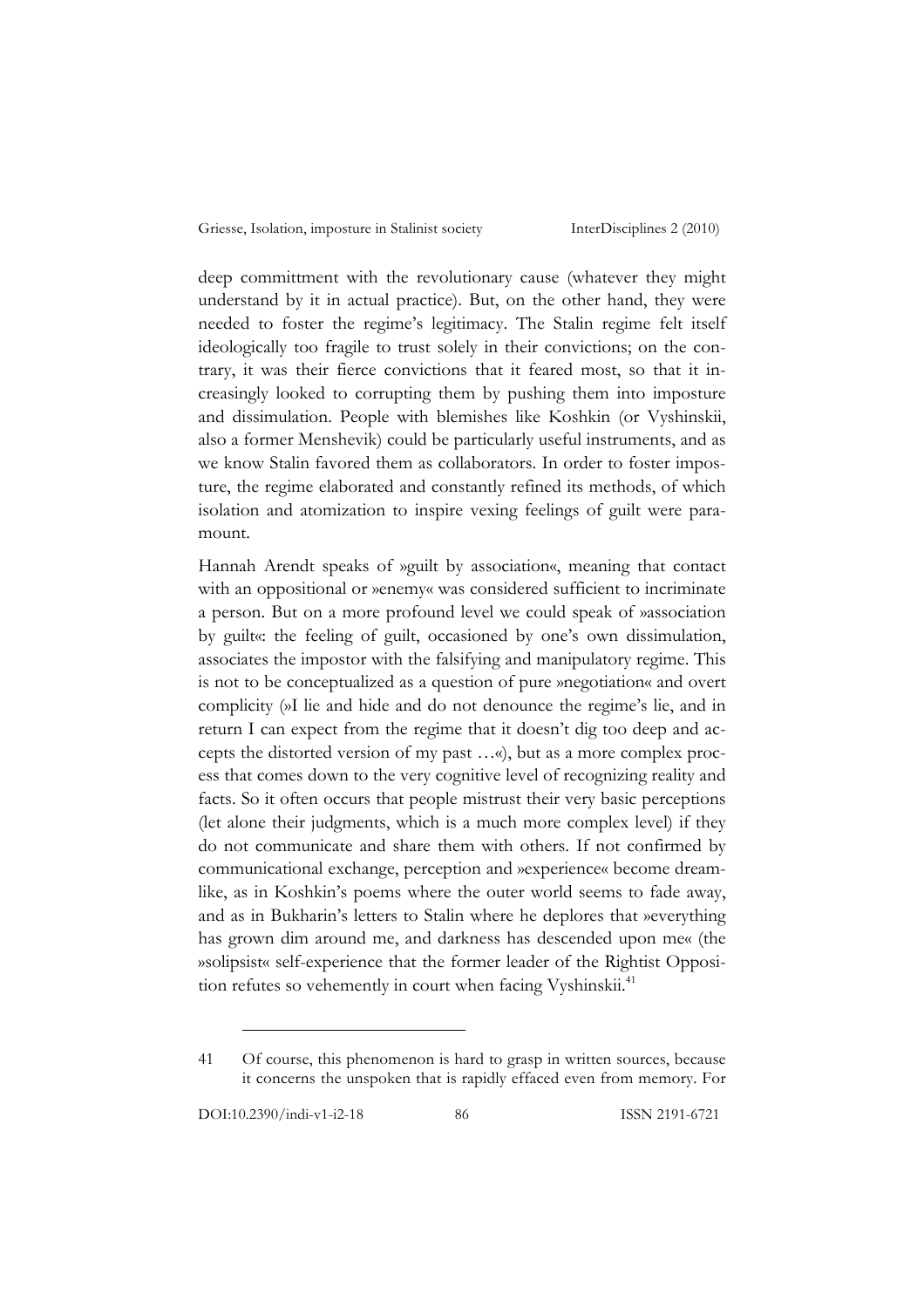But this loss of reality could rapidly come to an end when people spoke to each other and shared experiences. The Stalinist regime did not fear individuals as such: they could be controlled, like Bukharin in the human experiment mentioned previously. It did not even fear informal networks if they had a rather utilitarian design (such as the criminals, who were consequently privileged towards the »political prisoners« in the Gulag). But it feared relations of trust between politically engaged people, especially communists who embraced revolutionary values, relations that enabled open and engaged communication and the forming of opinions on political issues.

These fears grew notably in the aftermath of forced collectivization, when the denial of the great famine and the blurring of reality by the state did take on unprecedented dimensions. This multiplied the regime's fears. It singled out scapegoats instead of recognizing the catastrophic failure of its economic policy. But this was no guarantee at all that others would not point at this discrepancy between reality and appearance. It was the fear of the naively truthful word that would call a spade a spade and thus lead to mutually backed up recognition of basic facts of economic and other realities that were otherwise denied, resulting in the regime's fundamental de-legitimization. To prevent such naively truthful words from emerging, people had to be transformed into liars, they had to be isolated from each other by dissimulation and through a vague and vexed feeling of personal guilt – a feeling that Koshkin describes in such a depressing manner.

It is not a coincidence that the (innocent and uncorrupted) child in Anderson's tale speaks out the very basic and ostensible truth that everybody tried desperately to ignore: that the emperor was naked. These in-

DOI:10.2390/indi-v1-i2-18 87 ISSN 2191-6721

 $\overline{a}$ 

that reason contemporaries of the Third Reich in Germany often claimed in retrospective that they didn't know anything about the extermination of Jews. Often they have not shared their perceptions, of raids on their neighborhood and of the disappearance of Jewish families. They have not asked questions and the futile perception did not materialize and rapidly »vanished from the world«.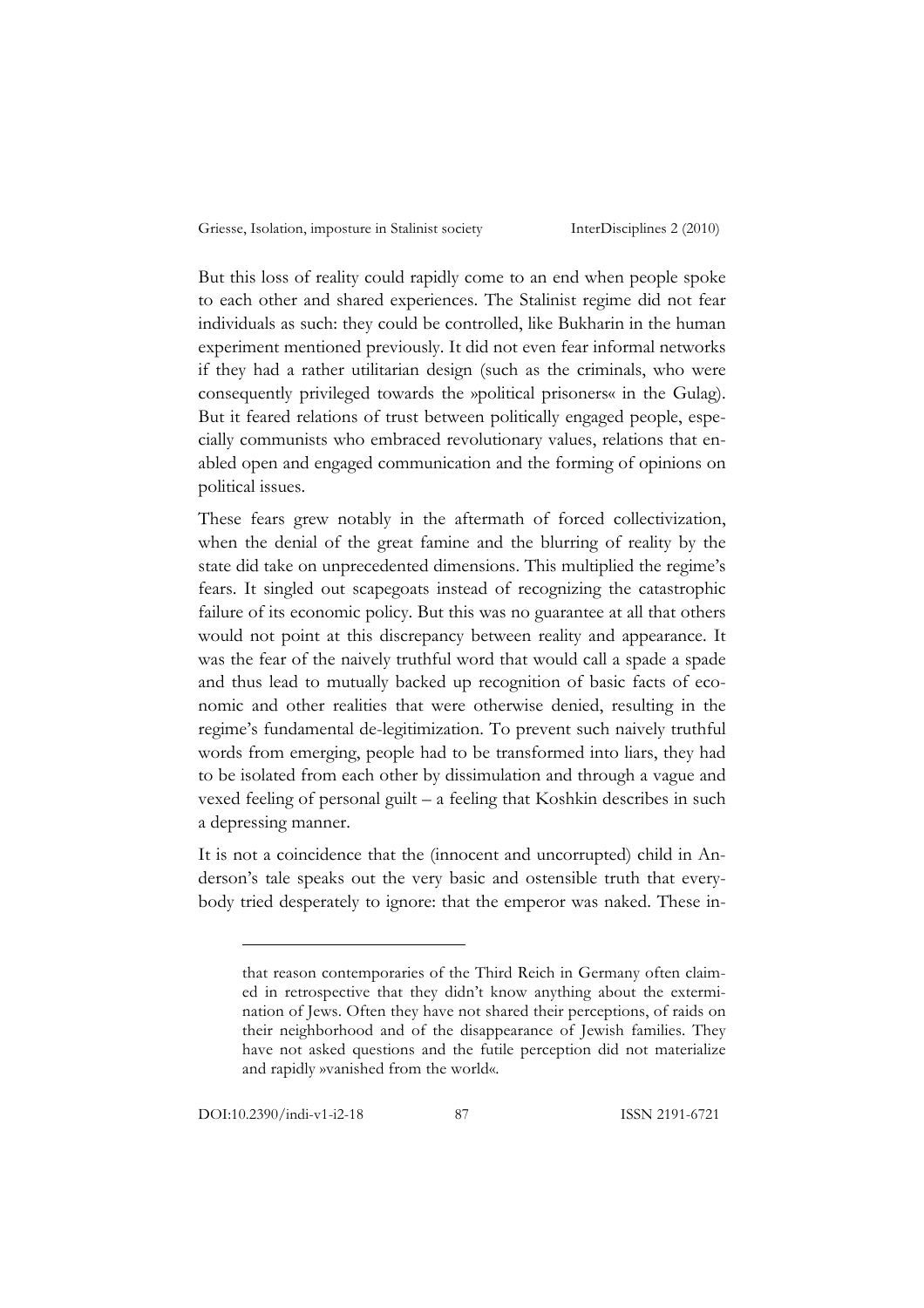nocent, honest parts in the personalities had to be tamed and suppressed in order to ensure the functioning of the systemic taboo.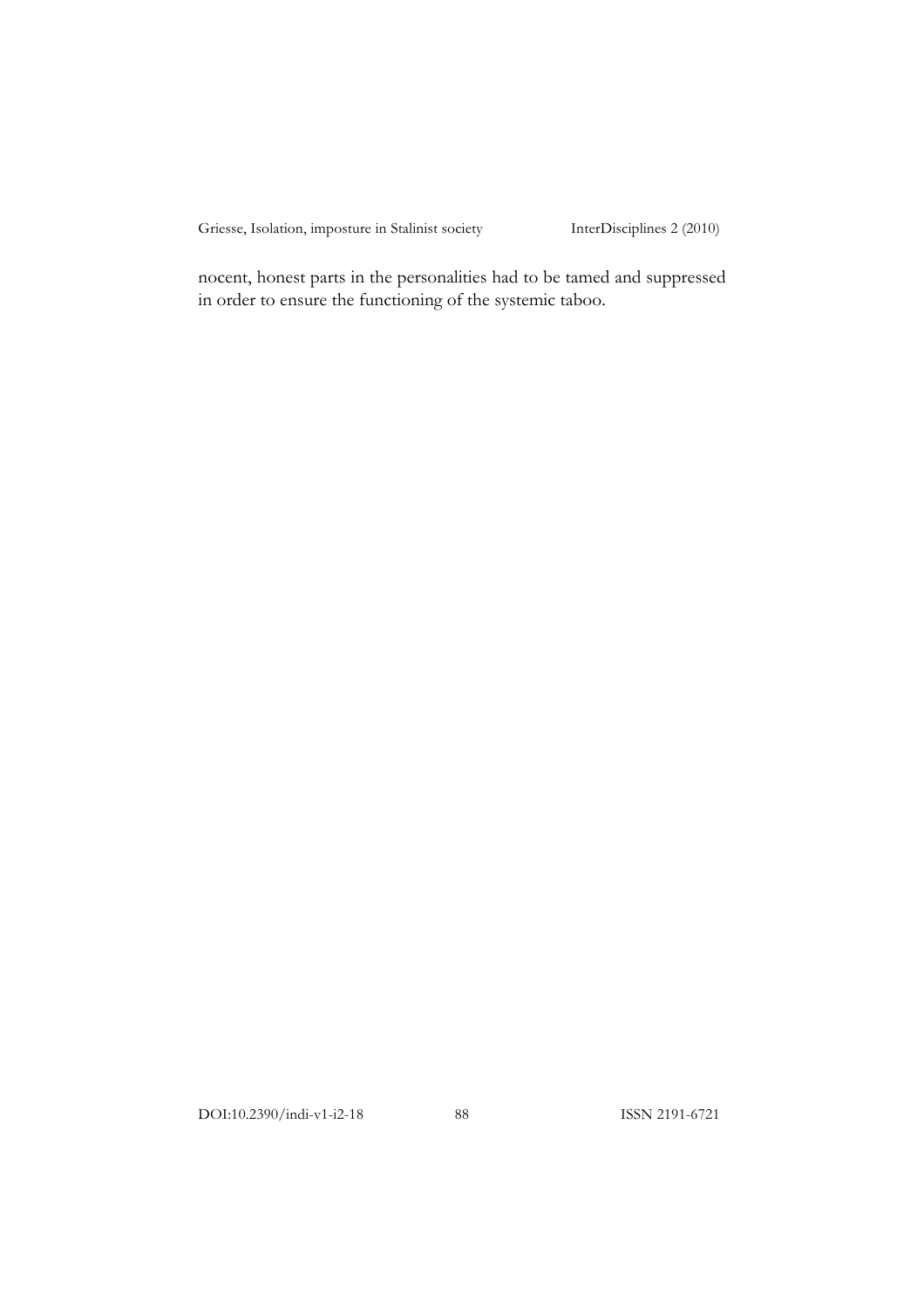## **References**

- Alexopoulos, Golfo 2003: *Stalin's outcasts. Aliens, citizens, and the Soviet state, 1926- 1936*. Ithaca
- Arendt*,* Hannah 1978: *The life of the mind*. New York, edited by Mary McCarthy
- Arendt, Hannah 1998: *The human condition*. 2nd ed. Chicago
- Arendt, Hannah 2004: *Origins of totalitarianism*. Revised ed. New York
- Baberowski, Jörg 2003: *Der Feind ist überall. Stalinismus im Kaukasus*. Munich
- Bauer, Raymond A. 1955: *The New Man in Soviet psychology*. Cambridge, Mass.
- Boltanski, Luc and Laurent Thévenot 1991: *De la justification. Les économies de la grandeur*. Paris
- Bukharin, Nikolai I. 1938: *Moscow trials. The case of Bukharin. Interrogation of accused Bukharin. Morning Session March 7th*, http://www.marxists.org/archive/ bukharin/works/1938/trial/2.htm
- Bukharin, Nikolai I. 2008: *Uznik lubianki. Tiuremnye rukopisi Nikolaja Bukharina*. Moskva, edited by Gennadii A. Bordiugov
- Clark, Katerina 1985: *The Soviet novel. History as ritual*. 2nd ed. Chicago
- Corney, Frederick C. 2004: *Telling October. Memory and the making of the Bolshevik Revolution*. Ithaca
- Dahlke, Sandra 2010: *Individuum und Herrschaft im Stalinismus: Emel'jan Jaroslavskij (1878-1943)*. Munich
- Daniels, Robert V. 1960: *The conscience of the revolution. Communist opposition in Soviet Russia*. Cambridge, Mass.
- *Deyateli SSSR* 1989: *Deyateli SSSR i revoliutsionnogo dvizheniia Rossii. Entsiklopedicheskii slovar' Granat*. Moskva, reprinted by Sovetskaya Entsiklopediia
- Erren, Lorenz 2008: *Selbstkritik und Schuldbekenntnis. Kommunikation und Herrschaft unter Stalin (1917-1953)*. Munich
- Figes, Orlando 2007: *The whisperers. Private life in Stalin's Russia*. New York
- Fitzpatrick, Sheila 2005: *Tear off the masks! Identity and imposture in twentieth-century Russia*. Princeton
- Garros-Castaing, Véronique 2009: Quand la terreur se mêle de narration: le cas d'un journal sans nom. *Cahiers du monde russe* (50): 125-138

DOI:10.2390/indi-v1-i2-18 89 ISSN 2191-6721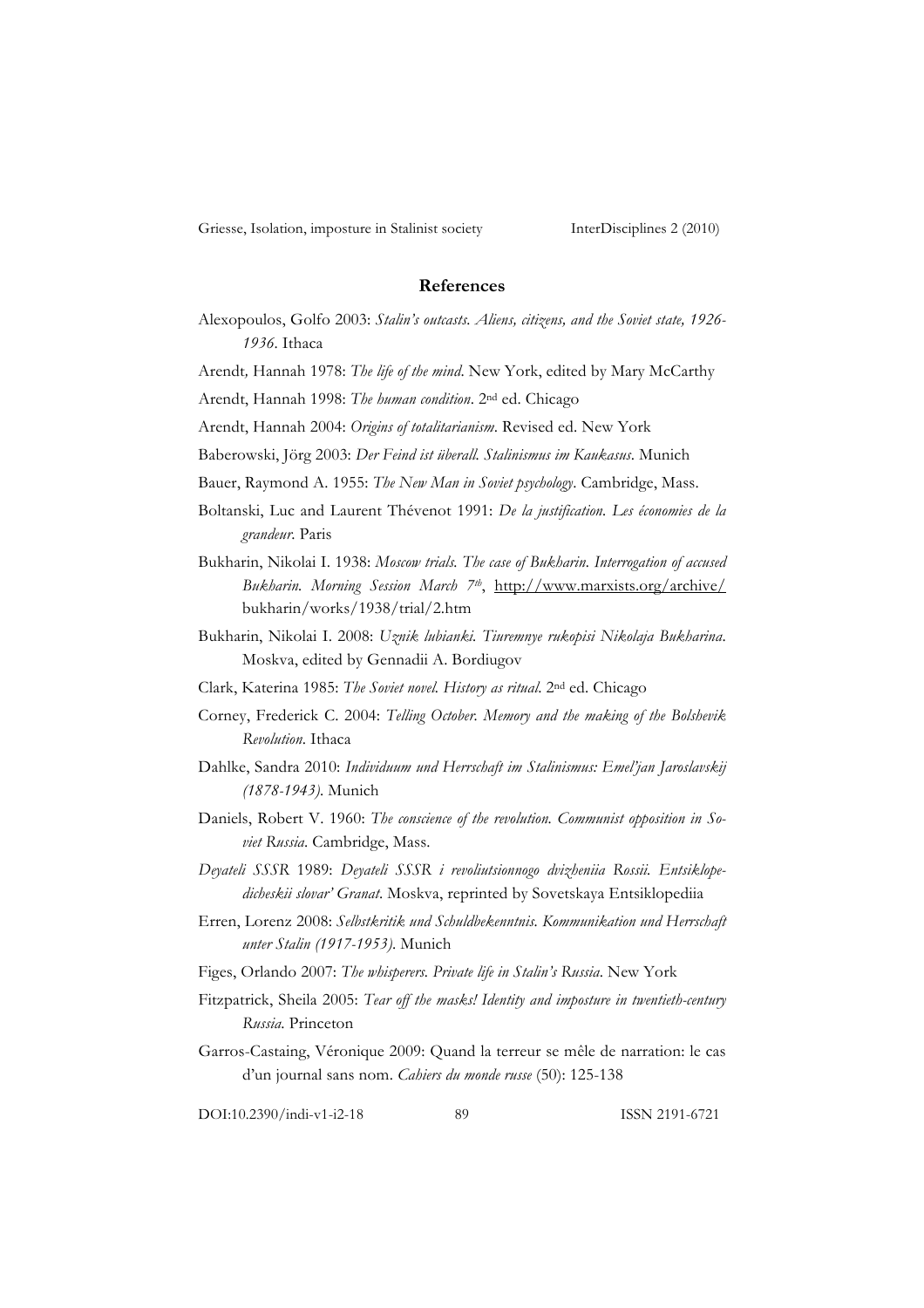- Getty, J. Arch and Oleg V. Naumov 2002: *The road to terror. Stalin and the Selfdestruction of the Bolsheviks, 1932-1939*. New Haven.
- Griesse, Malte 2008: Dynamiques et contraintes de la critique à l'époque stalinienne: traces des pratiques communicatives dans le journal d'A. G. Man'kov. *Cahiers du Monde russe* (49): 605-628
- Griesse, Malte 2009: Enjeux historiques des journaux et de la correspondance dans la réécriture de l'histoire de la révolution sous Stalin. *Cahiers du Monde russe* (50): 93-124
- Griesse, Malte 2011 (forthcoming): *Communiquer, juger et agir sous Staline: la personne prise entre ses liens avec les proches et son rapport au système politico-idéologique*. Berlin
- Halfin, Igal 2000: *From darkness to light. Class, consciousness, and salvation in revolutionary Russia*. Pittsburgh
- Halfin, Igal 2007: *Intimate enemies. Demonizing the Bolshevik opposition, 1918-1928*. Pittsburgh
- Harré, Rom 1984: *Personal being. A theory for individual psychology*. Cambridge MA
- Hellbeck, Jochen 2006: *Revolution on my mind. Writing a diary under Stalin*. Cambridge, Mass.
- Hellbeck, Jochen 2009: With Hegel to salvation: Bukharin's other trial. *Representations* (107) Summer issue: 56-90
- Lamont, Michèle and Laurent Thévenot (ed.). 2000: *Rethinking comparative cultural sociology. Repertoires of evaluation in France and the United States*. Cambridge, Mass.
- Liebich, André 1997: *From the other shore. Russian social democracy after 1921*. Cambridge, Mass.
- Markowitsch, Hans J. 2000: Die Erinnerung von Zeitzeugen aus der Sicht der Gedächtnisforschung. *BIOS. Zeitschrift für Biographieforschung und Oral History* (13): 30-50
- Mstislavskii, Sergei D. 1928: *Smert' Gapona*. Moskva
- Ricoeur*,* Paul 1990: *Soi-même comme un autre*. Paris
- Shearer, David R. 2009: *Policing Stalin's socialism. Repression and social order in the Soviet Union, 1924-1953*. New Haven

DOI:10.2390/indi-v1-i2-18 90 ISSN 2191-6721